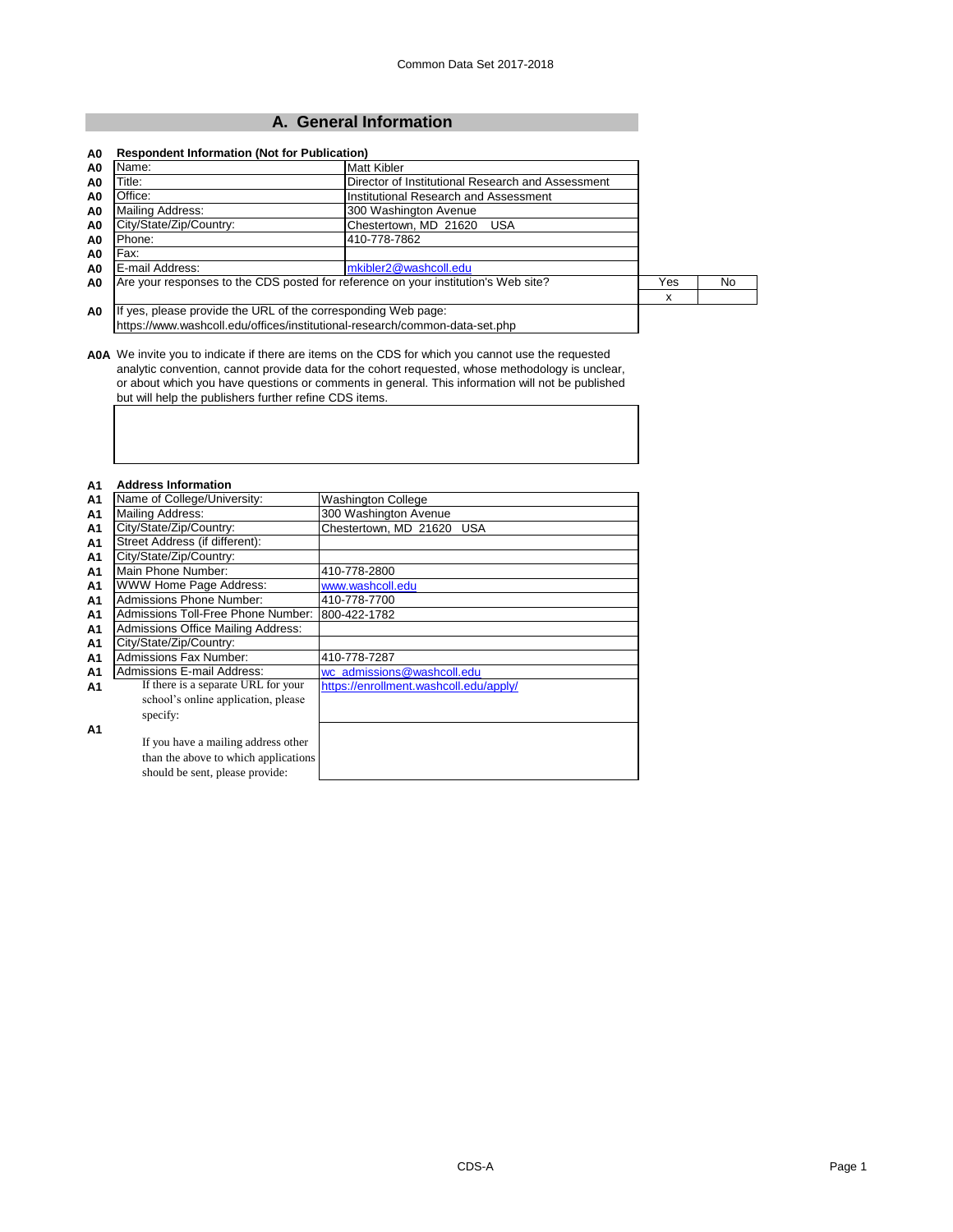| A2 Source of institutional control (Check only one): |  |
|------------------------------------------------------|--|
|------------------------------------------------------|--|

| A2 | Public              |  |
|----|---------------------|--|
| А2 | Private (nonprofit) |  |
| A2 | Proprietary         |  |

### **A3 Classify your undergraduate institution:**

- A3 Coeducational college X
- **A3** Men's college **A3** Women's college

# **A4 Academic year calendar:**

| A4             | Semester                       | × |
|----------------|--------------------------------|---|
| A4             | Quarter                        |   |
| A4             | Trimester                      |   |
| A4             | $4 - 1 - 4$                    |   |
| A <sub>4</sub> | Continuous                     |   |
| A <sub>4</sub> | Differs by program (describe): |   |
|                |                                |   |
| A <sub>4</sub> | Other (describe):              |   |
|                |                                |   |

### **A5 Degrees offered by your institution:**

| A <sub>5</sub> | Certificate                |   |
|----------------|----------------------------|---|
| A <sub>5</sub> | Diploma                    |   |
| A <sub>5</sub> | Associate                  |   |
| A5             | <b>Transfer Associate</b>  |   |
| A <sub>5</sub> | <b>Terminal Associate</b>  |   |
| A <sub>5</sub> | Bachelor's                 | X |
| A5             | Postbachelor's certificate |   |
| A <sub>5</sub> | Master's                   |   |
| A <sub>5</sub> | Post-master's certificate  |   |
| A <sub>5</sub> | Doctoral degree            |   |
|                | research/scholarship       |   |
| A <sub>5</sub> | Doctoral degree -          |   |
|                | professional practice      |   |
| Α5             | Doctoral degree -- other   |   |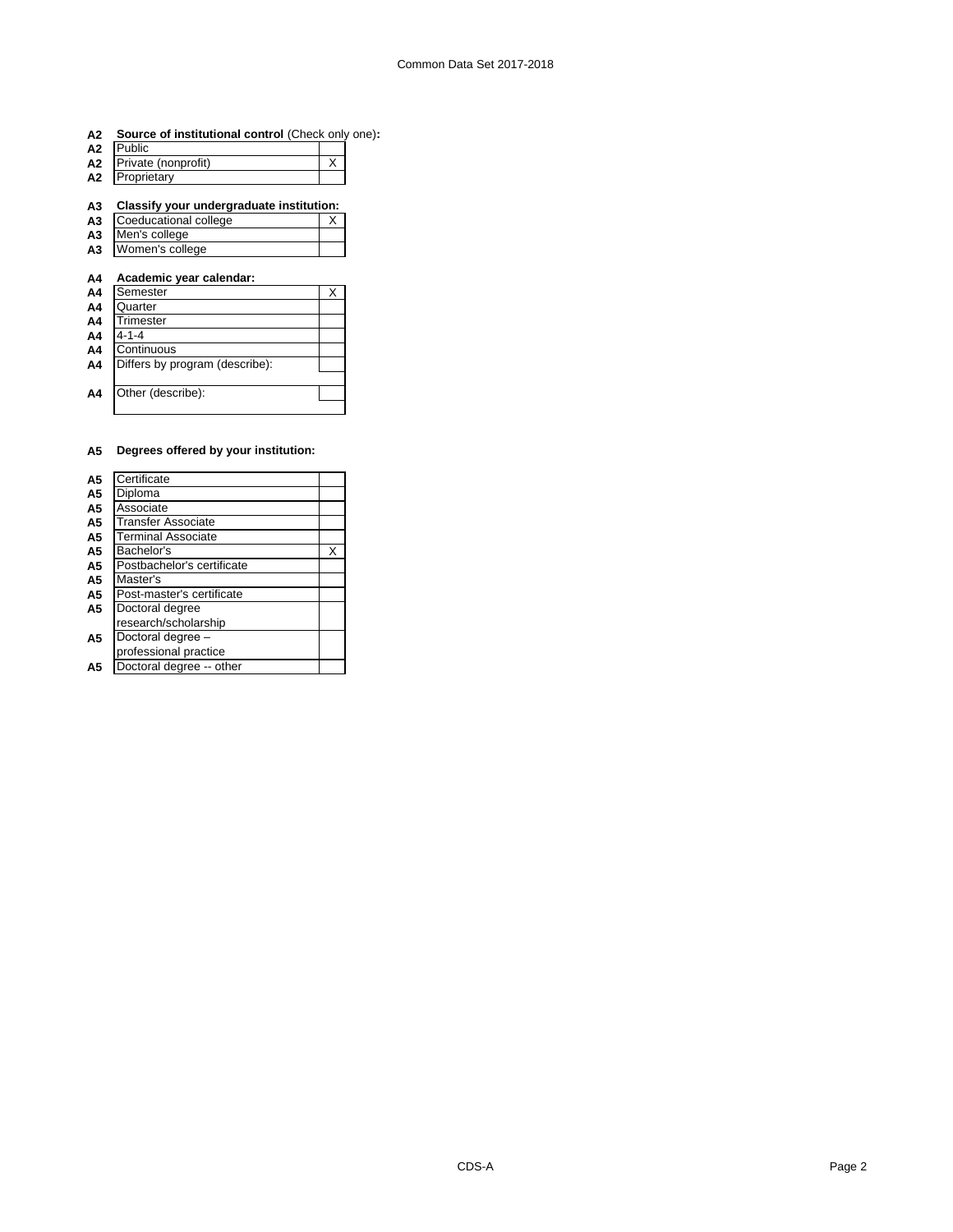# **B. ENROLLMENT AND PERSISTENCE**

**B1 Institutional Enrollment - Men and Women Provide numbers of students for each of the following categories as of the institution's official fall reporting date or as of October 15, 2017. Note: Report students formerly designated as "first professional" in the graduate cells.**

|                                   | Men                                                    | Women | Men              | Women            |
|-----------------------------------|--------------------------------------------------------|-------|------------------|------------------|
| <b>Undergraduates</b>             |                                                        |       |                  |                  |
| Degree-seeking, first-time        |                                                        |       |                  |                  |
| freshmen                          | 143                                                    | 225   | 0                | 0                |
| Other first-year, degree-seeking  | 11                                                     | 20    |                  |                  |
| All other degree-seeking          | 451                                                    | 588   | 5                | 6                |
| Total degree-seeking              | 605                                                    | 833   | 5                | 6                |
| All other undergraduates enrolled |                                                        |       |                  |                  |
| in credit courses                 | 4                                                      | 14    | 9                | 8                |
| Total undergraduates              | 609                                                    | 847   | 14               | 14               |
| Graduate                          |                                                        |       |                  |                  |
|                                   |                                                        |       |                  |                  |
|                                   |                                                        |       |                  |                  |
| All other graduates enrolled in   |                                                        |       |                  |                  |
| credit courses                    |                                                        |       |                  |                  |
| Total graduate                    | 0                                                      | 0     | 0                | $\bf{0}$         |
| Total all undergraduates          |                                                        |       |                  | 1,484            |
| Total all graduate                |                                                        |       |                  | 0                |
| <b>GRAND TOTAL ALL STUDENTS</b>   |                                                        |       |                  | 1.484            |
|                                   | Degree-seeking, first-time<br>All other degree-seeking |       | <b>FULL-TIME</b> | <b>PART-TIME</b> |

**B2 Enrollment by Racial/Ethnic Category. Provide numbers of undergraduate students for each of the following categories as of the institution's official fall reporting date or as of October 15, 2017. Include international students only in the category "Nonresident aliens." Complete the "Total Undergraduates" column only if you cannot provide data for the first two columns. Report as your institution reports to IPEDS: persons who are Hispanic should be reported only on the Hispanic line, not under any race, and persons who are non-Hispanic multi-racial should be reported only under "Two or more races."** 

| <b>B2</b> |                                                 | Degree-Seeking<br>First-Time<br><b>First Year</b> | Degree-Seeking<br>Undergraduates<br>(include first-time<br>first-year) | Total<br>Undergraduates<br>(both degree- and<br>non-degree-<br>seeking) |
|-----------|-------------------------------------------------|---------------------------------------------------|------------------------------------------------------------------------|-------------------------------------------------------------------------|
| <b>B2</b> | Nonresident aliens                              | 12                                                | 132                                                                    | 150                                                                     |
| <b>B2</b> | Hispanic/Latino                                 | 26                                                | 82                                                                     | 82                                                                      |
| <b>B2</b> | Black or African American, non-Hispanic         | 38                                                | 117                                                                    | 118                                                                     |
| <b>B2</b> | White, non-Hispanic                             | 258                                               | 1.001                                                                  | 1,010                                                                   |
| <b>B2</b> | American Indian or Alaska Native, non-Hispanic  | 3                                                 | 11                                                                     | 11                                                                      |
| <b>B2</b> | Asian, non-Hispanic                             | 17                                                | 50                                                                     | 50                                                                      |
| <b>B2</b> | Native Hawaiian or other Pacific Islander, non- |                                                   |                                                                        |                                                                         |
|           | Hispanic                                        |                                                   |                                                                        |                                                                         |
| <b>B2</b> | Two or more races, non-Hispanic                 |                                                   | 8                                                                      | 8                                                                       |
| <b>B2</b> | Race and/or ethnicity unknown                   | 14                                                | 47                                                                     | 54                                                                      |
| <b>B2</b> | ΤΟΤΑL                                           | 368                                               | 1.449                                                                  | 1.484                                                                   |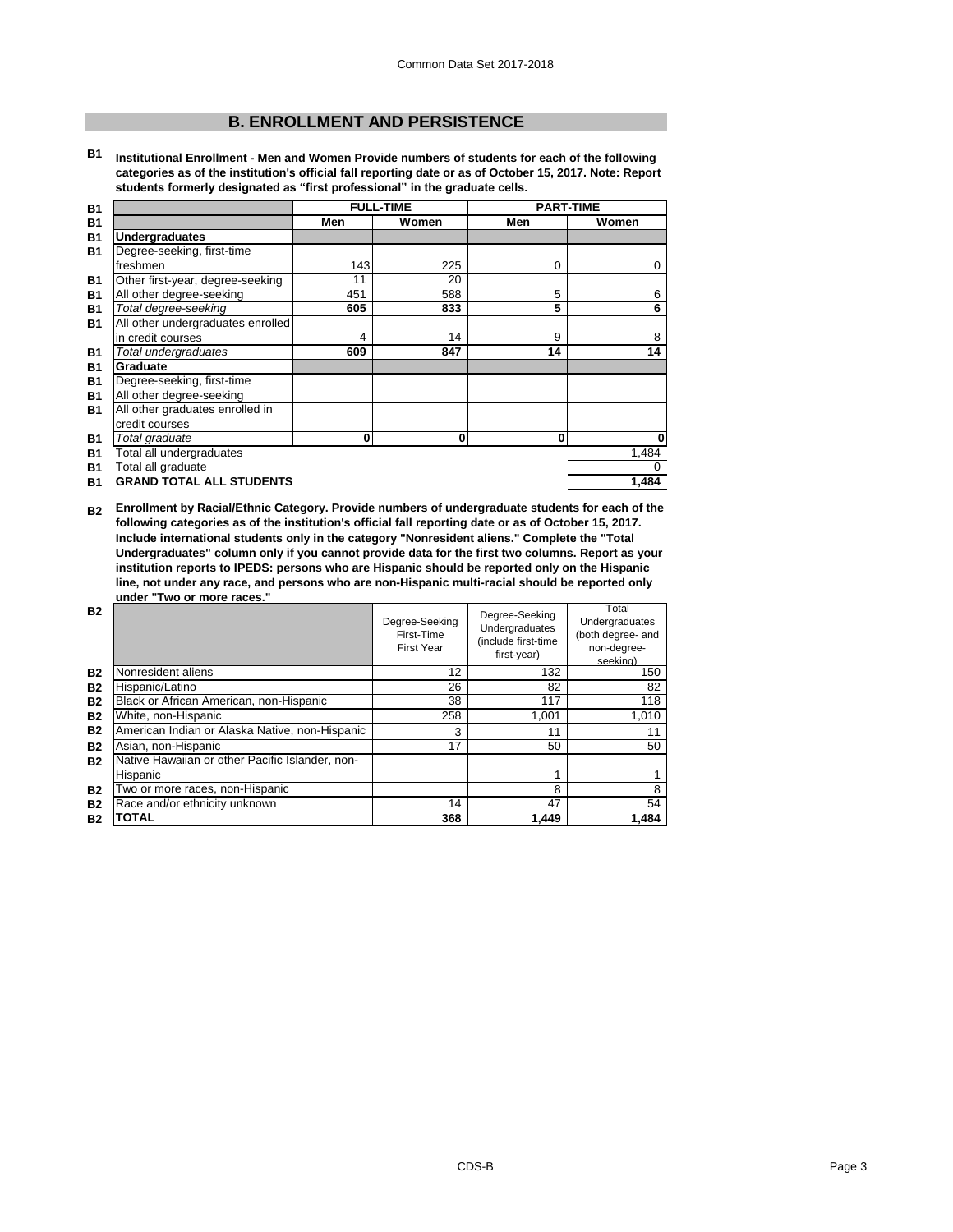# **Persistence**

**B3 Number of degrees awarded from July 1, 2016 to June 30, 2017**

| B <sub>3</sub> | Certificate/diploma             |     |
|----------------|---------------------------------|-----|
| <b>B3</b>      | Associate degrees               |     |
| B <sub>3</sub> | Bachelor's degrees              | 295 |
| <b>B3</b>      | Postbachelor's certificates     |     |
| B <sub>3</sub> | Master's degrees                | 2   |
| <b>B3</b>      | Post-Master's certificates      |     |
| B <sub>3</sub> | Doctoral degrees -              |     |
|                | research/scholarship            |     |
| <b>B3</b>      | Doctoral degrees - professional |     |
|                | practice                        |     |
| Β3             | Doctoral degrees - other        |     |

# **Graduation Rates**

The items in this section correspond to data elements collected by the IPEDS Web-based Data Collection System's Graduation Rate Survey (GRS). For complete instructions and definitions of data elements, see the IPEDS GRS Forms and Instructions for the 2017-18 Survey

### **For Bachelor's or Equivalent Institutions**

In the following section for bachelor's or equivalent programs, please disaggregate the Fall 2010 and Fall 2011 cohorts (formerly CDS B4-B11) into four groups:

- Students who received a Federal Pell Grant\*
- Recipients of a subsidized Stafford Loan who did not receive a Pell Grant
- Students who did not receive either a Pell Grant or a subsidized Stafford Loan
- Total (all students, regardless of Pell Grant or subsidized loan status)

\*Students who received both a Federal Pell Grant and a subsidized Stafford Loan should be reported in the "Recipients of a Federal Pell Grant" column.

For each graduation rate grid below, the numbers in the first three columns for Questions A-G should sum to the cohort total in the fourth column (formerly CDS B4-B11).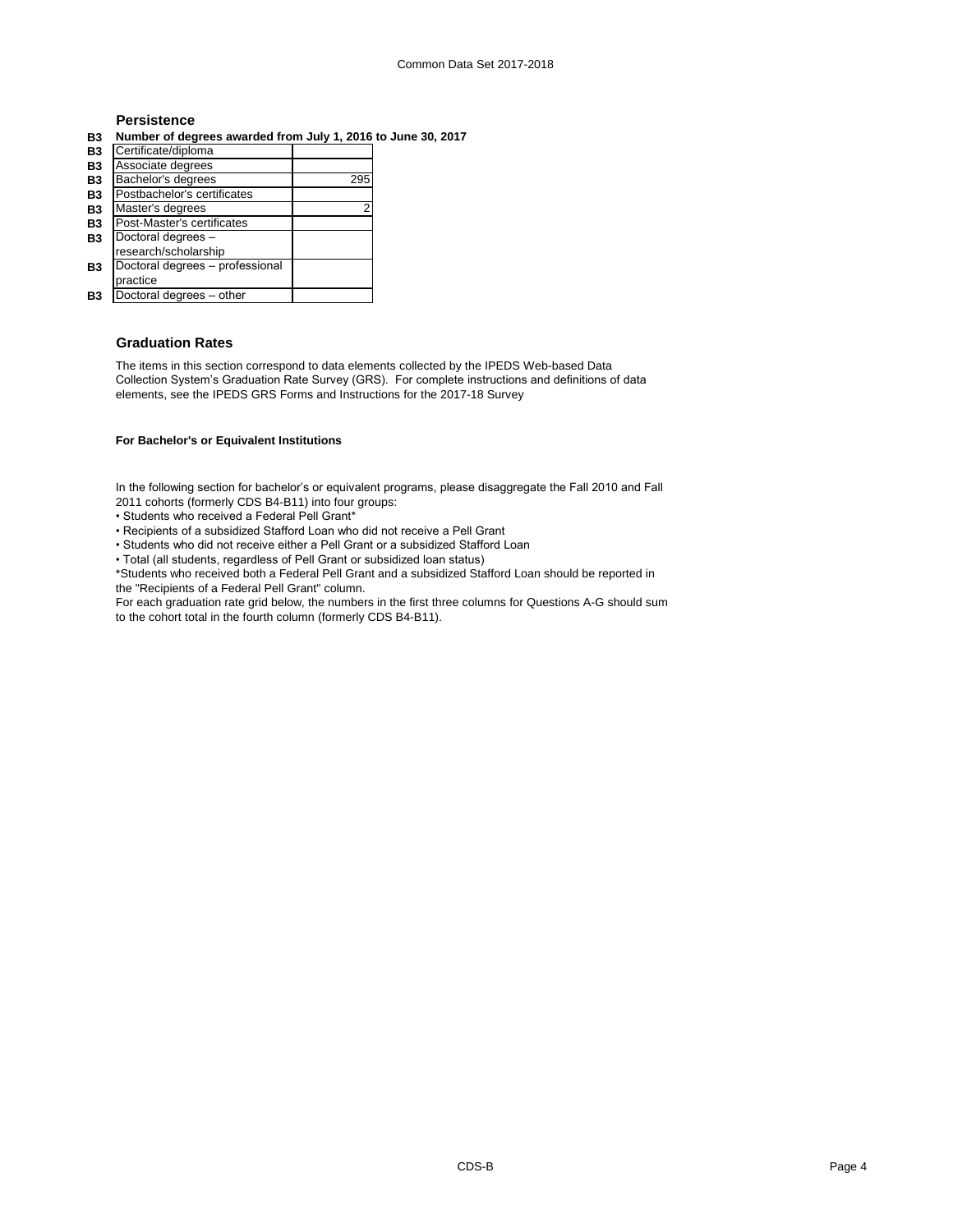# *Fall 2011 Cohort*

|                                |                                                                                                                                                                                                                                                                             | <b>Recipients of</b><br>a Federal<br><b>Pell Grant</b> | Recipients of a<br><b>Subsidized</b><br><b>Stafford Loan</b><br>who did not<br>receive a Pell<br>Grant | <b>Students who</b><br>did not receive<br>either a Pell<br>Grant or a<br>subsidized<br><b>Stafford Loan</b> | Total (sum of 3<br>columes to the<br>left) |
|--------------------------------|-----------------------------------------------------------------------------------------------------------------------------------------------------------------------------------------------------------------------------------------------------------------------------|--------------------------------------------------------|--------------------------------------------------------------------------------------------------------|-------------------------------------------------------------------------------------------------------------|--------------------------------------------|
| For<br>mer<br>ly<br>Β4         | A- Initital 2011 cohort of first-time, full-<br>time bachelor's (or equivalent) degree<br>seeking undergraduate-students                                                                                                                                                    | 53                                                     | 147                                                                                                    | 199                                                                                                         | 399                                        |
| For<br>mer<br>ly<br><b>B5</b>  | B- Of the initial 2011 cohort, how many did not<br>persist and did not graduate for the following<br>reasons: deceased, permanently disabled,<br>armed forces, foreign aid service of the federal<br>government, or official church missions; total<br>allowable exclusions | 0                                                      | 0                                                                                                      | 0                                                                                                           | 0                                          |
| For<br>mer<br>ly<br>B6         | C- Final 2011 cohort, after adjusting for<br>allowable exclusions                                                                                                                                                                                                           | 53                                                     | 147                                                                                                    | 199                                                                                                         | 399                                        |
| For<br>mer<br>ly<br><b>B7</b>  | D - Of the initial 2011 cohort, how many<br>completed the program in four years or<br>less (by Aug. 31, 2015)                                                                                                                                                               | 34                                                     | 103                                                                                                    | 155                                                                                                         | 292                                        |
| For<br>mer<br>ly<br>B8         | E - Of the initial 2011 cohort, how many<br>completed the program in more than four<br>years but in five years or less (after Aug.<br>31, 2015 and by Aug. 31, 2016)                                                                                                        | 0                                                      | 3                                                                                                      | 5                                                                                                           | 8                                          |
| For<br>mer<br>ly<br>B9         | F - Of the initial 2011 cohort, how many<br>completed the program in more than five<br>years but in six years or less (after Aug.<br>31, 2016 and by Aug. 31, 2017)                                                                                                         | 1                                                      | 1                                                                                                      | $\overline{c}$                                                                                              | 4                                          |
| For<br>mer<br>ly<br><b>B10</b> | G - Total graduating within six years (sum<br>of lines D, E, and F)                                                                                                                                                                                                         | 35                                                     | 107                                                                                                    | 162                                                                                                         | 304                                        |
| For<br>mer<br>ly<br>B11        | H - Six-year graduation rate for 2011<br>cohort (G divided by C)                                                                                                                                                                                                            | 66.0%                                                  | 72.8%                                                                                                  | 81.4%                                                                                                       | 76.2%                                      |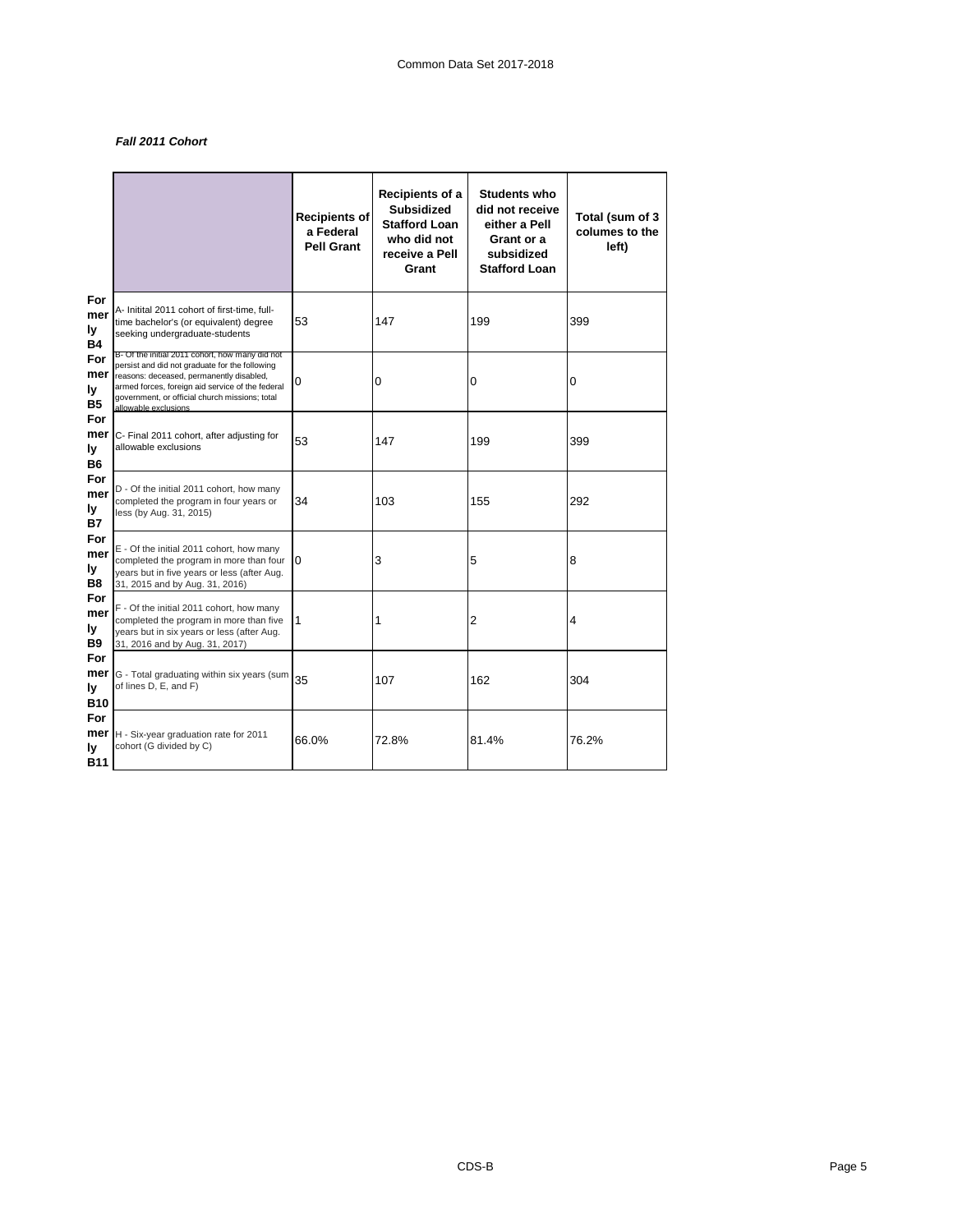# *Fall 2010 Cohort*

|                                    |                                                                                                                                                                                                                                                                             | <b>Recipients of</b><br>a Federal<br><b>Pell Grant</b> | Recipients of a<br><b>Subsidized</b><br><b>Stafford Loan</b><br>who did not<br>receive a Pell<br>Grant | <b>Students who</b><br>did not receive<br>either a Pell<br>Grant or a<br>subsidized<br><b>Stafford Loan</b> | Total (sum of 3<br>columes to the<br>left) |
|------------------------------------|-----------------------------------------------------------------------------------------------------------------------------------------------------------------------------------------------------------------------------------------------------------------------------|--------------------------------------------------------|--------------------------------------------------------------------------------------------------------|-------------------------------------------------------------------------------------------------------------|--------------------------------------------|
| For<br>mer<br>ly<br><b>B4</b>      | A- Initital 2010 cohort of first-time, full-<br>time bachelor's (or equivalent) degree<br>seeking undergraduate-students                                                                                                                                                    | 85                                                     | 147                                                                                                    | 189                                                                                                         | 421                                        |
| For<br>mer<br>ly<br><b>B5</b>      | B- Of the initial 2010 cohort, how many did not<br>persist and did not graduate for the following<br>reasons: deceased, permanently disabled,<br>armed forces, foreign aid service of the federal<br>government, or official church missions; total<br>allowable exclusions | 0                                                      | 0                                                                                                      | 0                                                                                                           | $\mathbf 0$                                |
| For<br>mer<br>ly<br>B6             | C- Final 2010 cohort, after adjusting for<br>allowable exclusions                                                                                                                                                                                                           | 85                                                     | 147                                                                                                    | 189                                                                                                         | 421                                        |
| For<br>mer<br>ly<br><b>B7</b>      | D - Of the initial 2010 cohort, how many<br>completed the program in four years or<br>less (by Aug. 31, 2014)                                                                                                                                                               | 55                                                     | 107                                                                                                    | 131                                                                                                         | 293                                        |
| For<br>mer<br>ly<br>B <sub>8</sub> | E - Of the initial 2010 cohort, how many<br>completed the program in more than four<br>years but in five years or less (after Aug.<br>31, 2014 and by Aug. 31, 2015)                                                                                                        | 1                                                      | 5                                                                                                      | 7                                                                                                           | 13                                         |
| For<br>mer<br>ly<br><b>B9</b>      | F - Of the initial 2010 cohort, how many<br>completed the program in more than five<br>years but in six years or less (after Aug.<br>31, 2015 and by Aug. 31, 2016)                                                                                                         | 0                                                      | 1                                                                                                      | 1                                                                                                           | $\overline{2}$                             |
| For<br>mer<br>ly<br><b>B10</b>     | G - Total graduating within six years (sum<br>of lines D, E, and F)                                                                                                                                                                                                         | 56                                                     | 113                                                                                                    | 139                                                                                                         | 308                                        |
| For<br>mer<br>ly<br><b>B11</b>     | H - Six-year graduation rate for 2010<br>cohort (G divided by C)                                                                                                                                                                                                            | 66%                                                    | 77%                                                                                                    | 74%                                                                                                         | 73%                                        |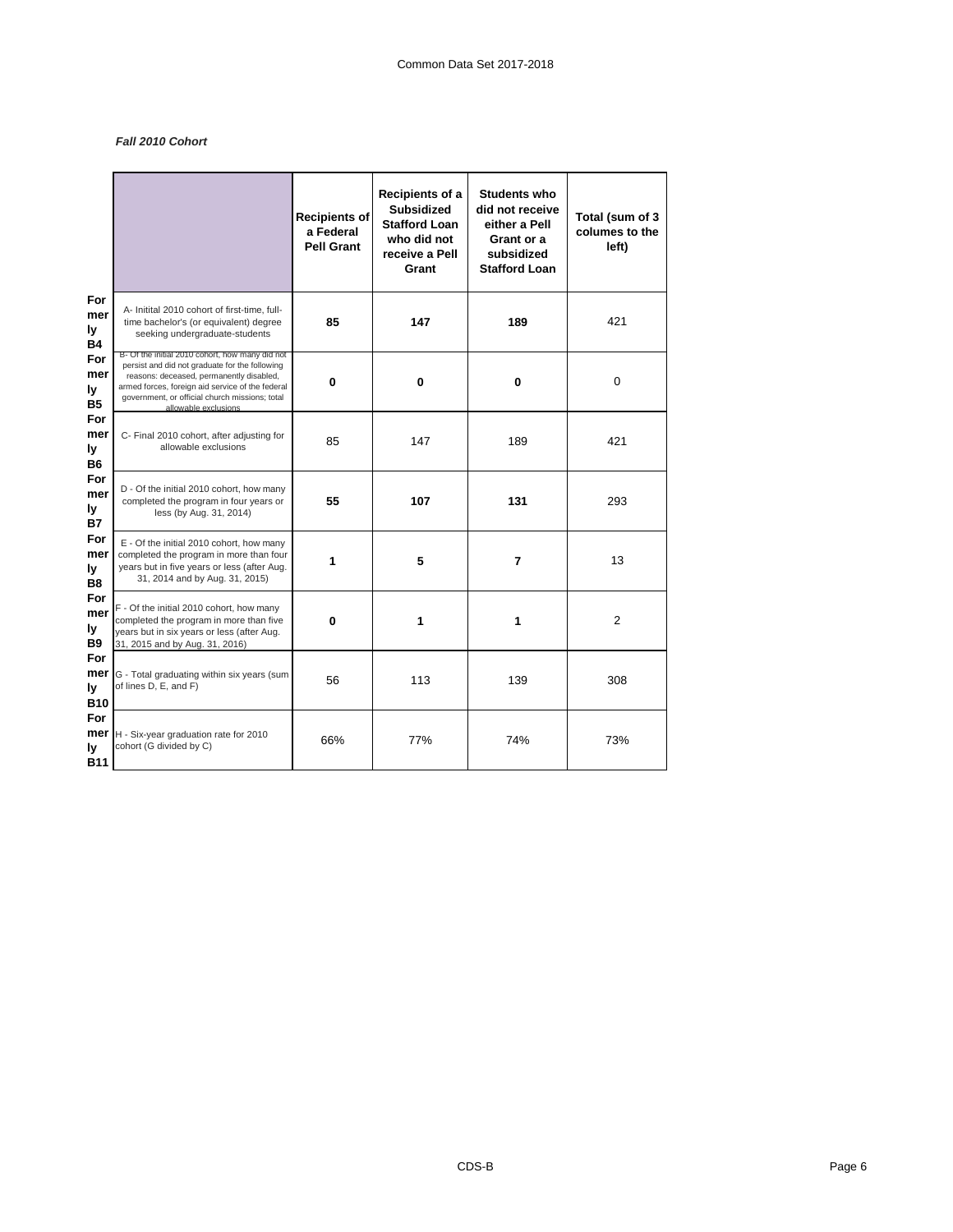### **For Two-Year Institutions**

Please provide data for the 2014 cohort if available. If 2014 cohort data are not available, provide data for the 2013 cohort.

### *2014 Cohort*

| <b>B12</b> Initial 2014 cohort, total of first-time, full-time degree/certificate-seeking students:                                                                                                                                                                                        |  |
|--------------------------------------------------------------------------------------------------------------------------------------------------------------------------------------------------------------------------------------------------------------------------------------------|--|
| <b>B13</b> Of the initial 2014 cohort, how many did not persist and did not graduate for the<br>following reasons: death, permanent disability, service in the armed forces, foreign aid<br>service of the federal government, or official church missions; total allowable<br>exclusions: |  |
| <b>B14</b> Final 2014 cohort, after adjusting for allowable exclusions (Subtract question B13<br>from question B12):                                                                                                                                                                       |  |
| <b>B15</b> Completers of programs of less than two years duration (total):                                                                                                                                                                                                                 |  |
| <b>B16</b> Completers of programs of less than two years within 150 percent of normal time:                                                                                                                                                                                                |  |
| <b>B17</b> Completers of programs of at least two but less than four years (total):                                                                                                                                                                                                        |  |
| <b>B18</b> Completers of programs of at least two but less than four-years within 150 percent of<br>normal time:                                                                                                                                                                           |  |
| <b>B19</b> Total transfers-out (within three years) to other institutions:                                                                                                                                                                                                                 |  |
| <b>B20</b> Total transfers to two-year institutions:                                                                                                                                                                                                                                       |  |
| <b>B21</b> Total transfers to four-year institutions:                                                                                                                                                                                                                                      |  |

### *2013 Cohort*

| <b>B12</b> Initial 2013 cohort, total of first-time, full-time degree/certificate-seeking students:                                                                                                                                                                                        |  |
|--------------------------------------------------------------------------------------------------------------------------------------------------------------------------------------------------------------------------------------------------------------------------------------------|--|
| <b>B13</b> Of the initial 2013 cohort, how many did not persist and did not graduate for the<br>following reasons: death, permanent disability, service in the armed forces, foreign aid<br>service of the federal government, or official church missions; total allowable<br>exclusions: |  |
| <b>B14</b> Final 2013 cohort, after adjusting for allowable exclusions (Subtract question B13<br>from question B12):                                                                                                                                                                       |  |
| <b>B15</b> Completers of programs of less than two years duration (total):                                                                                                                                                                                                                 |  |
| <b>B16</b> Completers of programs of less than two years within 150 percent of normal time:                                                                                                                                                                                                |  |
| <b>B17</b> Completers of programs of at least two but less than four years (total):                                                                                                                                                                                                        |  |
| <b>B18</b> Completers of programs of at least two but less than four-years within 150 percent of                                                                                                                                                                                           |  |
| normal time:                                                                                                                                                                                                                                                                               |  |
| <b>B19</b> Total transfers-out (within three years) to other institutions:                                                                                                                                                                                                                 |  |
| <b>B20</b> Total transfers to two-year institutions:                                                                                                                                                                                                                                       |  |
| <b>B21</b> Total transfers to four-year institutions:                                                                                                                                                                                                                                      |  |

### **Retention Rates**

Report for the cohort of all full-time, first-time bachelor's (or equivalent) degree-seeking undergraduate students who entered in Fall 2016 (or the preceding summer term). The initial cohort may be adjusted for students who departed for the following reasons: death, permanent disability, service in the armed forces, foreign aid service of the federal government or official church missions. No other adjustments to the initial cohort should be made.

| <b>B22</b> For the cohort of all full-time bachelor's (or equivalent) degree-seeking undergraduate |        |
|----------------------------------------------------------------------------------------------------|--------|
| students who entered your institution as freshmen in Fall 2016 (or the preceding                   |        |
| summer term), what percentage was enrolled at your institution as of the date your                 |        |
| linstitution calculates its official enrollment in Fall 2017?                                      |        |
|                                                                                                    | 85.12% |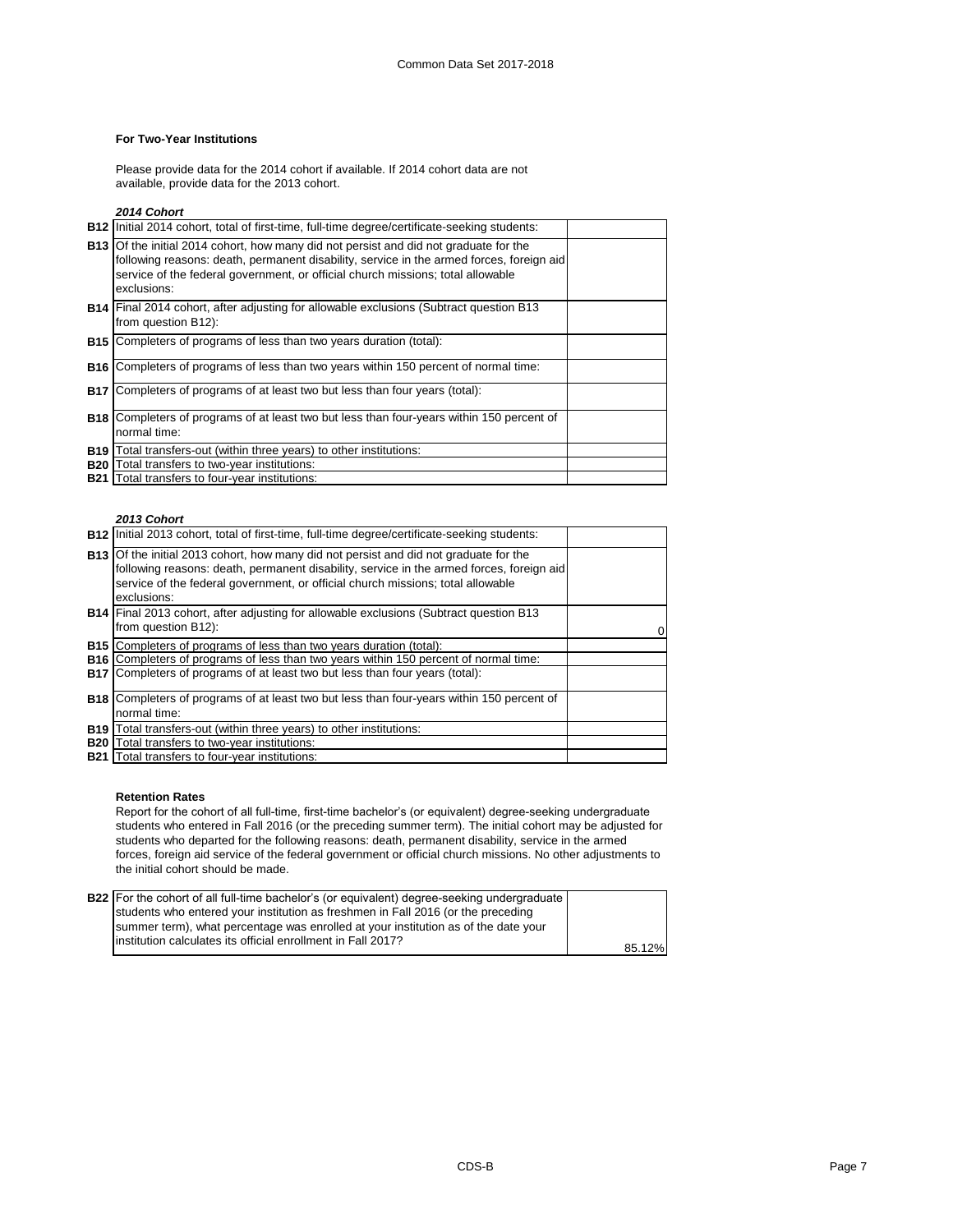# **C. FIRST-TIME, FIRST-YEAR (FRESHMAN) ADMISSION**

# **Applications**

**C1 First-time, first-year, (freshmen) students: Provide the number of degree-seeking, first-time, firstyear students who applied, were admitted, and enrolled (full- or part-time) in Fall 2017. Include early decision, early action, and students who began studies during summer in this cohort. Applicants should include only those students who fulfilled the requirements for consideration for admission (i.e., who completed actionable applications) and who have been notified of one of the following actions: admission, nonadmission, placement on waiting list, or application withdrawn (by applicant or institution). Admitted applicants should include wait-listed students who were subsequently offered admission.**

| C <sub>1</sub> | Total first-time, first-year (freshman) men who applied               | 1521 |
|----------------|-----------------------------------------------------------------------|------|
| C <sub>1</sub> | Total first-time, first-year (freshman) women who applied             | 2952 |
|                |                                                                       |      |
| C <sub>1</sub> | Total first-time, first-year (freshman) men who were admitted         | 972  |
| C <sub>1</sub> | Total first-time, first-year (freshman) women who were admitted       | 1654 |
|                |                                                                       |      |
| C <sub>1</sub> | Total full-time, first-time, first-year (freshman) men who enrolled   | 143  |
| C <sub>1</sub> | Total part-time, first-time, first-year (freshman) men who enrolled   |      |
|                |                                                                       |      |
| C <sub>1</sub> | Total full-time, first-time, first-year (freshman) women who enrolled | 225  |
| C <sub>1</sub> | Total part-time, first-time, first-year (freshman) women who enrolled |      |

### **C2 Freshman wait-listed students (students who met admission requirements but whose final admission was contingent on space availability)**

|                |                                                                  | Yes | No |
|----------------|------------------------------------------------------------------|-----|----|
| C <sub>2</sub> | Do you have a policy of placing students on a waiting list?      | x   |    |
| C <sub>2</sub> | yes, please answer the questions below for Fall 2017 admissions: |     |    |
| C <sub>2</sub> | Number of qualified applicants offered a place on waiting list   |     |    |
| C <sub>2</sub> | Number accepting a place on the waiting list                     |     |    |
| C <sub>2</sub> | Number of wait-listed students admitted                          |     |    |
|                |                                                                  | Yes | No |
| C <sub>2</sub> | Is your waiting list ranked?                                     |     |    |
| C <sub>2</sub> | yes, do you release that information to students?<br>Ιf          |     |    |
| C <sub>2</sub> | Do you release that information to school counselors?            |     |    |

### **Admission Requirements**

**C3 High school completion requirement**

| C <sub>3</sub> | High school diploma is required and GED is        |  |
|----------------|---------------------------------------------------|--|
|                | accepted                                          |  |
| C <sub>3</sub> | High school diploma is required and GED is not    |  |
|                | accepted                                          |  |
| C <sub>3</sub> | High school diploma or equivalent is not required |  |
|                |                                                   |  |

### **C4 Does your institution require or recommend a general college-preparatory program for degreeseeking students?**

| C4 Require |  |
|------------|--|
|            |  |

| ___            |                               |  |
|----------------|-------------------------------|--|
| C <sub>4</sub> | Recommend                     |  |
| C <sub>4</sub> | Neither require nor recommend |  |
|                |                               |  |

**C5 Distribution of high school units required and/or recommended.** Specify the distribution of academic high school course units required and/or recommended of all or most degree-seeking students using Carnegie units (one unit equals one year of study or its equivalent). If you use a different system for calculating units, please convert.

| C <sub>5</sub> |                                     | Units          | <b>Units</b> |
|----------------|-------------------------------------|----------------|--------------|
|                |                                     | Required       | Recommended  |
| C5             | Total academic units                | 16             | 20           |
| C5             | English                             | 4              | 4            |
| C5             | <b>Mathematics</b>                  | 3              | 4            |
| C5             | Science                             | 3              | 4            |
| C5             | Of these, units that must be<br>lab | 2              | 3            |
| C5             | Foreign language                    | 2              | 4            |
| C <sub>5</sub> | Social studies                      | $\overline{2}$ | 2            |
| C5             | History                             | 2              | 2            |
| C <sub>5</sub> | Academic electives                  |                |              |
| C5             | <b>Computer Science</b>             |                |              |
| C5             | Visual/Performing Arts              |                |              |
| C <sub>5</sub> | Other (specify)                     |                |              |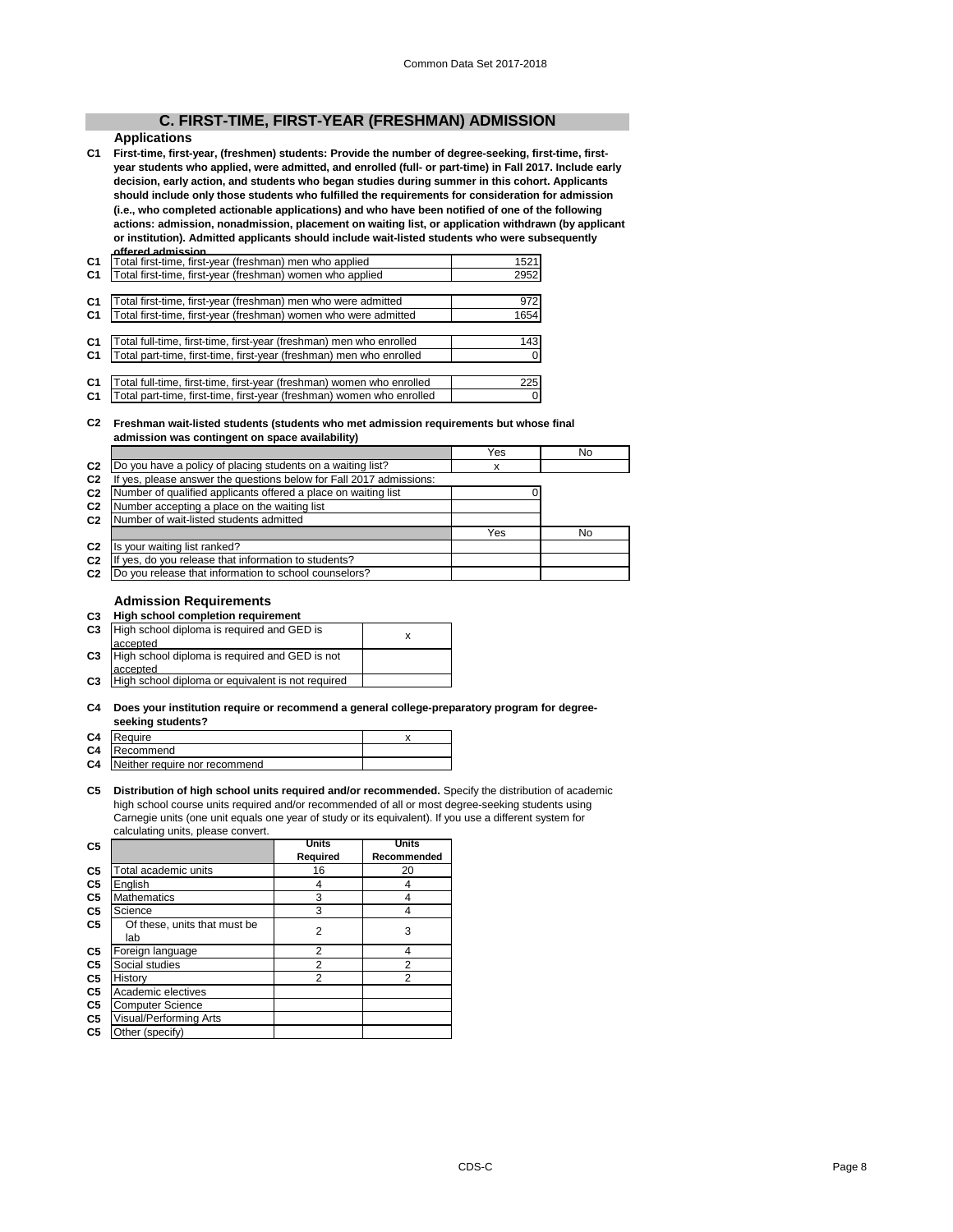### **Basis for Selection**

**C6** Do you have an open admission policy, under which virtually all secondary school graduates or students with GED equivalency diplomas are admitted without regard to academic record, test scores, or other qualifications? If so, check which applies:

| C <sub>6</sub> | Open admission policy as described above for all students         |  |
|----------------|-------------------------------------------------------------------|--|
| C <sub>6</sub> | Open admission policy as described above for most students, but-- |  |
| C <sub>6</sub> | selective admission for out-of-state students                     |  |
| C <sub>6</sub> | selective admission to some programs                              |  |
| C <sub>6</sub> | other (explain):                                                  |  |
|                |                                                                   |  |

### **C7 Relative importance of each of the following academic and nonacademic factors in first-time, firstyear, degree-seeking (freshman) admission decisions.**

| C7 |                                   | Very Important | Important | <b>Considered</b> | <b>Not Considered</b> |
|----|-----------------------------------|----------------|-----------|-------------------|-----------------------|
| C7 | Academic                          |                |           |                   |                       |
| C7 | Rigor of secondary school         | x              |           |                   |                       |
|    | record                            |                |           |                   |                       |
| C7 | Class rank                        |                | x         |                   |                       |
| C7 | Academic GPA                      | x              |           |                   |                       |
| C7 | Standardized test scores          |                | x         |                   |                       |
| C7 | <b>Application Essay</b>          |                | x         |                   |                       |
| C7 | Recommendation(s)                 |                |           | x                 |                       |
| C7 | Nonacademic                       |                |           |                   |                       |
| C7 | Interview                         | x              |           |                   |                       |
| C7 | <b>Extracurricular activities</b> |                |           | X                 |                       |
| C7 | Talent/ability                    |                |           | X                 |                       |
| C7 | Character/personal qualities      |                |           | x                 |                       |
| C7 | First generation                  |                |           | x                 |                       |
| C7 | Alumni/ae relation                |                |           | x                 |                       |
| C7 | Geographical residence            |                |           | x                 |                       |
| C7 | State residency                   |                |           | x                 |                       |
| C7 | Religious                         |                |           |                   | X                     |
|    | affiliation/commitment            |                |           |                   |                       |
| C7 | Racial/ethnic status              |                |           | x                 |                       |
| C7 | Volunteer work                    |                |           | x                 |                       |
| C7 | Work experience                   |                |           | x                 |                       |
| C7 | Level of applicant's interest     | x              |           |                   |                       |

### **SAT and ACT Policies**

### **C8 Entrance exams**

|                                                                            | Yes | No |
|----------------------------------------------------------------------------|-----|----|
| <b>C8A Does your institution make use of SAT, ACT, or SAT Subject Test</b> |     |    |
| scores in admission decisions for first-time, first-year, degree-seeking   |     |    |
| applicants?                                                                |     |    |

**C8A** If yes, place check marks in the appropriate boxes below to reflect your institution's policies for use in

|   | admission for Fall 2019. |  |
|---|--------------------------|--|
| I |                          |  |

| C8A |                                   | <b>ADMISSION</b>                                                      |  |  |           |                 |
|-----|-----------------------------------|-----------------------------------------------------------------------|--|--|-----------|-----------------|
| C8A |                                   | <b>Consider if</b><br><b>Require for Some</b><br>Require<br>Recommend |  |  |           | <b>Not Used</b> |
|     |                                   |                                                                       |  |  | Submitted |                 |
|     | C8A SAT or ACT                    |                                                                       |  |  |           |                 |
|     | C8A ACT only                      |                                                                       |  |  |           |                 |
|     | C8A SAT only                      |                                                                       |  |  |           |                 |
|     | C8A SAT and SAT Subject Tests or  |                                                                       |  |  |           |                 |
|     | <b>ACT</b>                        |                                                                       |  |  |           |                 |
|     | <b>C8A SAT Subject Tests only</b> |                                                                       |  |  |           |                 |
|     |                                   |                                                                       |  |  |           |                 |

**C8B** If your institution will make use of the ACT in admission decisions for first-time, first-year, degree-seeking applicants for Fall 2019, please indicate which ONE of the following applies: (regardless of whether the writing score will be used in the admissions process):

**C8B** ACT with writing required

**C8B** ACT with writing recommended

**C8B** ACT with or without writing accepted **EXA ACT With OF WEIGHT AT ACT** 

**C8B** If your institution will make use of the SAT in admission decisions for first-time, first-year, degree-seeking applicants for Fall 2019 please indicate which ONE of the following applies (regardless of whether the Essay score will be used in the admissions process:

**C8B** SAT with Essay component required

**C8B** SAT with Essay component recommended

**C8B** SAT with or without Essay component accepted  $\overline{\phantom{a}}$  **x**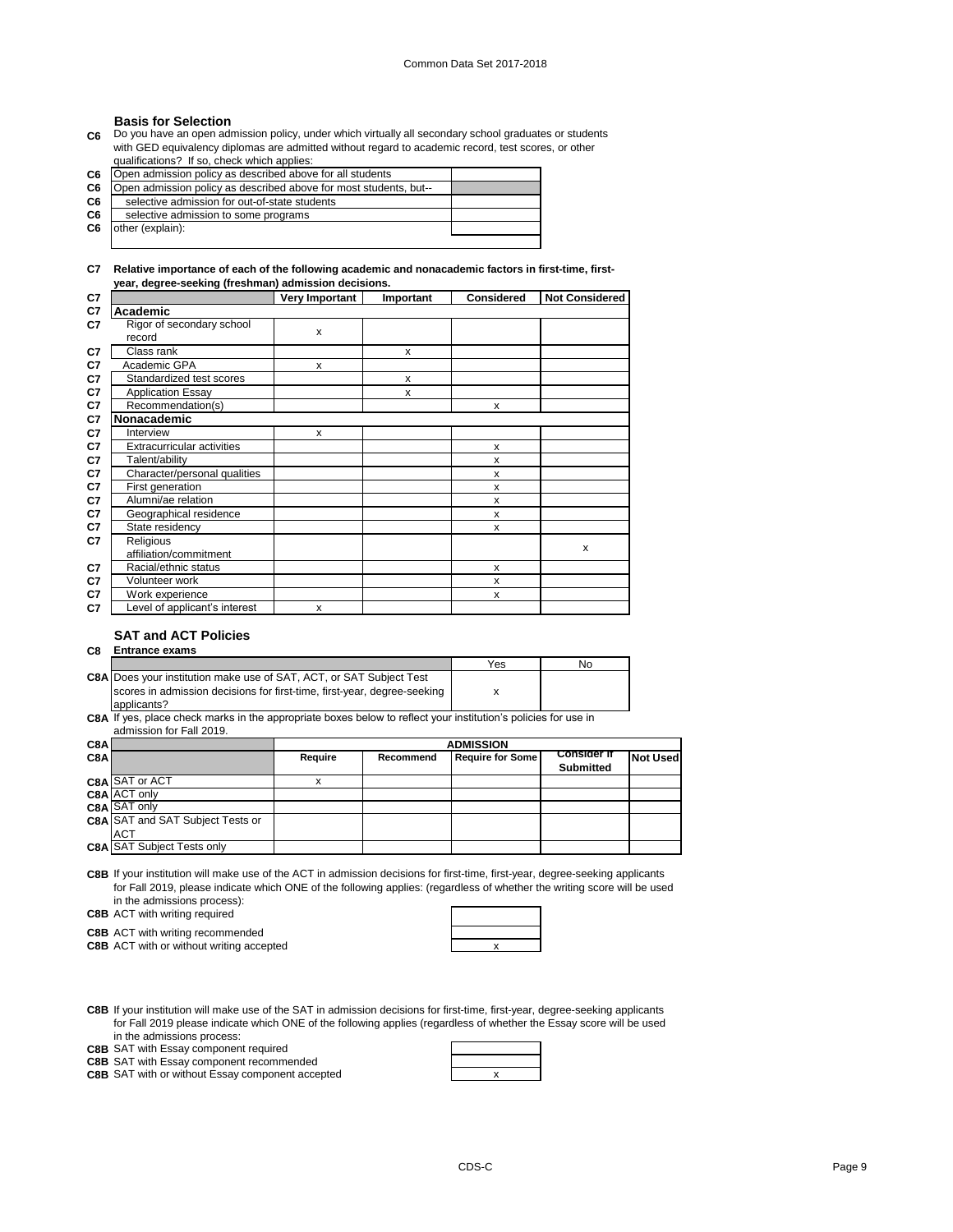|     | <b>C8C</b> Please indicate how your institution will use the SAT or ACT writing component; check all that apply: |           |                  |  |
|-----|------------------------------------------------------------------------------------------------------------------|-----------|------------------|--|
| C8C |                                                                                                                  | SAT essay | <b>ACT</b> essay |  |
|     | <b>C8C</b> For admission                                                                                         |           |                  |  |
|     | <b>C8C</b> For placement                                                                                         |           |                  |  |
|     | <b>C8C</b> For advising                                                                                          |           |                  |  |
|     | C8C In place of an application essay                                                                             |           |                  |  |
| C8C |                                                                                                                  |           |                  |  |
|     | As a validity check on the application essay                                                                     |           |                  |  |
|     | <b>C8C</b> No college policy as of now                                                                           |           |                  |  |
|     | <b>C8C</b> Not using essay component                                                                             |           |                  |  |
|     |                                                                                                                  |           |                  |  |

|       | C8D In addition, does your institution use applicants' test scores for academic advising? |     |    |  |
|-------|-------------------------------------------------------------------------------------------|-----|----|--|
| C8D I |                                                                                           | Yes | No |  |

| <b>C8E</b> Latest date by which SAT or ACT scores must be received for fall- | Feb. 15 |
|------------------------------------------------------------------------------|---------|
| <b>C8E</b> Latest date by which SAT Subject Test scores must be received for |         |
| fall-term admission                                                          |         |

**C8F** If necessary, use this space to clarify your test policies (e.g., if tests are recommended for some students, **C8F**

**C8G** Please indicate which tests your institution uses for placement (e.g., state tests):

| C8G SAT     |                               | х |
|-------------|-------------------------------|---|
| $C8G$ $ACT$ |                               |   |
|             | <b>C8G</b> SAT Subject Tests  |   |
| C8G AP      |                               |   |
|             | C8G CLEP                      |   |
|             | <b>C8G</b> Institutional Exam |   |
|             | C8G State Exam (specify):     |   |

### **Freshman Profile**

Provide information for ALL enrolled, degree-seeking, full-time and part-time, first-time, first-year (freshman) students enrolled in Fall 2017, including students who began studies during summer, international students/nonresident aliens, and students admitted under special arrangements.

**C9 Percent and number of first-time, first-year (freshman) students enrolled in Fall 2017 who submitted national standardized (SAT/ACT) test scores. Include information for ALL enrolled, degree-seeking, first-time, first-year (freshman) students who submitted test scores. Do not include partial test scores (e.g., mathematics scores but not critical reading for a category of students) or combine other standardized test results (such as TOEFL) in this item.** *Do* **not convert SAT scores to ACT scores and vice versa.** *Do* **convert Old SAT scores to New SAT scores using the College Board's concordance tools and tables (sat.org/concordance).**

| C <sub>9</sub> | Percent submittina SAT scores | Number submitting SAT scores<br>7%. | 285 |
|----------------|-------------------------------|-------------------------------------|-----|
| C <sub>9</sub> | Percent submitting ACT scores | 31% Number submitting ACT scores    |     |

| C <sub>9</sub> |                            | 25th Percentile | 75th Percentile |
|----------------|----------------------------|-----------------|-----------------|
| C <sub>9</sub> | SAT Evidence-Based Reading |                 |                 |
|                | and Writing                | 550             | 670             |
| C <sub>9</sub> | <b>SAT Math</b>            | 540             | 630             |
|                | <b>SAT Essay</b>           |                 |                 |
| C <sub>9</sub> | <b>ACT Composite</b>       | 23              | 29              |
| C <sub>9</sub> | <b>ACT Math</b>            |                 |                 |
| C <sub>9</sub> | <b>ACT English</b>         |                 |                 |
| C <sub>9</sub> | <b>ACT Writing</b>         |                 |                 |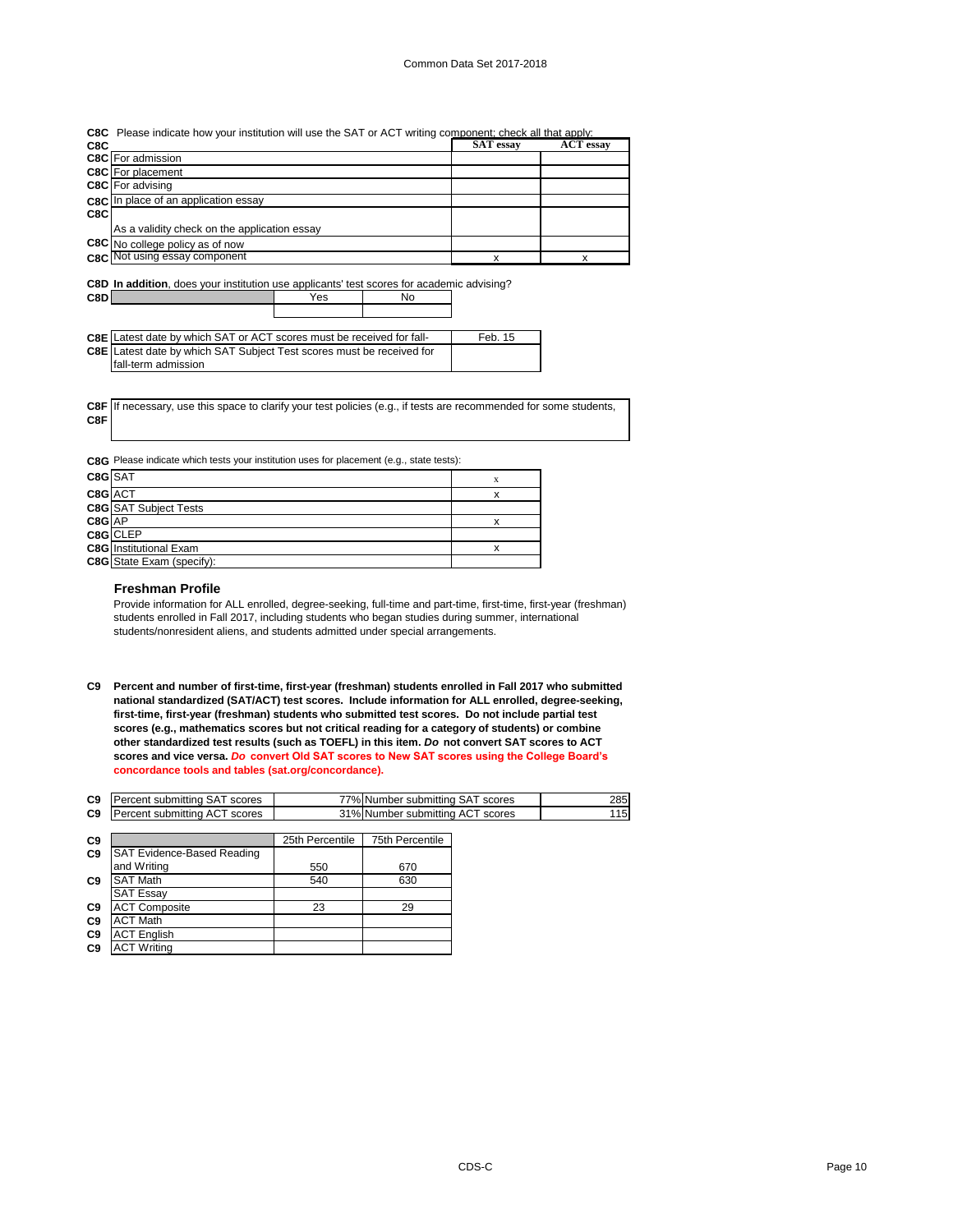| C9             |                      | <b>SAT Evidence-</b> |                    |                 |
|----------------|----------------------|----------------------|--------------------|-----------------|
|                |                      | <b>Based Reading</b> |                    |                 |
|                |                      | and Writing          | <b>SAT Math</b>    |                 |
| C <sub>9</sub> | 700-800              | 15.79%               | 7.37%              |                 |
| C <sub>9</sub> | 600-699              | 40.00%               | 35.09%             |                 |
| C <sub>9</sub> | 500-599              | 36.84%               | 45.61%             |                 |
| C <sub>9</sub> | 400-499              | 7.02%                | 10.53%             |                 |
| C <sub>9</sub> | 300-399              | 0.35%                | 1.40%              |                 |
| C <sub>9</sub> | 200-299              | 0.00%                | 0.00%              |                 |
|                | Totals should = 100% | 100.00%              | 100.00%            |                 |
| C <sub>9</sub> |                      | <b>ACT Composite</b> | <b>ACT English</b> | <b>ACT Math</b> |
| C <sub>9</sub> | 30-36                | 20.00%               |                    |                 |
| C <sub>9</sub> | 24-29                | 50.43%               |                    |                 |
| C <sub>9</sub> | 18-23                | 26.09%               |                    |                 |
| C <sub>9</sub> | $12 - 17$            | 3.48%                |                    |                 |
| C <sub>9</sub> | $6 - 11$             | $0.00\%$             |                    |                 |
| C <sub>9</sub> | Below <sub>6</sub>   | $0.00\%$             |                    |                 |
|                | Totals should = 100% | 100.00%              | $0.00\%$           | $0.00\%$        |

### **C9** Percent of first-time, first-year (freshman) students with scores in each range:

**C10** Percent of all degree-seeking, first-time, first-year (freshman) students who had high school class rank within each of the following ranges (report information for those students from whom you collected high school rank information).

| <b>C10</b> Percent in top tenth of high school graduating class                                   | 38% |                          |
|---------------------------------------------------------------------------------------------------|-----|--------------------------|
| <b>C10</b> Percent in top quarter of high school graduating class                                 | 70% |                          |
| <b>C10</b> Percent in top half of high school graduating class                                    |     | $91\%$ Top half +        |
| C10 Percent in bottom half of high school graduating class                                        |     | $9\%$ bottom half = 100% |
| C10 Percent in bottom quarter of high school graduating class                                     | 1%  |                          |
| C10   Percent of total first-time, first-year (freshmen) students who submitted high school class |     |                          |
| rank:                                                                                             |     | 25%                      |

**C11** Percentage of all enrolled, degree-seeking, first-time, first-year (freshman) students who had high school grade-point averages within each of the following ranges (using 4.0 scale). Report information only for those students from whom you collected high school GPA.

|                 | C11 Percent who had GPA of 3.75 and higher    | 45.81%  |
|-----------------|-----------------------------------------------|---------|
|                 | C11 Percent who had GPA between 3.50 and 3.74 | 20.39%  |
|                 | C11 Percent who had GPA between 3.25 and 3.49 | 12.01%  |
|                 | C11 Percent who had GPA between 3.00 and 3.24 | 10.89%  |
| C <sub>11</sub> | Percent who had GPA between 2.50 and 2.99     | 10.06%  |
| C <sub>11</sub> | Percent who had GPA between 2.0 and 2.49      | 0.84%   |
| C <sub>11</sub> | Percent who had GPA between 1.0 and 1.99      | 0.00%   |
|                 | C11 Percent who had GPA below 1.0             | 0.00%   |
|                 | Totals should = 100%                          | 100.00% |

| C12 Average high school GPA of all degree-seeking, first-time, first-year<br>(freshman) students who submitted GPA: | 3.65   |
|---------------------------------------------------------------------------------------------------------------------|--------|
| <b>C12</b> Percent of total first-time, first-year (freshman) students who submitted<br>high school GPA:            | 97.28% |

### **Admission Policies**

## **C13 Application Fee**

| C <sub>13</sub> |                                                             | Yes | No |
|-----------------|-------------------------------------------------------------|-----|----|
|                 | C13 Does your institution have an<br>application fee?       |     |    |
|                 | C13 Amount of application fee:                              |     |    |
| C <sub>13</sub> |                                                             | Yes | No |
|                 | C13 Can it be waived for applicants<br>with financial need? |     |    |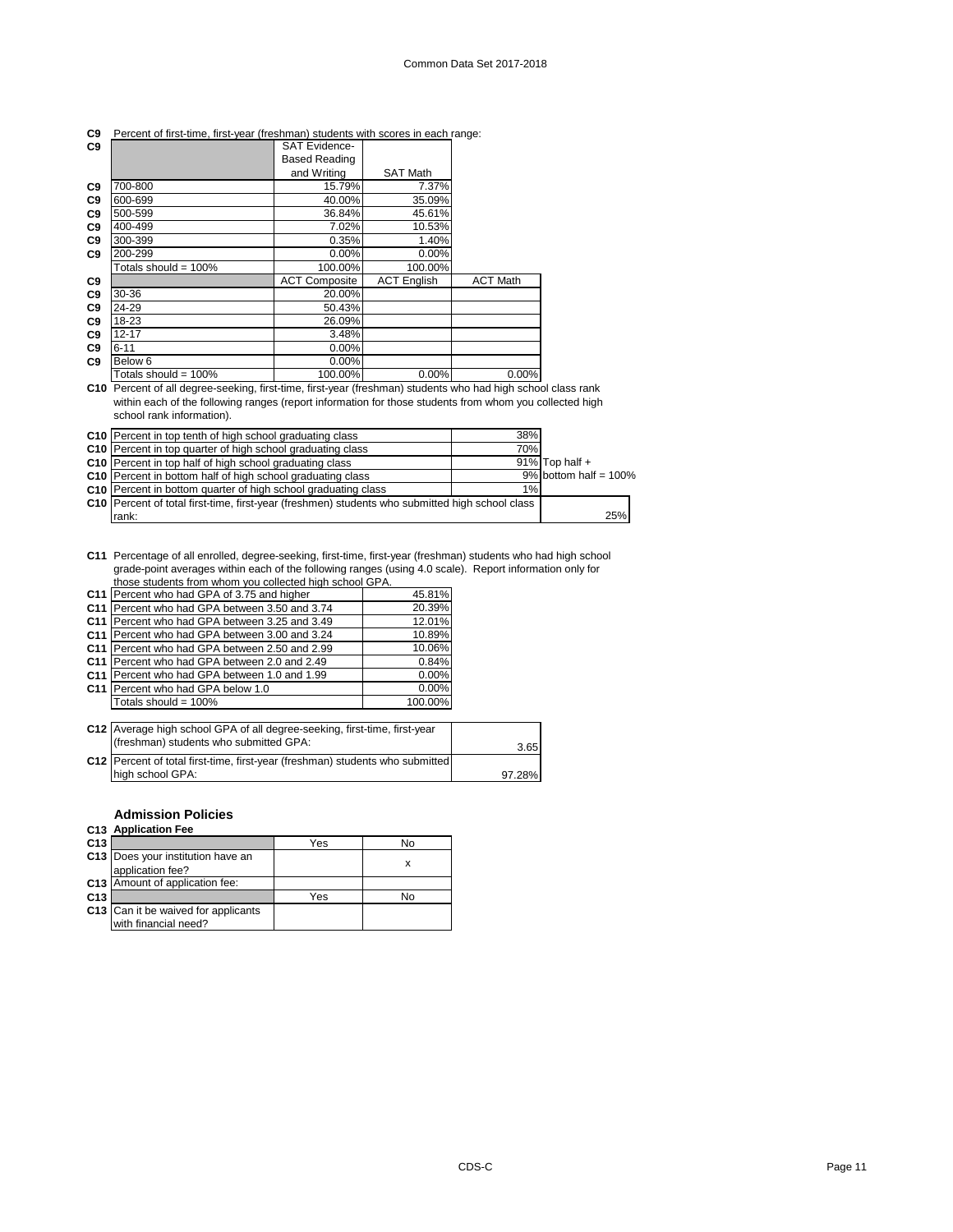**C13** If you have an application fee and an on-line application option, please

| C13 Same fee:                        |         |    |
|--------------------------------------|---------|----|
| C13 Free:                            | x       |    |
| C13 Reduced:                         |         |    |
| C <sub>13</sub>                      | Yes     | No |
| C13 Can on-line application fee be   |         |    |
| waived for applicants with           |         |    |
| financial need?                      |         |    |
| C14 Application closing date         |         |    |
| C <sub>14</sub>                      | Yes     | No |
| C14 Does your institution have an    | x       |    |
| application closing date?            |         |    |
| C14 Application closing date (fall): | Feb. 15 |    |
| C14 Priority date:                   |         |    |

| C <sub>15</sub> |                                                                       |  |
|-----------------|-----------------------------------------------------------------------|--|
|                 | C15 Are first-time, first-vear students accepted for terms other than |  |
|                 |                                                                       |  |

### **C16 Notification to applicants of admission decision sent** *(fill in one only)*

| C16             | On a rolling basis beginning                                |        |      |
|-----------------|-------------------------------------------------------------|--------|------|
|                 | date):                                                      | Oct. 1 |      |
| C16             | By (date):                                                  |        |      |
| C16             | Other:                                                      |        |      |
|                 |                                                             |        |      |
|                 |                                                             |        |      |
|                 | C17 Reply policy for admitted applicants (fill in one only) |        |      |
|                 | C17 Must reply by (date):                                   |        |      |
|                 | C <sub>17</sub> No set date:                                |        |      |
| C17             | Must reply by May 1 or within                               |        |      |
|                 | weeks if notified                                           |        |      |
|                 | thereafter                                                  | 2      |      |
| C <sub>17</sub> | Other:                                                      |        |      |
|                 |                                                             |        |      |
| C17             | Deadline for housing deposit (MM/DD):                       |        | 6/1  |
| C <sub>17</sub> | Amount of housing deposit:                                  |        | 0.39 |
| C <sub>17</sub> | Refundable if student does not enroll?                      |        |      |
| C <sub>17</sub> | Yes, in full                                                |        |      |
| C <sub>17</sub> | Yes, in part                                                |        |      |
| C17             | No                                                          | X      |      |
|                 |                                                             |        |      |

## **C18 Deferred admission**

| C <sub>18</sub> |                                                                                             | Yes | No |
|-----------------|---------------------------------------------------------------------------------------------|-----|----|
|                 | <b>C18</b> IDoes your institution allow students to postpone enrollment after<br>admission? |     |    |
|                 | C18 If yes, maximum period of postponement:                                                 |     |    |

### **C19 Early admission of high school students**

| C <sub>19</sub> |                                                                              | Yes | No |
|-----------------|------------------------------------------------------------------------------|-----|----|
|                 | C19 Does your institution allow high school students to enroll as full-time. |     |    |
|                 | first-time, first-year (freshman) students one year or more before high      |     |    |
|                 | school graduation?                                                           |     |    |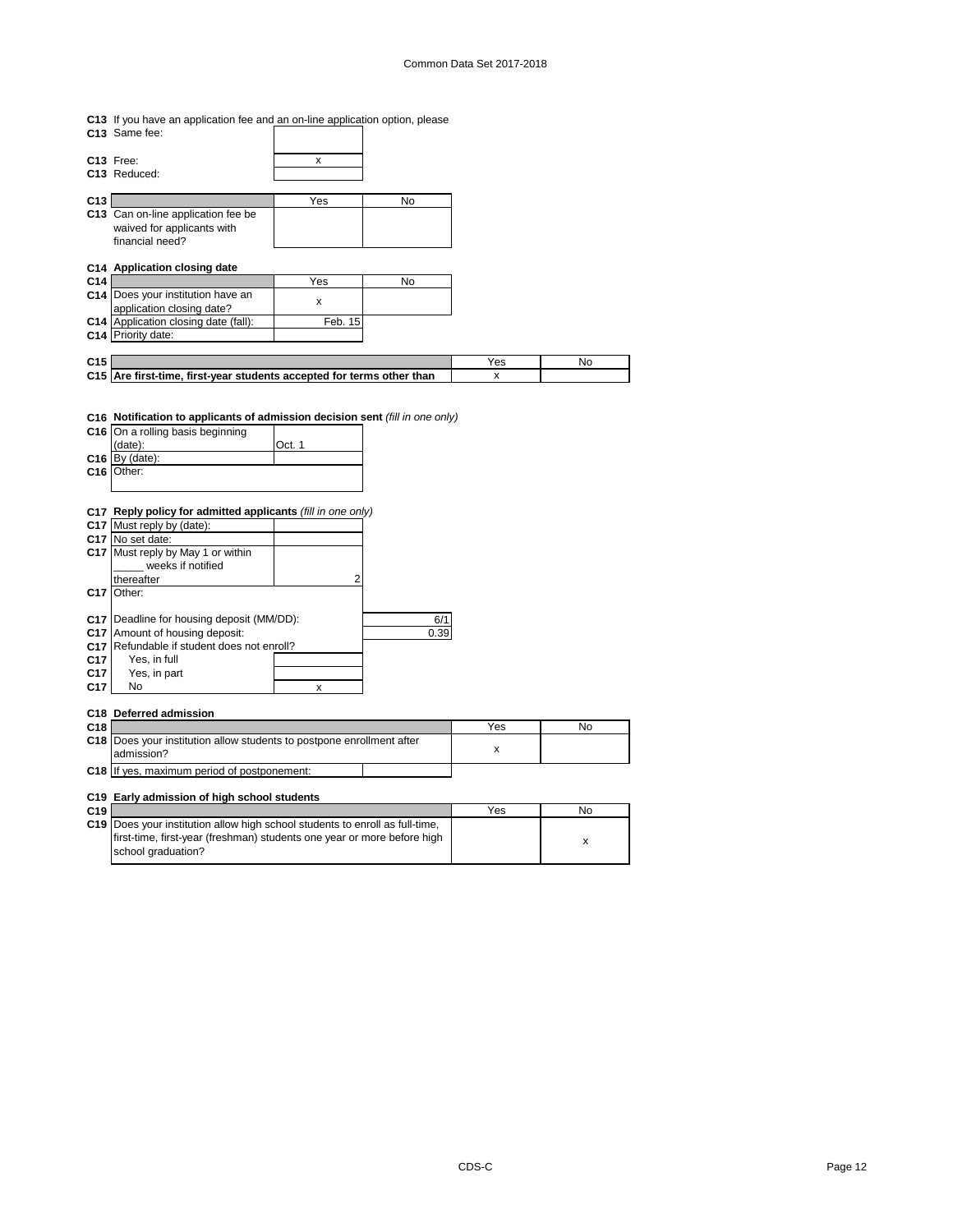### **C20 Common Application** (Initiated during 2006-2007 cycle) Question removed from CDS.

# **Early Decision and Early Action Plans**

|                 | C21 Early Decision                                                                                                                                                                                                                                                                                                                              |       |    |
|-----------------|-------------------------------------------------------------------------------------------------------------------------------------------------------------------------------------------------------------------------------------------------------------------------------------------------------------------------------------------------|-------|----|
| C <sub>21</sub> |                                                                                                                                                                                                                                                                                                                                                 | Yes   | No |
|                 | C21 Does your institution offer an early decision plan (an admission plan<br>that permits students to apply and be notified of an admission decision<br>well in advance of the regular notification date and that asks students<br>to commit to attending if accepted) for first-time, first-year (freshman)<br>applicants for fall enrollment? | X     |    |
|                 | <b>C21</b> If "yes," please complete the following:                                                                                                                                                                                                                                                                                             |       |    |
|                 | C21 First or only early decision plan closing date                                                                                                                                                                                                                                                                                              | 11/15 |    |
|                 | C21 First or only early decision plan notification date                                                                                                                                                                                                                                                                                         | 12/15 |    |
|                 | C21 Other early decision plan closing date                                                                                                                                                                                                                                                                                                      | 12/15 |    |
|                 | C21 Other early decision plan notification date                                                                                                                                                                                                                                                                                                 | 1/15  |    |
|                 | C21 For the Fall 2017 entering class:<br>C21 Number of early decision applications received by your institution<br>C21 Number of applicants admitted under early decision plan<br>C21 Please provide significant details about your early decision plan:<br>C22 Early action                                                                    |       |    |
| C <sub>22</sub> |                                                                                                                                                                                                                                                                                                                                                 | Yes   | No |
|                 | C22 Do you have a nonbinding early action plan whereby students are<br>notified of an admission decision well in advance of the regular<br>notification date but do not have to commit to attending your college?                                                                                                                               | X     |    |
|                 | C22 If "yes," please complete the following:                                                                                                                                                                                                                                                                                                    |       |    |
|                 | C22 Early action closing date                                                                                                                                                                                                                                                                                                                   | 12/1  |    |
|                 | C22 Early action notification date                                                                                                                                                                                                                                                                                                              | 1/15  |    |

**C22** Is your early action plan a "restrictive" plan under which you limit students from applying to other early plans?

| C <sub>22</sub> | es |  |
|-----------------|----|--|
| C <sub>22</sub> |    |  |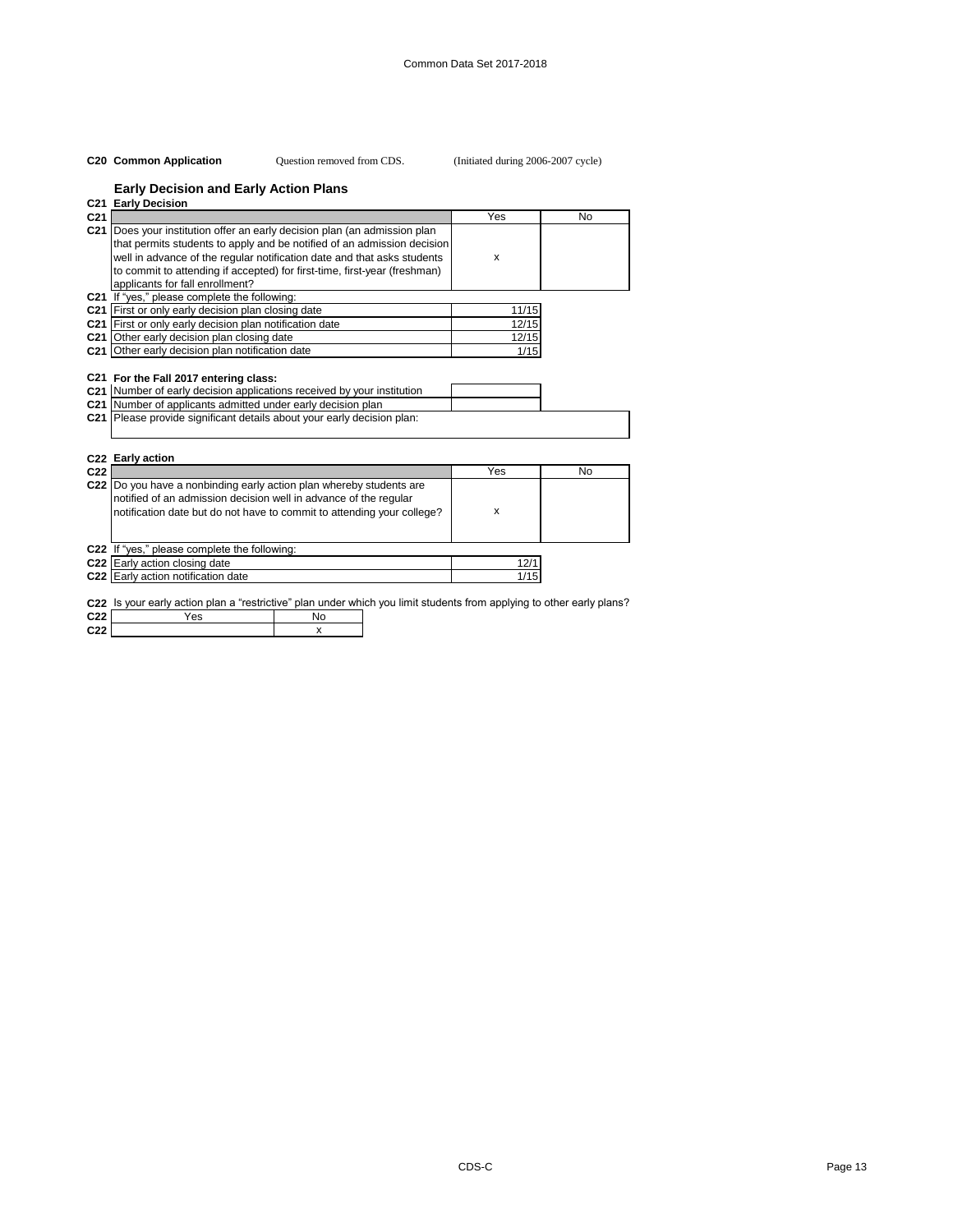# **D. TRANSFER ADMISSION**

# **Fall Applicants**

| D <sub>1</sub> |                                                                                                                                                             | Yes | No |
|----------------|-------------------------------------------------------------------------------------------------------------------------------------------------------------|-----|----|
| D <sub>1</sub> | Does your institution enroll transfer students? (If no,<br>please skip to Section E)                                                                        | x   |    |
| D <sub>1</sub> | If yes, may transfer students earn advanced standing<br>credit by transferring credits earned from course work<br>completed at other colleges/universities? |     |    |

**D2** Provide the number of students who applied, were admitted, and enrolled as degree-seeking transfer students in Fall 2017.

| D <sub>2</sub> |       | Applicants | Admitted   | Enrolled   |
|----------------|-------|------------|------------|------------|
|                |       |            | Applicants | Applicants |
| D <sub>2</sub> | Men   | 73         | 29         |            |
| D <sub>2</sub> | Women | 138        | 43         | 20         |
| D <sub>2</sub> | otal  | 211        | 72         | 31         |

# **Application for Admission**

| D3                  | Indicate terms for which transfers may enroll: |   |  |
|---------------------|------------------------------------------------|---|--|
| D <sub>3</sub> Fall |                                                | ⊠ |  |
|                     | D3 Winter                                      |   |  |
| D <sub>2</sub>      | $Cn$ ring                                      |   |  |

**D3** Spring  $\overline{\text{Summer}}$   $\overline{\text{X1}}$ **D3** Summer

| D <sub>4</sub> |                                                                                                                        | Yes | No |
|----------------|------------------------------------------------------------------------------------------------------------------------|-----|----|
| D <sub>4</sub> | Must a transfer applicant have a minimum number of<br>credits completed or else must apply as an entering<br>freshman? |     | x  |
| D <sub>4</sub> | If yes, what is the minimum number of credits and the unit<br>of measure?                                              |     |    |

### **D5** Indicate all items required of transfer students to apply for admission:

| D <sub>5</sub> |                                                            | Required of All | Recommended<br>of All | Recommended<br>of Some | Required of Some | Not Required |
|----------------|------------------------------------------------------------|-----------------|-----------------------|------------------------|------------------|--------------|
| D <sub>5</sub> | High school transcript                                     | x               |                       |                        |                  |              |
| D <sub>5</sub> | College transcript(s)                                      |                 |                       |                        |                  |              |
| D <sub>5</sub> | Essay or personal<br>statement                             | х               |                       |                        |                  |              |
| D <sub>5</sub> | Interview                                                  |                 | x                     |                        |                  |              |
| D <sub>5</sub> | Standardized test scores                                   |                 | X                     |                        |                  |              |
| D <sub>5</sub> | Statement of good<br>standing from prior<br>institution(s) | x               |                       |                        |                  |              |

| <b>D6</b> If a minimum high school grade point average is required |  |  |  |
|--------------------------------------------------------------------|--|--|--|
| of transfer applicants, specify (on a 4.0 scale):                  |  |  |  |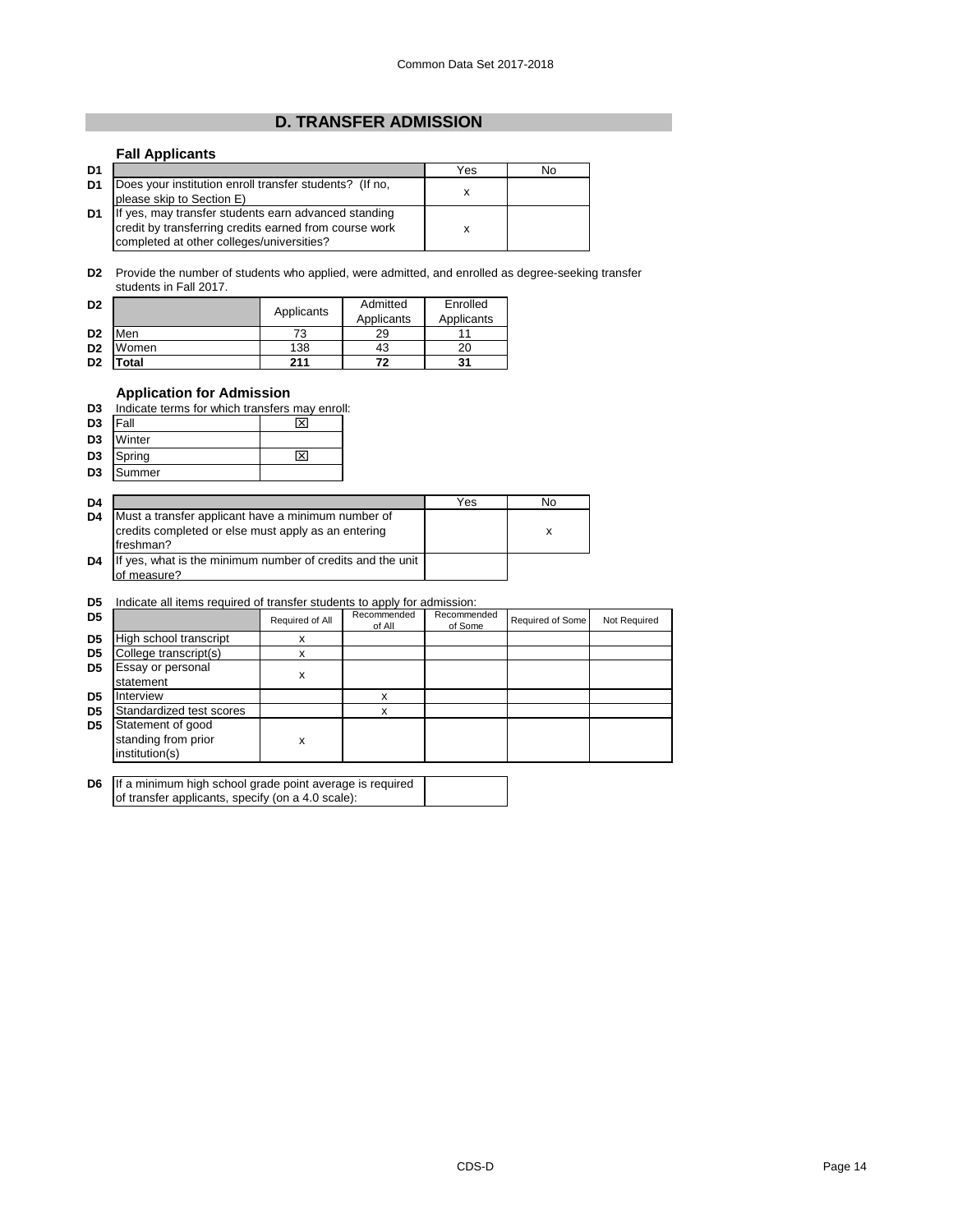### Common Data Set 2017-2018

| <b>D7</b> If a minimum college grade point average is required of                  |      |  |
|------------------------------------------------------------------------------------|------|--|
| transfer applicants, specify (on a 4.0 scale):                                     | 2.33 |  |
|                                                                                    |      |  |
| <b>D8</b> List any other application requirements specific to transfer applicants: |      |  |
|                                                                                    |      |  |

**D9** List application priority, closing, notification, and candidate reply dates for transfer students. If applications are reviewed on a continuous or rolling basis, place a check mark in the "Rolling admission" column.

| D <sub>9</sub>  |                                                                                    | <b>Priority Date</b> | <b>Closing Date</b> | <b>Notification Date</b> | <b>Reply Date</b> | Rolling<br>Admission |
|-----------------|------------------------------------------------------------------------------------|----------------------|---------------------|--------------------------|-------------------|----------------------|
| D <sub>9</sub>  | Fall                                                                               | Mar. 1               |                     |                          |                   | Yes                  |
| D <sub>9</sub>  | Winter                                                                             |                      |                     |                          |                   |                      |
| D <sub>9</sub>  | Spring                                                                             | Dec. 1               |                     |                          |                   | Yes                  |
| D <sub>9</sub>  | Summer                                                                             |                      |                     |                          |                   |                      |
|                 |                                                                                    |                      |                     |                          |                   |                      |
| D <sub>10</sub> |                                                                                    |                      |                     | Yes                      | <b>No</b>         |                      |
|                 | <b>D10</b> Does an open admission policy, if reported, apply to                    |                      |                     |                          | x                 |                      |
|                 | transfer students?                                                                 |                      |                     |                          |                   |                      |
|                 | <b>D11</b> Describe additional requirements for transfer admission, if applicable: |                      |                     |                          |                   |                      |
|                 |                                                                                    |                      |                     |                          |                   |                      |
|                 |                                                                                    |                      |                     |                          |                   |                      |
|                 | <b>Transfer Credit Policies</b>                                                    |                      |                     |                          |                   |                      |
|                 | D12 Report the lowest grade earned for any course that may                         |                      |                     |                          |                   |                      |
|                 | be transferred for credit:                                                         |                      |                     | 2.00                     |                   |                      |
|                 |                                                                                    |                      |                     |                          |                   |                      |
| D <sub>13</sub> |                                                                                    |                      |                     | Number                   | Unit Type         |                      |
|                 | D13 Maximum number of credits or courses that may be                               |                      |                     | 72                       | credit hour       |                      |
|                 | transferred from a two-year institution:                                           |                      |                     |                          |                   |                      |
|                 |                                                                                    |                      |                     |                          |                   |                      |
| D <sub>14</sub> |                                                                                    |                      |                     | Number                   | Unit Type         |                      |
|                 | D14 Maximum number of credits or courses that may be                               |                      |                     | 72                       | credit hour       |                      |
|                 | transferred from a four-year institution:                                          |                      |                     |                          |                   |                      |
|                 | <b>D15</b> Minimum number of credits that transfers must complete                  |                      |                     |                          |                   |                      |
|                 | at your institution to earn an associate degree:                                   |                      |                     |                          |                   |                      |
|                 |                                                                                    |                      |                     | n/a                      |                   |                      |
|                 | D16 Minimum number of credits that transfers must complete                         |                      |                     |                          |                   |                      |
|                 | at your institution to earn a bachelor's degree:                                   |                      |                     | 56.00                    |                   |                      |
|                 |                                                                                    |                      |                     |                          |                   |                      |
|                 | <b>D17</b> Describe other transfer credit policies:                                |                      |                     |                          |                   |                      |
|                 |                                                                                    |                      |                     |                          |                   |                      |
|                 |                                                                                    |                      |                     |                          |                   |                      |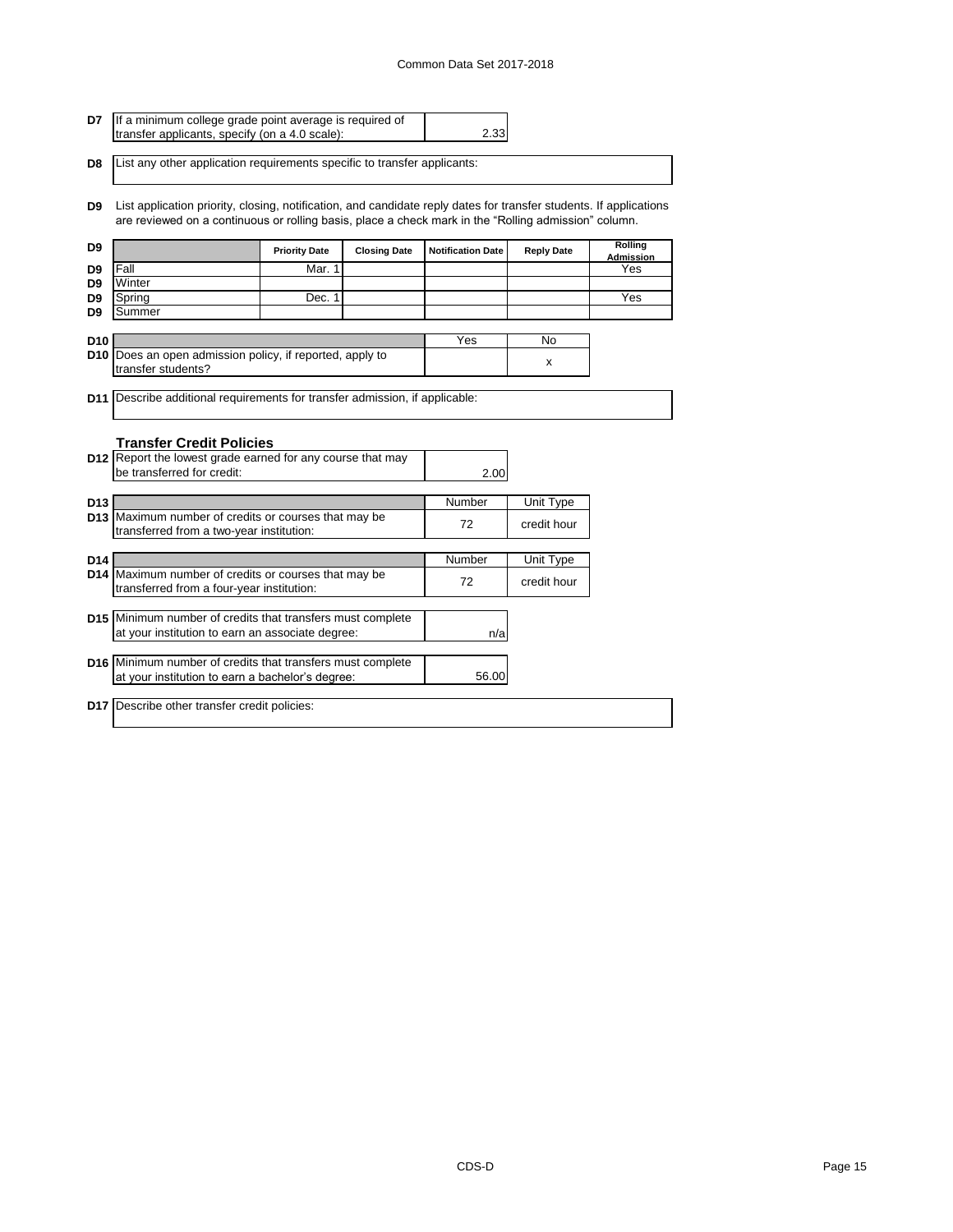# **E. ACADEMIC OFFERINGS AND POLICIES**

### **E1 Special study options:** Identify those programs available at your institution. Refer to the

|                | glossary for definitions.           |   |
|----------------|-------------------------------------|---|
| E <sub>1</sub> | Accelerated program                 |   |
| E <sub>1</sub> | Cooperative education program       |   |
| E <sub>1</sub> | Cross-registration                  | x |
| E <sub>1</sub> | Distance learning                   |   |
| E <sub>1</sub> | Double major                        | X |
| E <sub>1</sub> | Dual enrollment                     | x |
| E <sub>1</sub> | English as a Second Language (ESL)  |   |
| E <sub>1</sub> | Exchange student program (domestic) | X |
| E <sub>1</sub> | External degree program             |   |
| E <sub>1</sub> | Honors Program                      | X |
| E <sub>1</sub> | Independent study                   | X |
| E <sub>1</sub> | Internships                         | X |
| E <sub>1</sub> | Liberal arts/career combination     | X |
| E <sub>1</sub> | Student-designed major              | x |
| E <sub>1</sub> | Study abroad                        | X |
| E <sub>1</sub> | Teacher certification program       | X |
| E <sub>1</sub> | Weekend college                     |   |
| E <sub>1</sub> | Other (specify):                    |   |
|                |                                     |   |

### **E2 This question has been removed from the Common Data Set.**

# **E3 Areas in which all or most students are required to complete some course**

|                | work prior to graduation:            |   |
|----------------|--------------------------------------|---|
| E3             | Arts/fine arts                       | x |
| E <sub>3</sub> | Computer literacy                    |   |
| E <sub>3</sub> | English (including composition)      | x |
| E <sub>3</sub> | Foreign languages                    | x |
| E <sub>3</sub> | History                              |   |
| E3             | <b>Humanities</b>                    | x |
| E <sub>3</sub> | <b>Mathematics</b>                   | x |
| E <sub>3</sub> | Philosophy                           |   |
| E <sub>3</sub> | Sciences (biological or physical)    | X |
| E <sub>3</sub> | Social science                       | x |
| E <sub>3</sub> | Other (describe): First-year seminar | x |
|                |                                      |   |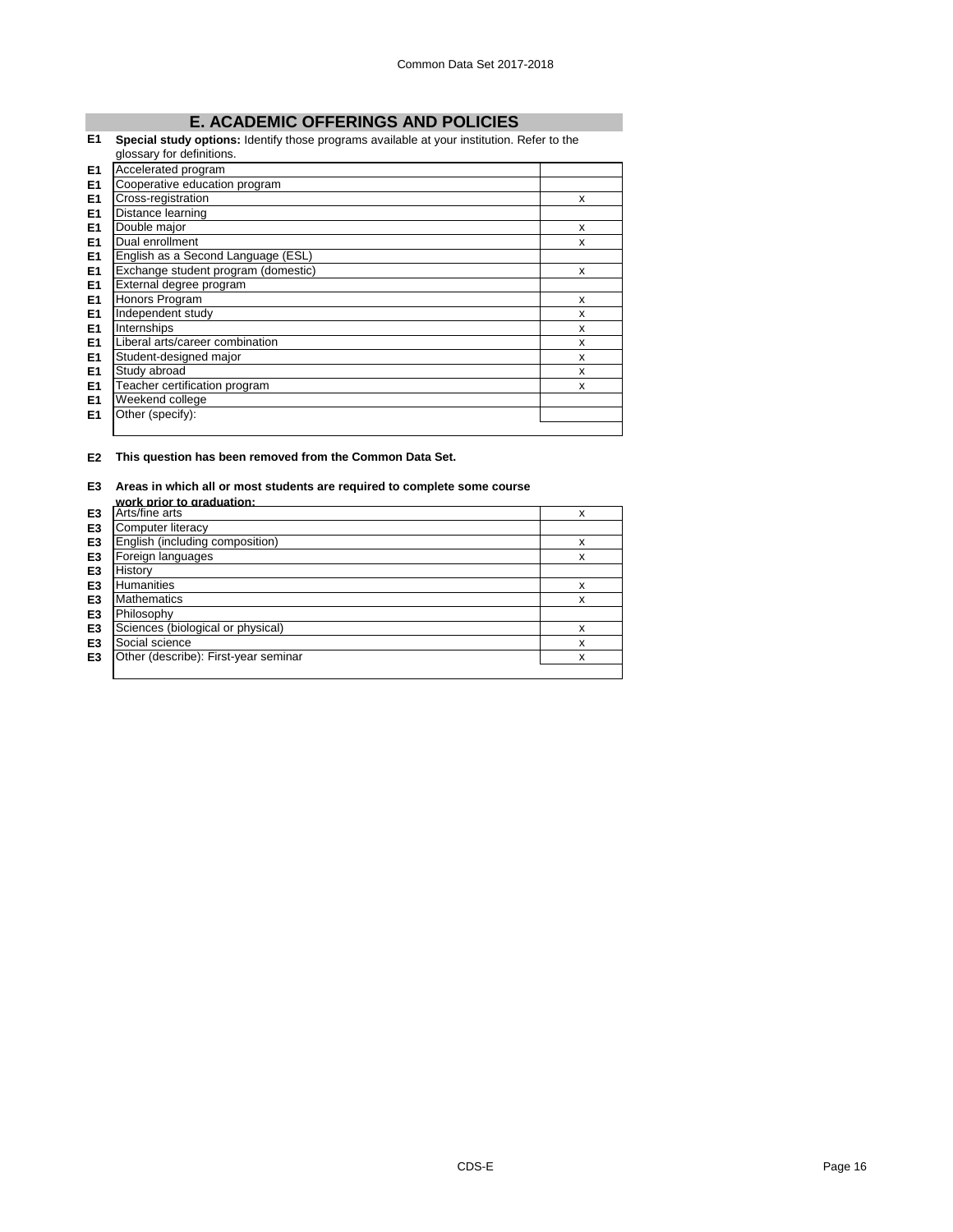# **F. STUDENT LIFE**

**F1** Percentages of first-time, first-year (freshman) degree-seeking students and degree-seeking undergraduates enrolled in Fall 2017 who fit the following categories:

| F <sub>1</sub> |                                                     | First-time, first-year |                |
|----------------|-----------------------------------------------------|------------------------|----------------|
|                |                                                     | (freshman)             | Undergraduates |
|                |                                                     | students               |                |
| F <sub>1</sub> | Percent who are from out of state (exclude          |                        |                |
|                | international/nonresident aliens from the numerator | 58%                    | 55%            |
|                | and denominator)                                    |                        |                |
| F <sub>1</sub> | Percent of men who join fraternities                |                        | 15%            |
| F <sub>1</sub> | Percent of women who join sororities                |                        | 17%            |
| F <sub>1</sub> | Percent who live in college-owned, -operated, or -  | 98%                    | 85%            |
|                | affiliated housing                                  |                        |                |
| F <sub>1</sub> | Percent who live off campus or commute              | 2%                     | 15%            |
| F <sub>1</sub> | Percent of students age 25 and older                | 0%                     | 1%             |
| F <sub>1</sub> | Average age of full-time students                   | 18                     | 20             |
| F <sub>1</sub> | Average age of all students (full- and part-time)   | 18                     | 20             |

**F2 Activities offered** Identify those programs available at your institution.

| F <sub>2</sub> | <b>Campus Ministries</b>     | X |
|----------------|------------------------------|---|
| F <sub>2</sub> | Choral groups                | x |
| F <sub>2</sub> | Concert band                 | X |
| F <sub>2</sub> | Dance                        | x |
| F <sub>2</sub> | Drama/theater                | x |
| F <sub>2</sub> | <b>International Student</b> |   |
|                | Organization                 | X |
| F <sub>2</sub> | Jazz band                    | x |
| F <sub>2</sub> | Literary magazine            | X |
| F <sub>2</sub> | Marching band                |   |
| F <sub>2</sub> | Model UN                     | X |
| F <sub>2</sub> | Music ensembles              | x |
| F <sub>2</sub> | Musical theater              | X |
| F <sub>2</sub> | Opera                        |   |
| F <sub>2</sub> | Pep band                     |   |
| F <sub>2</sub> | Radio station                |   |
| F <sub>2</sub> | Student government           | x |
| F <sub>2</sub> | Student newspaper            | x |
| F <sub>2</sub> | Student-run film society     |   |
| F <sub>2</sub> | Symphony orchestra           |   |
| F <sub>2</sub> | <b>Television station</b>    |   |
| F <sub>2</sub> | Yearbook                     | x |

**F3 ROTC** (program offered in cooperation with Reserve Officers' Training Corps)

| F <sub>3</sub> |                                      | On Campus | At Cooperating<br>Institution | Name of Cooperating<br><b>Institution</b> |
|----------------|--------------------------------------|-----------|-------------------------------|-------------------------------------------|
|                | <b>F3</b> Army ROTC is offered:      | n/a       | n/a                           | ln/a                                      |
|                | <b>F3</b> Naval ROTC is offered:     | n/a       | n/a                           | ln/a                                      |
|                | <b>F3</b> Air Force ROTC is offered: | n/a       | n/a                           | n/a                                       |

**F4 Housing:** Check all types of college-owned, -operated, or -affiliated housing available for undergraduates at your institution.

| F4             | Coed dorms                        | x |
|----------------|-----------------------------------|---|
| F4             | Men's dorms                       | x |
| F <sub>4</sub> | Women's dorms                     | x |
| F4             | Apartments for married students   |   |
| F4             | Apartments for single students    | x |
| F4             | Special housing for disabled      |   |
|                | students                          |   |
| F4             | Special housing for international |   |
|                | students                          |   |
| F4             | Fraternity/sorority housing       | x |
| F4             | Cooperative housing               |   |
| F4             | Theme housing                     | x |
| F4             | Wellness housing                  | x |
| F4             | Other housing options (specify):  |   |
|                |                                   |   |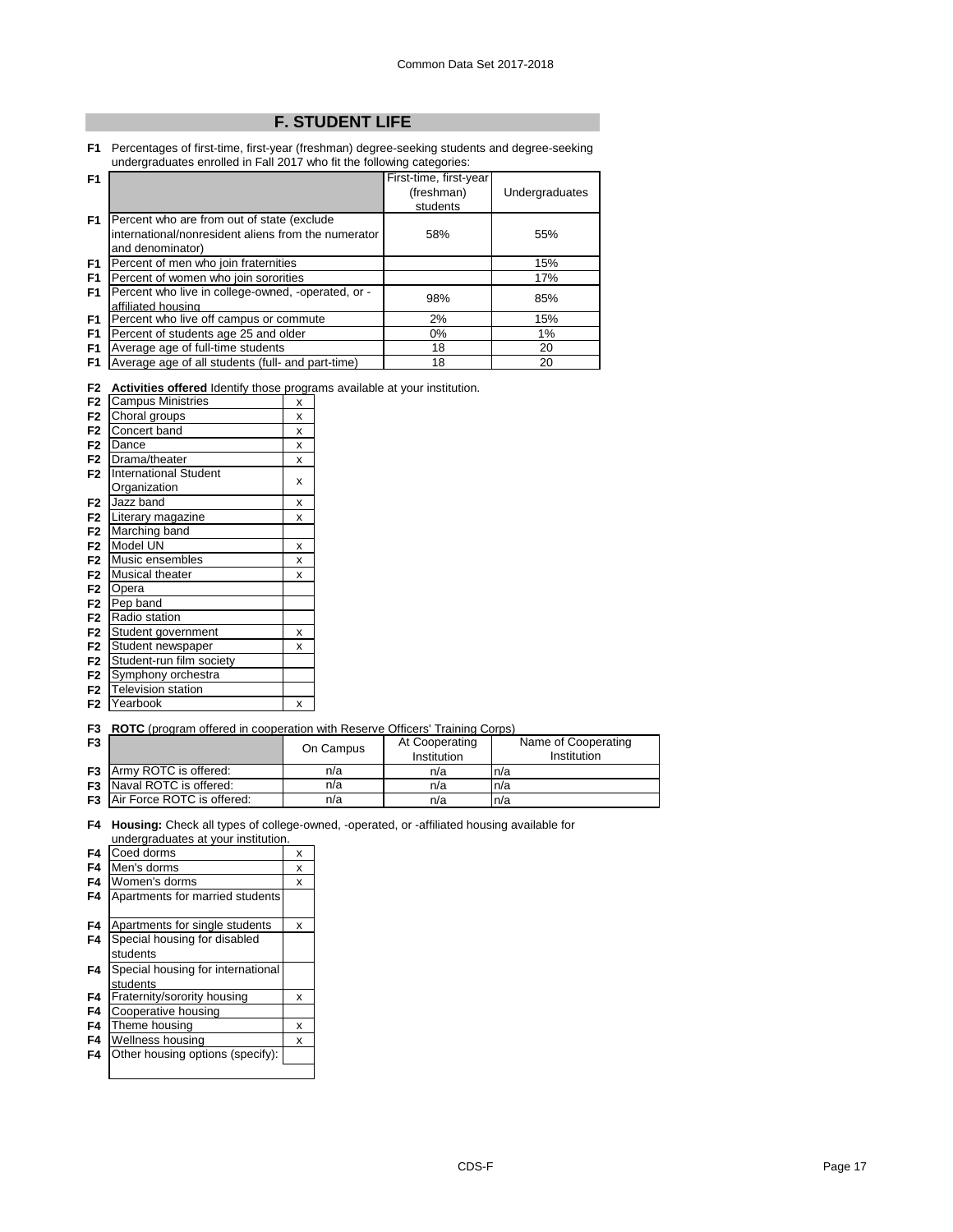# **G. ANNUAL EXPENSES**

**G0** Please provide the URL of your institution's net price calculator:

### **Provide 2018-2019 academic year costs of attendance for the following categories that are applicable to your institution.**

Check here if your institution's 2018-2019 academic year costs of attendance are not available at this time and provide an approximate date (i.e., month/day) when your institution's final 2018-2019 academic year costs of attendance will be available:

**G1 Undergraduate full-time tuition, required fees, room and board List the typical tuition, required fees, and room and board for a full-time undergraduate student for the FULL 2018-2019 academic year (30 semester or 45 quarter hours for institutions that derive annual tuition by multiplying credit hour cost by number of credits). A full academic year refers to the period of time generally extending from September to June; usually equated to two semesters, two trimesters, three quarters, or the period covered by a four-one-four plan. Room and board is defined as double occupancy and 19 meals per week or the maximum meal plan. Required fees include only charges that all full-time students must pay that are not included in tuition (e.g., registration, health, or activity fees.) Do not include optional fees (e.g., parking, laboratory use).**

| G1             |                                                       | First-Year | Undergraduates |
|----------------|-------------------------------------------------------|------------|----------------|
| G <sub>1</sub> | PRIVATE INSTITUTIONS                                  |            |                |
|                | Tuition:                                              | \$45,888   |                |
| G1             | PUBLIC INSTITUTIONS                                   |            |                |
|                | Tuition:                                              |            |                |
|                | In-district                                           |            |                |
| G1             | PUBLIC INSTITUTIONS                                   |            |                |
|                | In-state (out-of-district):                           |            |                |
| G1             | PUBLIC INSTITUTIONS                                   |            |                |
|                | Out-of-state:                                         |            |                |
| G <sub>1</sub> | NONRESIDENT ALIENS                                    |            |                |
|                | Tuition:                                              |            |                |
|                |                                                       |            |                |
| G1             | <b>REQUIRED FEES:</b>                                 |            |                |
|                |                                                       |            |                |
| G1             | ROOM AND BOARD:                                       |            |                |
|                | (on-campus)                                           |            |                |
| G <sub>1</sub> | <b>ROOM ONLY:</b>                                     |            |                |
|                | (on-campus)                                           | \$6,000    |                |
| G1             | <b>BOARD ONLY:</b>                                    |            |                |
|                | (on-campus meal plan)                                 | \$6,414    |                |
|                |                                                       |            |                |
| G1             | Comprehensive tuition and room and board fee (if your |            |                |
|                | college cannot provide separate tuition and room and  |            |                |

board fees):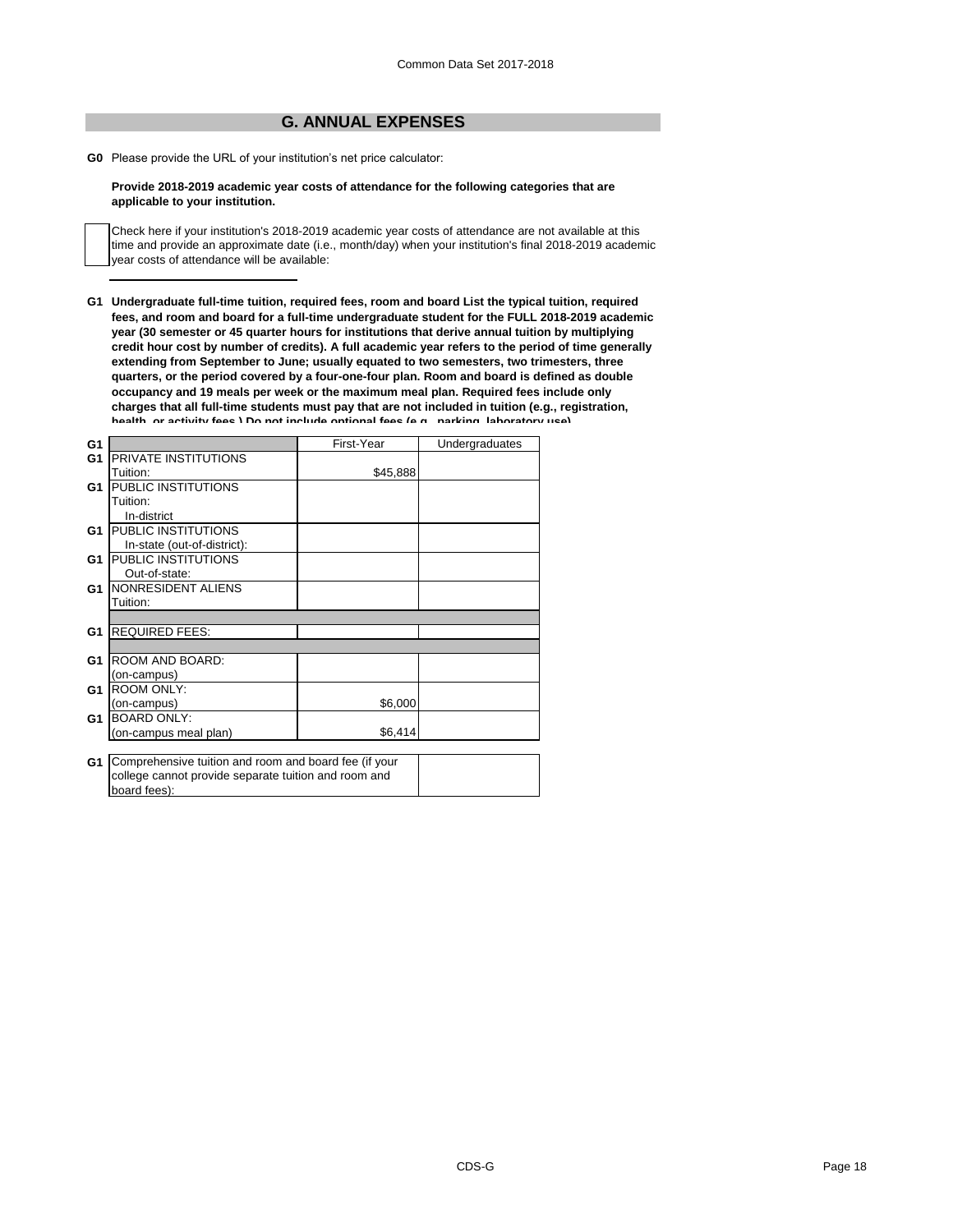| G1             | Other:                                                  |         |         |
|----------------|---------------------------------------------------------|---------|---------|
| G <sub>2</sub> | Number of credits per term a student can take for the   | Minimum | Maximum |
| G <sub>2</sub> | stated full-time tuition                                | 12      | 20      |
| G3             | Do tuition and fees vary by year of study (e.g.,        | Yes     | No      |
| G <sub>3</sub> | sophomore, junior, senior)?                             |         | x       |
| G4             | Do tuition and fees vary by undergraduate instructional | Yes     | No      |
| G4             | program?                                                |         | X       |
| G4<br>G4       | If yes, what percentage of full-time undergraduates pay | $\%$    |         |
|                | more than the tuition and fees reported in G1?          |         |         |

**G5** Provide the estimated expenses for a typical full-time undergraduate student:

| G5 |                                 | <b>Residents</b> | Commuters        | Commuters            |
|----|---------------------------------|------------------|------------------|----------------------|
|    |                                 |                  | (living at home) | (not living at home) |
| G5 | Books and supplies              | \$1,400          | \$1,400          | \$1,400              |
| G5 | Room only                       |                  |                  |                      |
| G5 | Board only                      |                  | \$1,500          |                      |
| G5 | Room and board total (if your   |                  |                  |                      |
|    | college cannot provide separate |                  |                  |                      |
|    | room and board figures for      |                  |                  |                      |
|    | commuters not living at home):  |                  |                  | \$7,050              |
| G5 | ransportation                   | \$850            | \$1,700          | \$1,700              |
| G5 | Other expenses                  | \$1,500          | \$1,500          | \$1,500              |

**G6** Undergraduate per-credit-hour charges (tuition only)

|                | <b>G6 PRIVATE INSTITUTIONS:</b> |            |
|----------------|---------------------------------|------------|
|                |                                 | \$1,912.00 |
| G <sub>6</sub> | <b>PUBLIC INSTITUTIONS</b>      |            |
|                | In-district:                    |            |
| G <sub>6</sub> | <b>PUBLIC INSTITUTIONS</b>      |            |
|                | In-state (out-of-district):     |            |
| G <sub>6</sub> | <b>PUBLIC INSTITUTIONS</b>      |            |
|                | Out-of-state:                   |            |
| G6.            | NONRESIDENT ALIENS:             |            |
|                |                                 |            |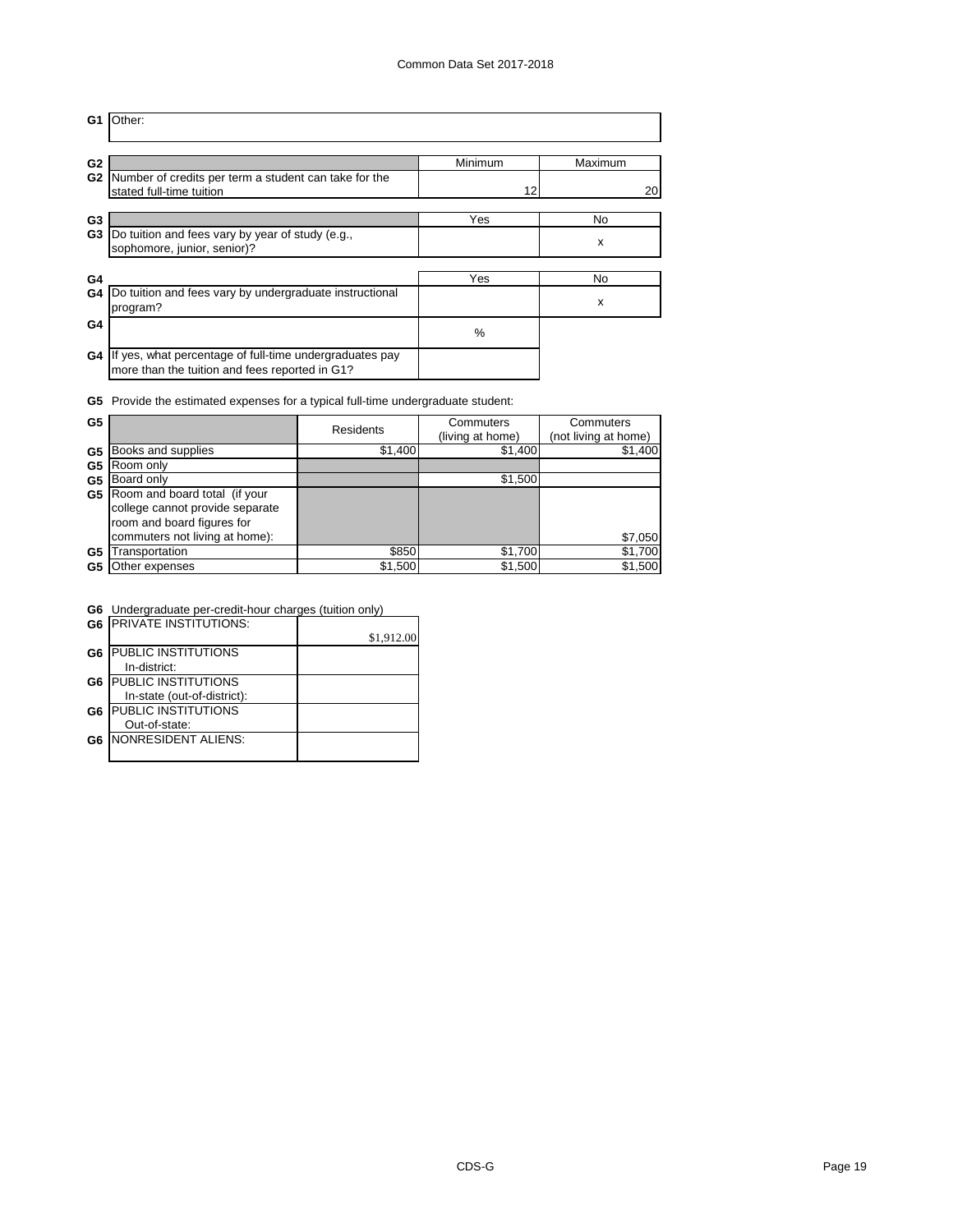## **H. FINANCIAL AID**

Aid Awarded to Enrolled Undergraduates<br>Enter total dollar amounts awarded to enrolled full-time and less than full-time degree-seeking<br>undergraduates (using the same cohort reported in CDS Question B1, "total degree-seekin cohort.) Include aid awarded to international students (i.e., those not qualifying for federal aid). Aid that is non-need-based but that was used to meet need should be reported in the need-based aid columns. (For<br>a suggested order of precedence in assigning categories of aid to cover need, see the entry for "non-<br>need-based scholars

| H <sub>1</sub> |                                                                                                | 2017-2018<br>estimated | 2016-2017<br>final |
|----------------|------------------------------------------------------------------------------------------------|------------------------|--------------------|
| H <sub>1</sub> | Indicate the academic year for which data are reported for items H1,<br>H2. H2A, and H6 below: |                        |                    |

**H3** Which needs-analysis methodology does your institution use in awarding institutional aid?<br>Federal methodology (FM)<br>Institutional methodology (IM)

**H3 H3**

**H3** Both FM and IM X

| H1             |                                                                                                                                                                                   | Need-based \$<br>(Include non-need-<br>hased aid used to<br>meet need.) | Non-need-<br>based \$<br>(Exclude non-need-<br>based aid used to<br>meet need.) |
|----------------|-----------------------------------------------------------------------------------------------------------------------------------------------------------------------------------|-------------------------------------------------------------------------|---------------------------------------------------------------------------------|
| H1             | <b>Scholarships/Grants</b>                                                                                                                                                        |                                                                         |                                                                                 |
| H <sub>1</sub> | Federal                                                                                                                                                                           | \$1,517,463                                                             | \$0                                                                             |
| H <sub>1</sub> | State (i.e., all states, not only the state in which your institution is<br>located)                                                                                              | \$1,049,985                                                             | \$0                                                                             |
| H <sub>1</sub> | Institutional: Endowed scholarships, annual gifts and tuition funded<br>grants, awarded by the college, excluding athletic aid and tuition<br>waivers (which are reported below). | \$24,070,056                                                            | \$8,524,275                                                                     |
| H1             | Scholarships/grants from external sources (e.g., Kiwanis, National<br>Merit) not awarded by the college                                                                           | \$516,579                                                               | \$365,471                                                                       |
| H <sub>1</sub> | <b>Total Scholarships/Grants</b>                                                                                                                                                  | \$27,154,083                                                            | \$8,889,746                                                                     |
| H <sub>1</sub> | Self-Help                                                                                                                                                                         |                                                                         |                                                                                 |
| H <sub>1</sub> | Student loans from all sources (excluding parent loans)                                                                                                                           | \$3,131,073                                                             | \$4,999,048                                                                     |
| H <sub>1</sub> | Federal Work-Study                                                                                                                                                                | \$242,836                                                               |                                                                                 |
| H <sub>1</sub> | State and other (e.g., institutional) work-study/employment (Note:<br>Excludes Federal Work-Study captured above.)                                                                | \$0                                                                     | \$0                                                                             |
| H <sub>1</sub> | <b>Total Self-Help</b>                                                                                                                                                            | \$3,373,909                                                             | \$4,999,048                                                                     |
| H <sub>1</sub> | Other                                                                                                                                                                             |                                                                         |                                                                                 |
| H <sub>1</sub> | Parent Loans                                                                                                                                                                      | \$0                                                                     | \$5,257,647                                                                     |
| H <sub>1</sub> | <b>Tuition Waivers</b><br>Reporting is optional. Report tuition waivers in this row if you choose<br>to report them. Do not report tuition waivers elsewhere.                     |                                                                         |                                                                                 |
| H1             | <b>Athletic Awards</b>                                                                                                                                                            | \$0                                                                     | \$0                                                                             |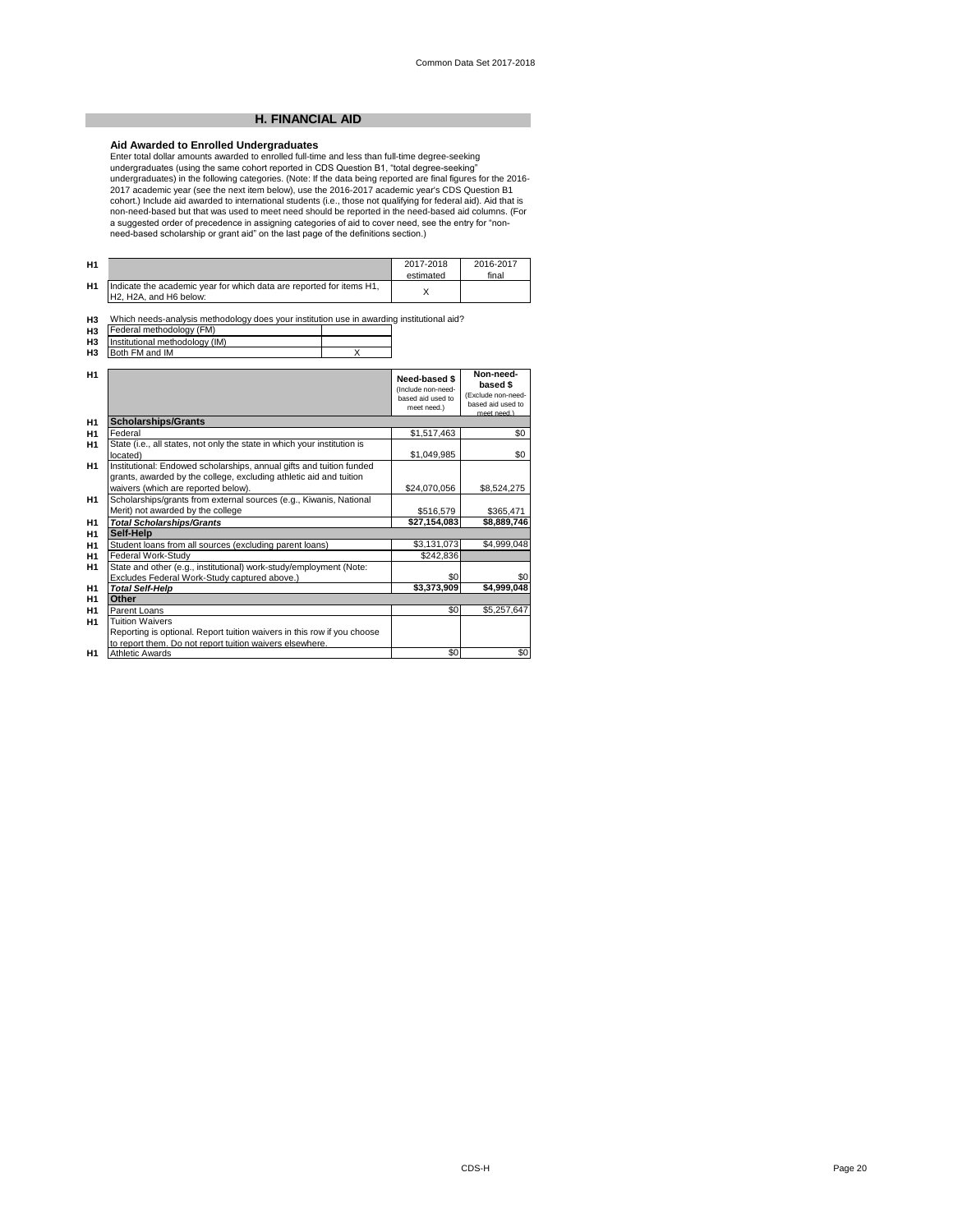H2 Number of Enrolled Students Awarded Aid: List the number of degree-seeking full-time and less-than-<br>full-time undergraduates who applied for and were awarded financial aid from any source. Aid that is non-<br>need-based bu reflect the cohort awarded the dollars reported in H1. Note: In the chart below, students may be counted<br>in more than one row, and full-time freshmen should also be counted as full-time undergraduates.

| H2             |              |                                                                                                                                                                                                                                                                                              | <b>First-time</b><br><b>Full-time</b><br>Freshmen | <b>Full-time</b><br>Undergraduate<br>(Incl. Fresh.) | <b>Less Than</b><br><b>Full-time</b><br>Undergraduate |
|----------------|--------------|----------------------------------------------------------------------------------------------------------------------------------------------------------------------------------------------------------------------------------------------------------------------------------------------|---------------------------------------------------|-----------------------------------------------------|-------------------------------------------------------|
| H <sub>2</sub> |              | a) Number of degree-seeking undergraduate students<br>(CDS Item B1 if reporting on Fall 2016 cohort)                                                                                                                                                                                         | 368                                               | 1428                                                | 10                                                    |
| H <sub>2</sub> |              | b) Number of students in line a who applied for need-<br>based financial aid                                                                                                                                                                                                                 | 319                                               | 1077                                                | $\overline{2}$                                        |
| H <sub>2</sub> |              | c) Number of students in line <b>b</b> who were determined to<br>have financial need                                                                                                                                                                                                         | 281                                               | 961                                                 | $\overline{2}$                                        |
| H2             |              | d) Number of students in line c who were awarded any<br>financial aid                                                                                                                                                                                                                        | 281                                               | 961                                                 | $\overline{2}$                                        |
| H <sub>2</sub> |              | e) Number of students in line d who were awarded any<br>need-based scholarship or grant aid                                                                                                                                                                                                  | 278                                               | 949                                                 | $\overline{2}$                                        |
| H2             |              | Number of students in line d who were awarded any<br>need-based self-help aid                                                                                                                                                                                                                | 203                                               | 728                                                 | 1                                                     |
| H <sub>2</sub> |              | g) Number of students in line d who were awarded any<br>non-need-based scholarship or grant aid                                                                                                                                                                                              | 41                                                | 131                                                 | 0                                                     |
| H <sub>2</sub> |              | h) Number of students in line d whose need was fully met<br>(exclude PLUS loans, unsubsidized loans, and private<br>alternative loans)                                                                                                                                                       | 51                                                | 162                                                 | 0                                                     |
| H <sub>2</sub> | i)           | On average, the percentage of need that was met of<br>students who were awarded any need-based aid.<br>Exclude any aid that was awarded in excess of need<br>as well as any resources that were awarded to replace<br>EFC (PLUS loans, unsubsidized loans, and private<br>alternative loans) | 82.7%                                             | 76.4%                                               | 47.1%                                                 |
| H <sub>2</sub> | l i)         | The average financial aid package of those in line d.<br>Exclude any resources that were awarded to replace<br>EFC (PLUS loans, unsubsidized loans, and private<br>alternative loans)                                                                                                        | \$35,772                                          | \$ 32,393                                           | 25,925<br>\$.                                         |
| H <sub>2</sub> | $\mathsf{k}$ | Average need-based scholarship and grant award of<br>those in line e                                                                                                                                                                                                                         | \$33,601                                          | \$ 29,254                                           | \$22,675                                              |
| H <sub>2</sub> | $\vert$      | Average need-based self-help award (excluding PLUS<br>loans, unsubsidized loans, and private alternative<br>loans) of those in line f                                                                                                                                                        | \$3,501                                           | \$4.626                                             | \$6,500                                               |
| H <sub>2</sub> |              | m) Average need-based loan (excluding PLUS loans,<br>unsubsidized loans, and private alternative loans) of<br>those in line f who were awarded a need-based loan                                                                                                                             | 3,138<br>\$                                       | 4,293<br>s.                                         | \$<br>5,500                                           |

**H2A Number of Enrolled Students Awarded Non-need-based Scholarships and Grants**: List the number of degree-seeking full-time and less-than-full-time undergraduates who had no financial need and who<br>were awarded institutional non-need-based scholarship or grant aid. Numbers should reflect the cohort<br>awarded the dollars row, and full-time freshmen should also be counted as full-time undergraduates.

| H <sub>2</sub> A  |                                                                                                                                                                                                                  | <b>First-time</b><br><b>Full-time</b><br>Freshmen | <b>Full-time</b><br>Undergrad<br>(Incl. Fresh.) | <b>Less Than</b><br><b>Full-time</b><br>Undergrad |
|-------------------|------------------------------------------------------------------------------------------------------------------------------------------------------------------------------------------------------------------|---------------------------------------------------|-------------------------------------------------|---------------------------------------------------|
| H2A               | Number of students in line a who had no financial need<br>and who were awarded institutional non-need-based<br>scholarship or grant aid (exclude those who were<br>awarded athletic awards and tuition benefits) | 77                                                | 368                                             | 0                                                 |
| $H2A$ (0)         | Average dollar amount of institutional non-need-based<br>scholarship and grant aid awarded to students in line n                                                                                                 | \$<br>19.835                                      | 18.106<br>S.                                    | \$0                                               |
| $H2A$ $ p\rangle$ | Number of students in line a who were awarded an<br>institutional non-need-based athletic scholarship or<br>grant                                                                                                | $\Omega$                                          | $\Omega$                                        | ŋ                                                 |
| H <sub>2</sub> A  | Average dollar amount of institutional non-need-based<br>athletic scholarships and grants awarded to students in<br>line <b>p</b>                                                                                | \$0                                               | \$0                                             | \$0                                               |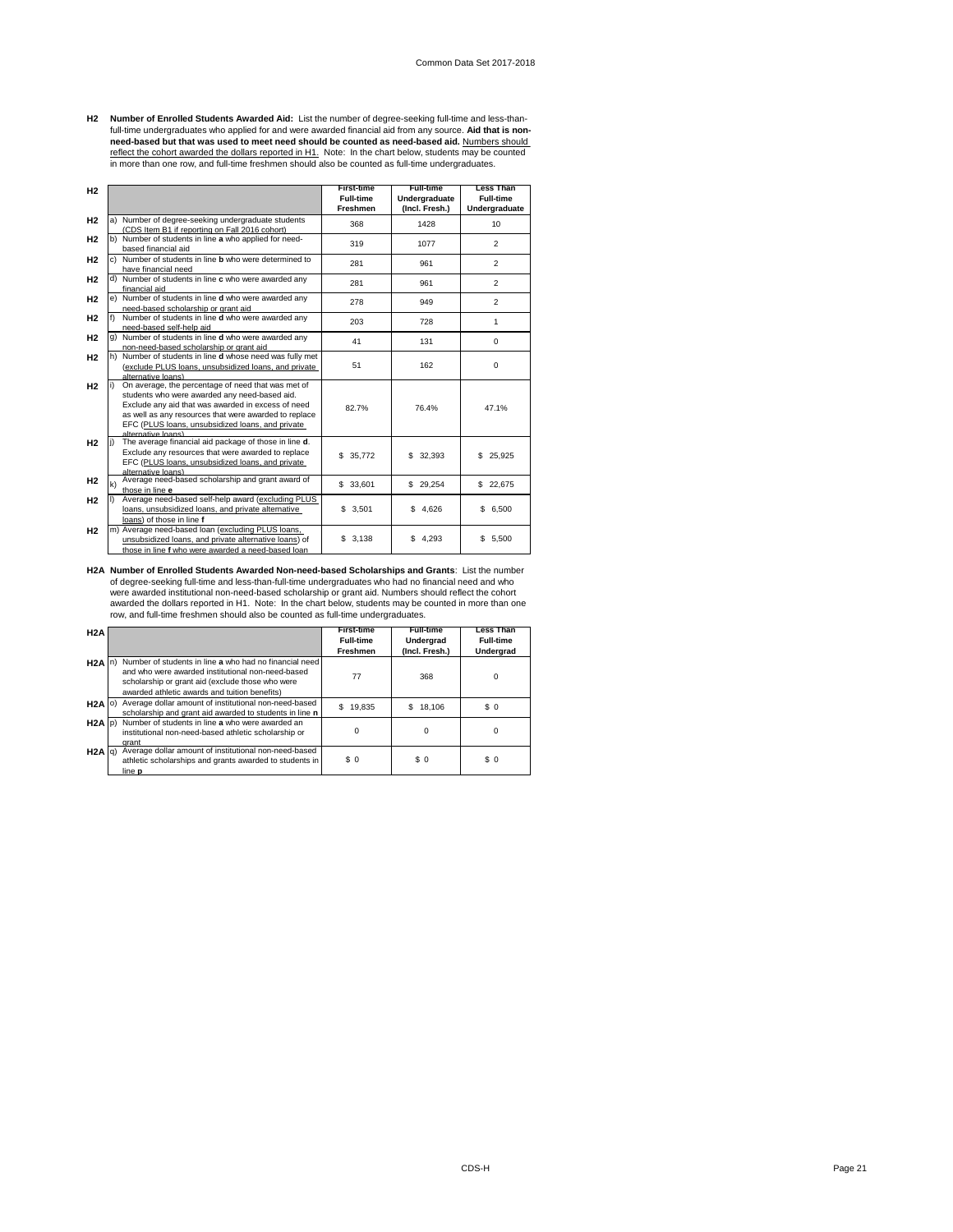### **H3** Incorporated into H1 above.

**Note:** These are the graduates and loan types to include and exclude in order to fill out CDS H4 and

H5.<br>Include: \* 2017 undergraduate class: all

students who started at your institution as firsttime students and received a bachelor's degree

between July 1, 2016 and June 30, 2017. \* only loans made to students who borrowed

while enrolled at your institution. \* co-signed loans.

Exclude: \* students who transferred in. \* money borrowed at other institutions.

\* parent loans

\* students who did not graduate or who graduated with another degree or certificate (but no bachelor's degree)

# H4 Provide the number of students in the 2017 undergraduate class who started at your<br>institution as first-time students and received a bachelor's degree between July 1, 2016<br>and June 30, 2017. Exclude students who transfe

**262 H5** Number and percent of students in class (defined in H4 above) borrowing from federal, non-federal, and any loan sources, and the<br>average (or mean) amount borrowed. NOTE: The "Average per-undergraduate-borrower cumulative p

| <b>H5</b><br>Source/Type of Loan                                                                                                                                                                                                                          | Number in the<br>class (defined in<br>H <sub>4</sub> above) who<br>borrowed from<br>specified in the<br>first column | Percent of the<br>class (defined<br>above) who<br>borrowed from<br>the types of<br>the types of loans loans specified in<br>the first column<br>(nearest $1\%$ ) | Average per-<br>undergraduate-<br>borrower<br>cumulative<br>principal<br>borrowed from<br>the types of loans<br>specified in the<br>first column<br>(nearest \$1) |
|-----------------------------------------------------------------------------------------------------------------------------------------------------------------------------------------------------------------------------------------------------------|----------------------------------------------------------------------------------------------------------------------|------------------------------------------------------------------------------------------------------------------------------------------------------------------|-------------------------------------------------------------------------------------------------------------------------------------------------------------------|
| a) Any Ioan program: Federal Perkins, Federal Stafford<br>Subsidized and Unsubsidized, institutional, state,<br>private loans that your institution is aware of, etc.<br>Include both Federal Direct Student Loans and Federal<br>Family Education Loans. | 172                                                                                                                  | 66.00%                                                                                                                                                           | \$30,462                                                                                                                                                          |
| b) Federal loan programs: Federal Perkins, Federal<br>Stafford Subsidized and Unsubsidized, Include both<br>Federal Direct Student Loans and Federal Family<br>Education Loans.                                                                           | 170                                                                                                                  | 65.00%                                                                                                                                                           | \$22,426                                                                                                                                                          |
| c) Institutional loan programs.                                                                                                                                                                                                                           | $\mathbf 0$                                                                                                          | 0.00%                                                                                                                                                            | \$0                                                                                                                                                               |
| d) State loan programs.                                                                                                                                                                                                                                   | $\mathbf 0$                                                                                                          | $0.00\%$                                                                                                                                                         | \$0                                                                                                                                                               |
| e) Private student loans made by a bank or<br>lender.                                                                                                                                                                                                     | 43                                                                                                                   | 16.00%                                                                                                                                                           | \$41.848                                                                                                                                                          |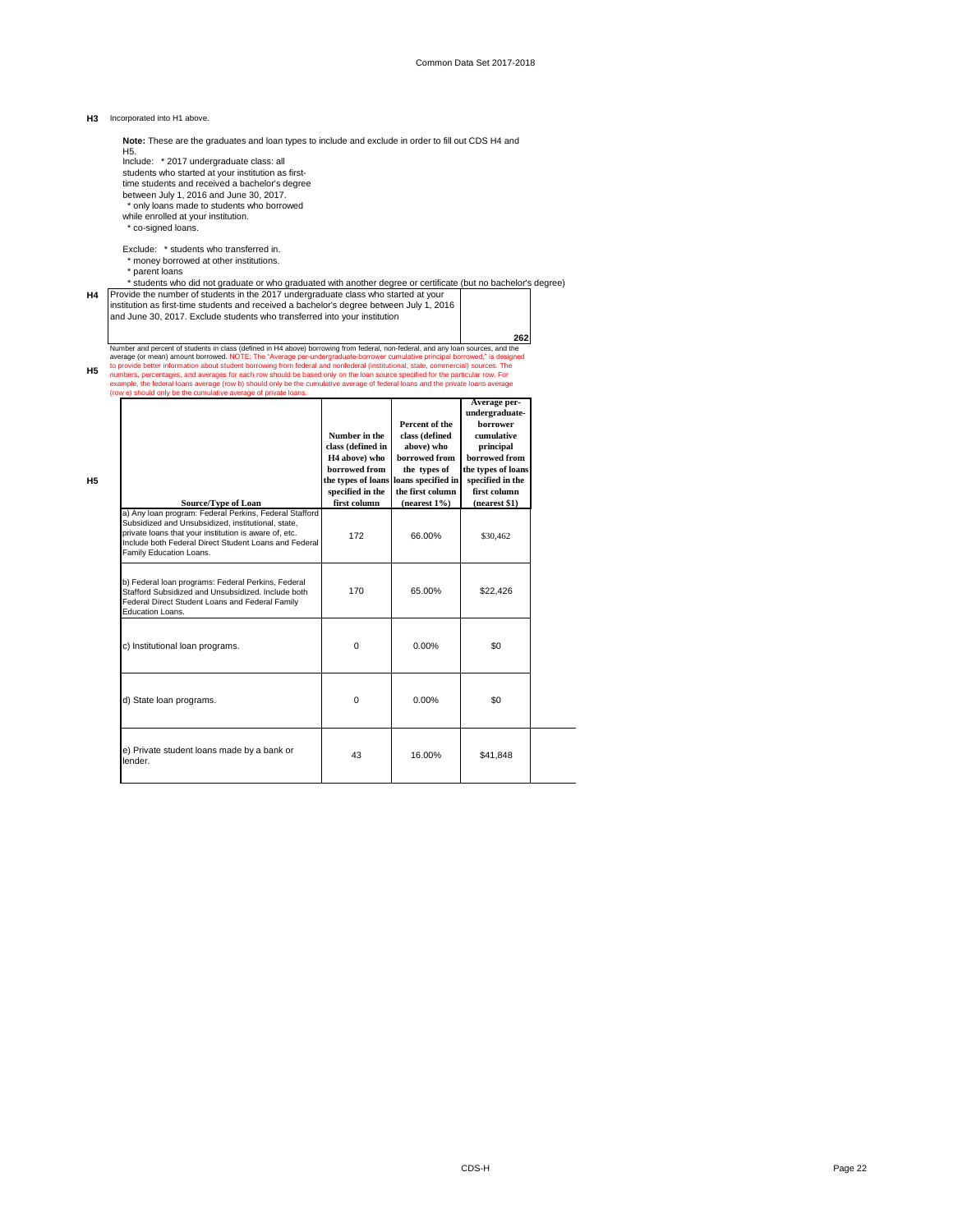**Aid to Undergraduate Degree-seeking Nonresident Aliens** (Note: Report numbers and dollar amounts for the same academic year checked in item H1.)

**H6** Indicate your institution's policy regarding institutional scholarship and grant aid for undergraduate degree-

|                | seeking nonresident aliens:                                                              |           |
|----------------|------------------------------------------------------------------------------------------|-----------|
| H <sub>6</sub> | Institutional need-based scholarship or grant aid is available                           |           |
| H <sub>6</sub> | Institutional non-need-based scholarship or grant aid is available                       |           |
| H <sub>6</sub> | Institutional scholarship or grant aid is not available                                  |           |
|                |                                                                                          |           |
| H <sub>6</sub> | If institutional financial aid is available for undergraduate degree-seeking nonresident |           |
|                | aliens, provide the number of undergraduate degree-seeking nonresident aliens who        |           |
|                | were awarded need-based or non-need-based aid:                                           | 54        |
|                |                                                                                          |           |
| H <sub>6</sub> | Average dollar amount of institutional financial aid awarded to undergraduate degree-    |           |
|                | seeking nonresident aliens:                                                              | \$16,234  |
|                |                                                                                          |           |
| H <sub>6</sub> | Total dollar amount of institutional financial aid awarded to undergraduate degree-      |           |
|                | seeking nonresident aliens:                                                              | \$876.631 |
|                |                                                                                          |           |

**H7** Check off all financial aid forms nonresident alien first-year financial aid applicants must submit:

| <b>H7</b> | Institution's own financial aid form              |  |
|-----------|---------------------------------------------------|--|
| <b>H7</b> | <b>CSS/Financial Aid PROFILE</b>                  |  |
| <b>H7</b> | International Student's Financial Aid Application |  |
| <b>H7</b> | International Student's Certification of Finances |  |
| H7        | Other (specify):                                  |  |
|           |                                                   |  |

### **Process for First-Year/Freshman Students**

H8 Check off all financial aid forms domestic first-year (freshman) financial aid applicants must submit:

| H8              | <b>FAFSA</b>                                                                    |     | x   |
|-----------------|---------------------------------------------------------------------------------|-----|-----|
| H <sub>8</sub>  | Institution's own financial aid form                                            |     |     |
| H8              | <b>CSS/Financial Aid PROFILE</b>                                                |     |     |
| H8              | State aid form                                                                  |     |     |
| H8              | Noncustodial PROFILE                                                            |     |     |
| H8              | <b>Business/Farm Supplement</b>                                                 |     |     |
| H8              | Other (specify):                                                                |     |     |
|                 |                                                                                 |     |     |
| H <sub>9</sub>  | Indicate filing dates for first-year (freshman) students:                       |     |     |
| H <sub>9</sub>  | Priority date for filing required financial aid forms:                          |     | 3/1 |
| H <sub>9</sub>  | Deadline for filing required financial aid forms:                               |     |     |
| H <sub>9</sub>  | No deadline for filing required forms (applications processed on a              |     |     |
|                 | rolling basis):                                                                 |     | X   |
|                 |                                                                                 |     |     |
| H <sub>10</sub> | Indicate notification dates for first-year (freshman) students (answer a or b): |     |     |
| H <sub>10</sub> | a) Students notified on or about (date):                                        |     |     |
| H <sub>10</sub> |                                                                                 | Yes | No  |
| H <sub>10</sub> | Students notified on a rolling basis:<br>b)                                     | X   |     |
| H10             | If yes, starting date:                                                          | 2/1 |     |

**H11** Indicate reply dates:<br>**H11** Students must reply by (date):  $\frac{1}{2}$  5/1<br>**H11** or within \_\_\_\_\_\_weeks of notification. Indicate reply dates: Students must reply by (date): or within \_\_\_\_\_\_\_ weeks of notification.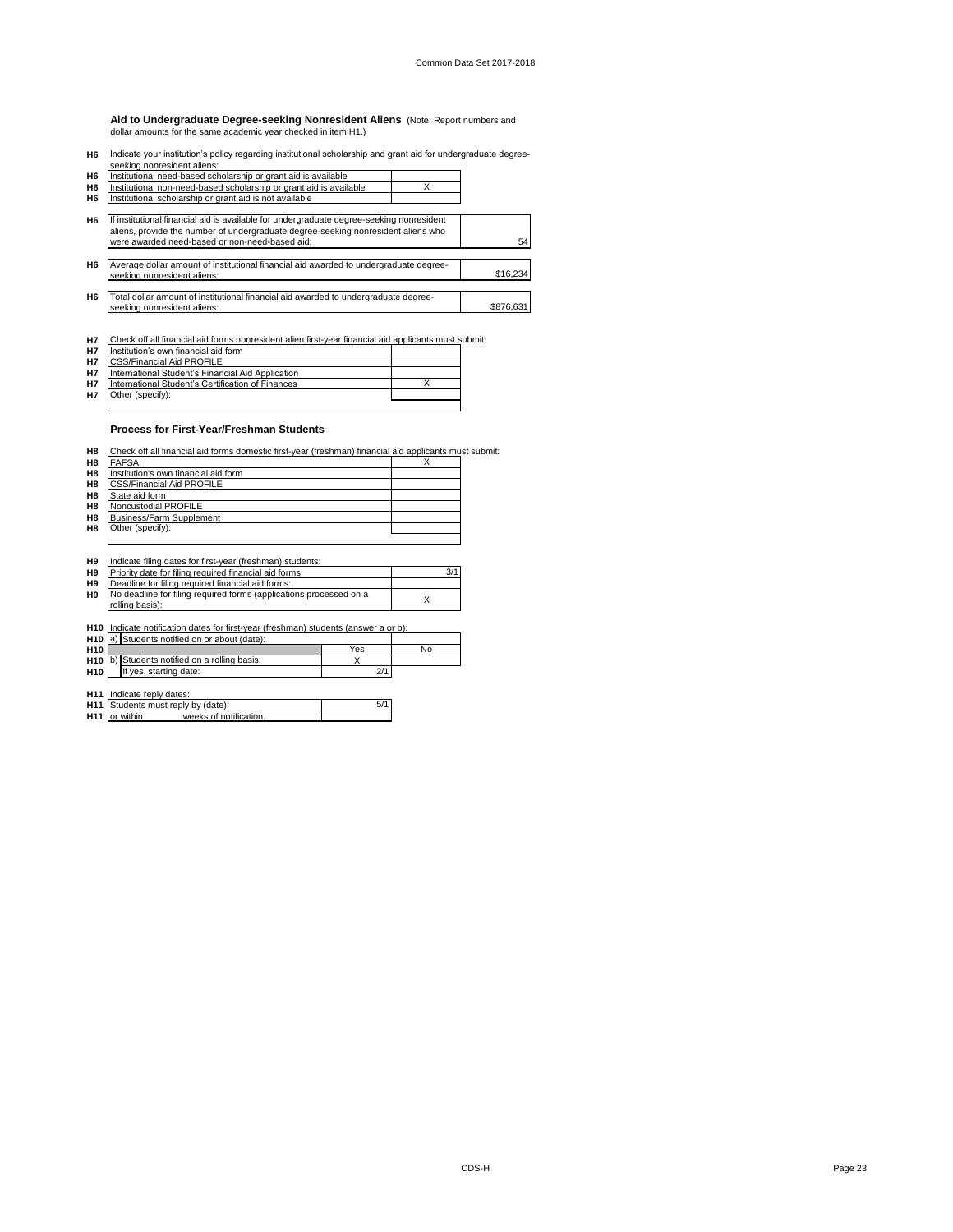### **Types of Aid Available**

Please check off all types of aid available to undergraduates at your institution:

| H <sub>12</sub> Loans                                 |   |
|-------------------------------------------------------|---|
| H12 FEDERAL DIRECT STUDENT LOAN PROGRAM (DIRECT LOAN) |   |
| <b>H12</b> Direct Subsidized Stafford Loans           | χ |
| <b>H12</b> Direct Unsubsidized Stafford Loans         | x |
| <b>H12</b> Direct PLUS Loans                          | x |
|                                                       |   |
| <b>H12</b> Federal Perkins Loans                      |   |
| <b>H12</b> Federal Nursing Loans                      |   |
| <b>H12</b> State Loans                                |   |
| H12 College/university loans from institutional funds |   |
| H12 Other (specify):                                  |   |
|                                                       |   |

**H13** Scholarships and Grants

| H <sub>13</sub> NEED-BASED:                                              |  |
|--------------------------------------------------------------------------|--|
| H <sub>13</sub>   Federal Pell                                           |  |
| H <sub>13</sub> SEOG                                                     |  |
| H <sub>13</sub> State scholarships/grants                                |  |
| H13 Private scholarships                                                 |  |
| H13 College/university scholarship or grant aid from institutional funds |  |
| <b>H13</b> United Nearo College Fund                                     |  |
| <b>H13</b> Federal Nursing Scholarship                                   |  |
| H13 Other (specify):                                                     |  |
|                                                                          |  |

H14 Check off criteria used in awarding institutional aid. Check all that apply.<br>**H14** Non-Need Based Need-Based **H14** X X **H14** Academics Alumni affiliation **H14** X **H14** Athletics Art **H14 H14** Job skills ROTC **H14** X Leadership Minority status **H14 H14** X Music/drama **H14 H14** X X State/district residency Religious affiliation

**H15** If your institution has recently implemented any major financial aid policy, program, or initiative to make your institution more affordable to incoming students such as replacing loans with grants, or waiving costs for families below a certain income level please provide details below: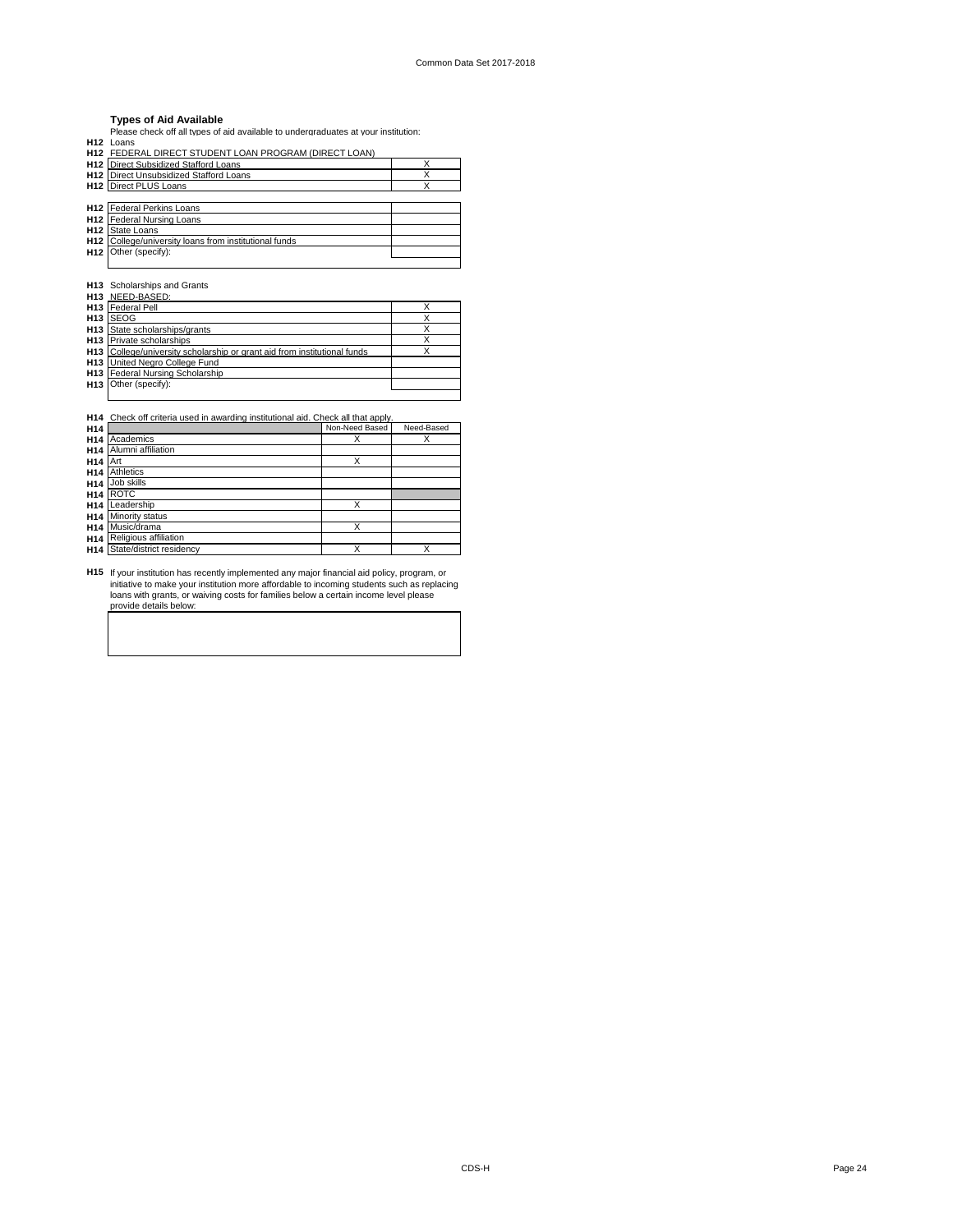# **I. INSTRUCTIONAL FACULTY AND CLASS SIZE**

**Please report the number of instructional faculty members in each category for Fall 2017. Include faculty who are on your institution's payroll on the census date your institution uses for IPEDS/AAUP.**

### **I1**

The following definition of full-time instructional faculty is used by the American Association of University Professors (AAUP) in its annual Faculty Compensation Survey (the part time definitions are not used by AAUP). Instructional Faculty is defined as those members of the instructional-research staff whose major regular assignment is instruction, including those with released time for research. Use the chart below to determine inclusions and exclusions:

|                                                                                                                                                                                                                                          | Full-time | Part-time                                                                       |
|------------------------------------------------------------------------------------------------------------------------------------------------------------------------------------------------------------------------------------------|-----------|---------------------------------------------------------------------------------|
| (a) instructional faculty in preclinical and clinical medicine, faculty who are not paid (e.g.,<br>those who donate their services or are in the military), or research-only faculty, post-<br>doctoral fellows, or pre-doctoral fellows | Exclude   | Include only if<br>they teach one<br>or more non-<br>clinical credit<br>courses |
| (b) administrative officers with titles such as dean of students, librarian, registrar, coach,<br>and the like, even though they may devote part of their time to classroom instruction and<br>may have faculty status                   | Exclude   | Include if they<br>teach one or<br>more non-<br>clinical credit<br>courses      |
| (c) other administrators/staff who teach one or more non-clinical credit courses even<br>though they do not have faculty status                                                                                                          | Exclude   | Include                                                                         |
| (d) undergraduate or graduate students who assist in the instruction of courses, but have<br>titles such as teaching assistant, teaching fellow, and the like                                                                            | Exclude   | Exclude                                                                         |
| (e) faculty on sabbatical or leave with pay                                                                                                                                                                                              | Include   | Exclude                                                                         |
| (f) faculty on leave without pay                                                                                                                                                                                                         | Exclude   | Exclude                                                                         |
| (q) replacement faculty for faculty on sabbatical leave or leave with pay                                                                                                                                                                | Exclude   | Include                                                                         |

*Full-time instructional faculty:* faculty employed on a full-time basis for instruction (including those with released time for research)

*Part-time instructional faculty:* Adjuncts and other instructors being paid solely for part-time classroom instruction. Also includes full-time faculty teaching less than two semesters, three quarters, two trimesters, or two four-month sessions. Employees who are not considered full-time instructional faculty but who teach one or more non-clinical credit courses may be counted as part-time faculty.

*Minority faculty: includes faculty who designate themselves as Black, non-Hispanic; American Indian or Alaska Native; Asian, Native Hawaiian or other Pacific Islander, or Hispanic.* 

*Doctorate: includes such degrees as Doctor of Philosophy, Doctor of Education, Doctor of Juridical Science, and Doctor of Public Health in any field such as arts, sciences, education, engineering, business, and public administration. Also includes terminal degrees formerly designated as "first professional," including dentistry (DDS or DMD), medicine (MD), optometry (OD), osteopathic medicine (DO), pharmacy (DPharm or BPharm), podiatric medicine (DPM), veterinary medicine (DVM), chiropractic (DC or DCM), or law (JD).*

*Terminal degree:* the highest degree in a field: example, M. Arch (architecture) and MFA (master of fine arts).

| $\mathbf{I}$ |           |                                                                    | Full-Time | Part-Time | Total          |
|--------------|-----------|--------------------------------------------------------------------|-----------|-----------|----------------|
| $\mathsf{I}$ | a)        | Total number of instructional faculty                              | 116       | 59        | 175            |
| $\mathbf{I}$ |           | Total number who are members of minority groups                    | 12        | 6         | 18             |
| $\mathsf{I}$ |           | Total number who are women                                         |           | 33        | 90             |
| $\mathbf{I}$ |           | Total number who are men                                           | 59        | 26        | 85             |
| $\mathbf{I}$ | e)        | Total number who are nonresident aliens (international)            |           | $\Omega$  | $\overline{2}$ |
|              |           | Total number with doctorate, or other terminal degree              |           |           |                |
| $\mathbf{I}$ |           |                                                                    | 114       | 30        | 144            |
|              | $\vert g$ | Total number whose highest degree is a master's but not a terminal |           |           |                |
| $\mathbf{I}$ |           | master's                                                           |           | 29        | 31             |
| $\mathsf{I}$ |           | Total number whose highest degree is a bachelor's                  |           | $\Omega$  | 0              |
|              |           | Total number whose highest degree is unknown or other (Note:       |           |           |                |
| $\mathbf{I}$ |           | Items f, g, h, and i must sum up to item a.)                       |           |           | 0              |
|              |           | Total number in stand-alone graduate/ professional programs in     |           |           |                |
| $\mathbf{I}$ |           | which faculty teach virtually only graduate-level students         |           |           |                |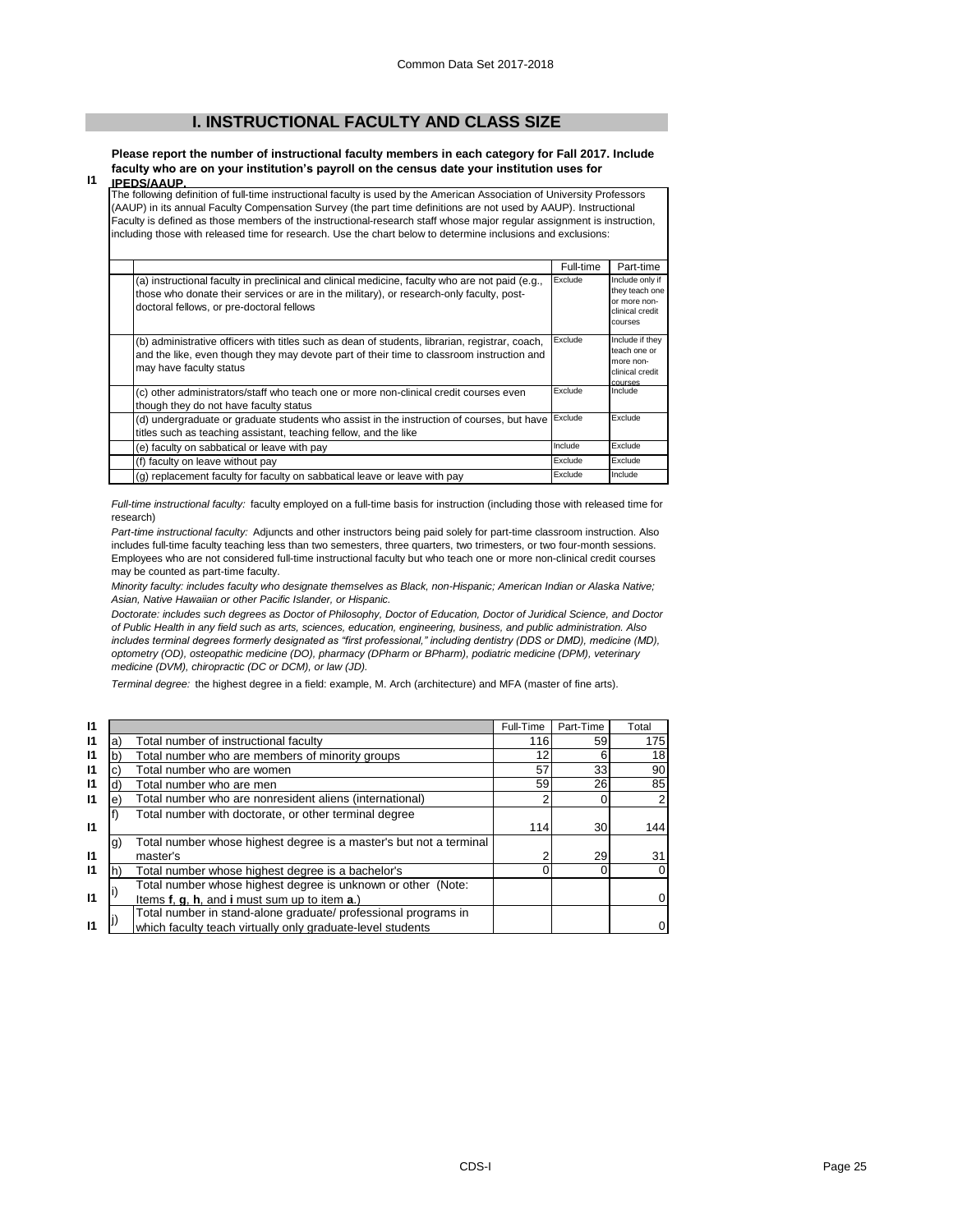### **I2 Student to Faculty Ratio**

Report the Fall 2017 ratio of full-time equivalent students (full-time plus 1/3 part time) to full-time equivalent instructional faculty (full time plus 1/3 part time). In the ratio calculations, exclude both faculty and students in stand-alone graduate or professional programs such as medicine, law, veterinary, dentistry, social work, business, or public health in which faculty teach virtually only graduate-level students. Do not count undergraduate or graduate student teaching assistants as faculty.

| 12 | Fall 2017 Student to Faculty ratio | 1 to | (based<br>onl | 1465 students |
|----|------------------------------------|------|---------------|---------------|
|    |                                    |      | and           | '36 faculty). |

### **I3 Undergraduate Class Size**

In the table below, please use the following definitions to report information about the size of classes and class sections offered in the Fall 2017 term.

*Class Sections:* A class section is an organized course offered for credit, identified by discipline and number, meeting at a stated time or times in a classroom or similar setting, and not a subsection such as a laboratory or discussion session. Undergraduate class sections are defined as any sections in which at least one degree-seeking undergraduate student is enrolled for credit. Exclude distance learning classes and noncredit classes and individual instruction such as dissertation or thesis research, music instruction, or one-to-one readings. Exclude students in independent study, co-operative programs, internships, foreign language taped tutor sessions, practicums, and all students in one-on-one classes. Each class section should be counted only once and should not be duplicated because of course catalog crosslistings.

*Class Subsections:* A class subsection includes any subsection of a course, such as laboratory, recitation, and discussion subsections that are supplementary in nature and are scheduled to meet separately from the lecture portion of the course. Undergraduate subsections are defined as any subsections of courses in which degree-seeking undergraduate students enrolled for credit. As above, exclude noncredit classes and individual instruction such as dissertation or thesis research, music instruction, or one-to-one readings. Each class subsection should be counted only once and should not be duplicated because of cross-listings.

Using the above definitions, please report for each of the following class-size intervals the number of class sections and class subsections offered in Fall 2017. For example, a lecture class with 800 students who met at another time in 40 separate labs with 20 students should be counted once in the "100+" column in the class section column and 40 times under the "20-29" column of the class subsections table.

**I3**

### **Number of Class Sections with Undergraduates Enrolled**

| 13 |                   |         |       |       | Undergraduate Class Size (provide numbers) |       |       |        |              |
|----|-------------------|---------|-------|-------|--------------------------------------------|-------|-------|--------|--------------|
| 13 | <b>CLASS</b>      | $2-9$   | 10-19 | 20-29 | 30-39                                      | 40-49 | 50-99 | $100+$ | Total        |
| 13 | <b>SECTIONS</b>   | 132     | 167   | 81    | 15                                         | 4     |       |        | 405          |
|    |                   |         |       |       |                                            |       |       |        |              |
| 13 | <b>CLASS SUB-</b> | $2 - 9$ | 10-19 | 20-29 | 30-39                                      | 40-49 | 50-99 | 100+   | <b>Total</b> |
|    |                   |         |       |       |                                            |       |       |        |              |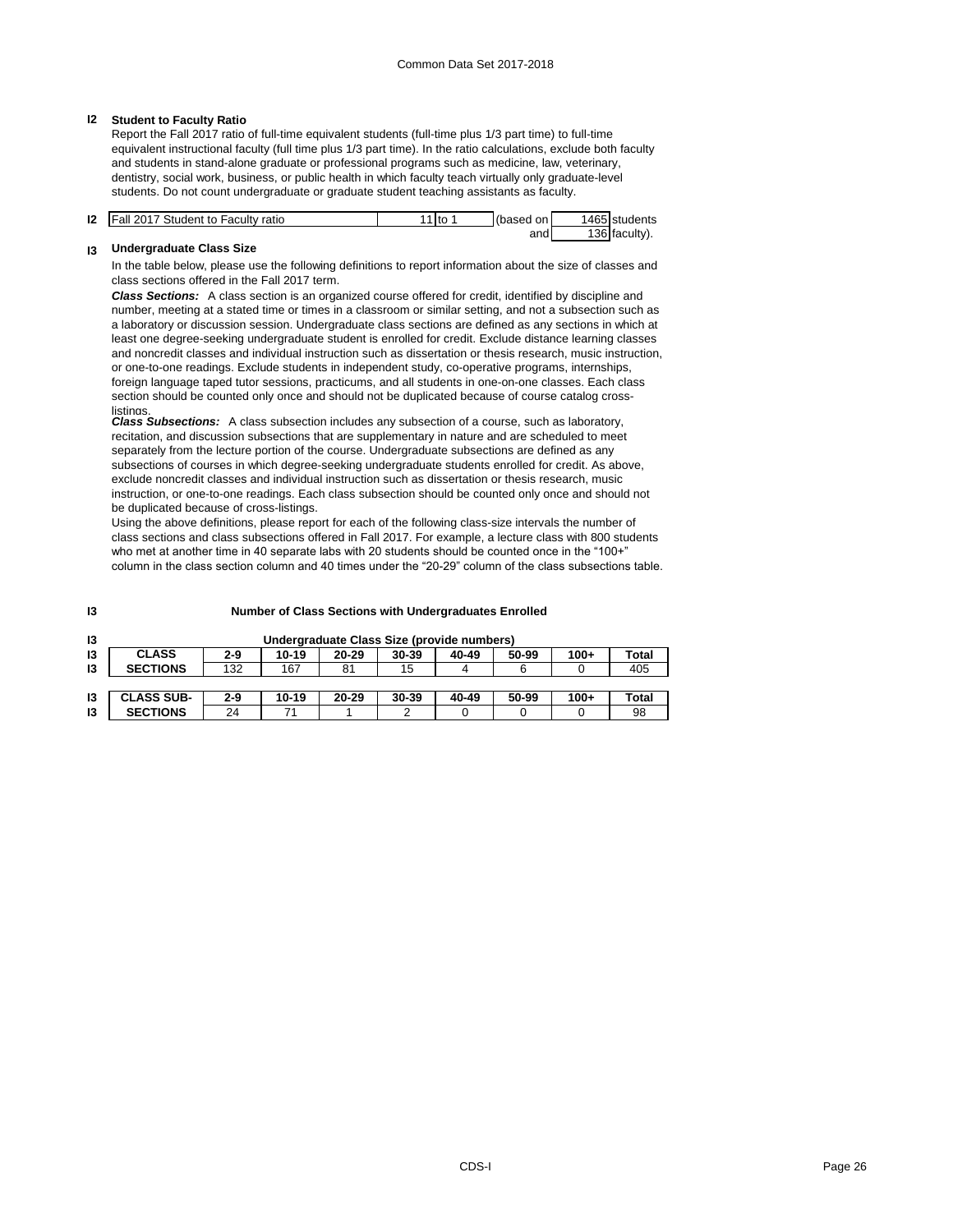# **J. DEGREES CONFERRED**

# **J1 Degrees conferred between July 1, 2016 and June 30, 2017**

**J1** For each of the following discipline areas, provide the percentage of diplomas/certificates, associate, and bachelor's degrees awarded. To determine the percentage, use majors, not headcount (e.g., students with one degree but a double major will be represented twice). Calculate the percentage from your institution's IPEDS Completions by using the sum of 1st and 2nd majors for each CIP code as the numerator and the sum of the Grand Total by 1st Majors and the Grand Total by 2nd major as the denominator. If you prefer, you can compute the percentages using 1st majors only.

| J1             | Category                                              | <b>Diploma/Certificates</b> | Associate | <b>Bachelor's</b> | CIP 2010 Categories<br>to Include |
|----------------|-------------------------------------------------------|-----------------------------|-----------|-------------------|-----------------------------------|
| J1             | Agriculture                                           |                             |           |                   | $\mathbf{1}$                      |
| J1             | Natural resources and conservation                    |                             |           | 8.2%              | 3                                 |
| J1             | Architecture                                          |                             |           |                   | $\overline{4}$                    |
| J1             | Area, ethnic, and gender studies                      |                             |           | 7.4%              | 5                                 |
| J1             | Communication/journalism                              |                             |           |                   | 9                                 |
| J1             | Communication technologies                            |                             |           |                   | 10                                |
| J1             | Computer and information sciences                     |                             |           | 1.6%              | 11                                |
| J1             | Personal and culinary services                        |                             |           |                   | 12                                |
| J1             | Education                                             |                             |           |                   | 13                                |
| J1             | Engineering                                           |                             |           |                   | 14                                |
| J1             | Engineering technologies                              |                             |           |                   | 15                                |
| J1             | Foreign languages, literatures, and linguistics       |                             |           | 2.2%              | 16                                |
| J1             | Family and consumer sciences                          |                             |           |                   | 19                                |
| J <sub>1</sub> | Law/legal studies                                     |                             |           |                   | 22                                |
| J1             | English                                               |                             |           | 6.6%              | 23                                |
| J1             | Liberal arts/general studies                          |                             |           | 0.3%              | 24                                |
| J1             | Library science                                       |                             |           |                   | 25                                |
| J1             | <b>Biological/life sciences</b>                       |                             |           | 11.2%             | 26                                |
| J1             | Mathematics and statistics                            |                             |           | 1.9%              | 27                                |
| J1             | Military science and military technologies            |                             |           |                   | 28 & 29                           |
| J1             | Interdisciplinary studies                             |                             |           |                   | 30                                |
| J1             | Parks and recreation                                  |                             |           |                   | 31                                |
| J1             | Philosophy and religious studies                      |                             |           | 1.6%              | 38                                |
| J1             | Theology and religious vocations                      |                             |           |                   | 39                                |
| J1             | Physical sciences                                     |                             |           | 4.1%              | 40                                |
| J1             | Science technologies                                  |                             |           |                   | 41                                |
| J1             | Psychology                                            |                             |           | 8.8%              | 42                                |
| J1             | Homeland Security, law enforcement, firefighting, and |                             |           |                   | 43                                |
|                | protective services                                   |                             |           |                   |                                   |
| J1             | Public administration and social services             |                             |           |                   | 44                                |
| J1             | Social sciences                                       |                             |           | 21.9%             | 45                                |
| J1             | <b>Construction trades</b>                            |                             |           |                   | 46                                |
| J1             | Mechanic and repair technologies                      |                             |           |                   | 47                                |
| J1             | Precision production                                  |                             |           |                   | 48                                |
| J1             | Transportation and materials moving                   |                             |           |                   | 49                                |
| J1             | Visual and performing arts                            |                             |           | 5.2%              | 50                                |
| J1             | Health professions and related programs               |                             |           |                   | 51                                |
| J1             | Business/marketing                                    |                             |           | 16.5%             | 52                                |
| J1             | History                                               |                             |           | 2.5%              | 54                                |
| J1             | Other                                                 |                             |           |                   |                                   |
| J1             | TOTAL (should = 100%)                                 | 0.00%                       | 0.00%     | 100.0%            |                                   |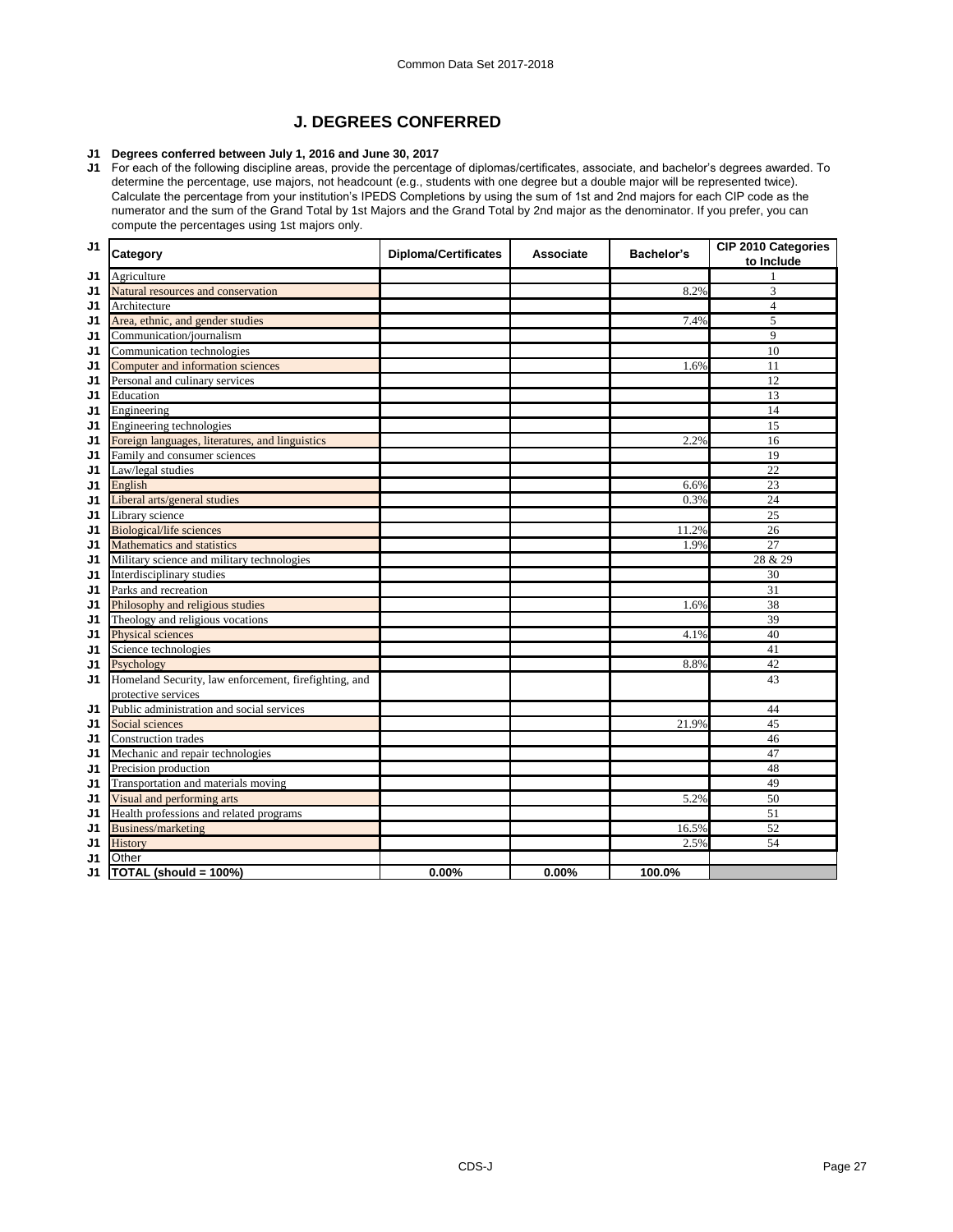| <b>Common Data Set Definitions</b>                                                                                                                                                                                                                                                                                            |
|-------------------------------------------------------------------------------------------------------------------------------------------------------------------------------------------------------------------------------------------------------------------------------------------------------------------------------|
| All definitions related to the financial aid section appear at the end of the Definitions document.                                                                                                                                                                                                                           |
|                                                                                                                                                                                                                                                                                                                               |
| Items preceded by an asterisk (*) represent definitions agreed to among publishers which do not appear on<br>the CDS document but may be present on individual publishers' surveys.                                                                                                                                           |
| * Academic advisement: Plan under which each student is assigned to a faculty member or a trained<br>adviser, who, through regular meetings, helps the student plan and implement immediate and long-term                                                                                                                     |
| academic and vocational goals.<br>Accelerated program: Completion of a college program of study in fewer than the usual number of years,                                                                                                                                                                                      |
| most often by attending summer sessions and carrying extra courses during the regular academic term.                                                                                                                                                                                                                          |
| Admitted student: Applicant who is offered admission to a degree-granting program at your institution.<br>* Adult student services: Admission assistance, support, orientation, and other services expressly for                                                                                                              |
| adults who have started college for the first time, or who are re-entering after a lapse of a few years.                                                                                                                                                                                                                      |
| American Indian or Alaska Native: A person having origins in any of the original peoples of North and<br>South America (including Central America) and maintaining tribal affiliation or community attachment.                                                                                                                |
| Applicant (first-time, first year): An individual who has fulfilled the institution's requirements to be                                                                                                                                                                                                                      |
| considered for admission (including payment or waiving of the application fee, if any) and who has been                                                                                                                                                                                                                       |
| notified of one of the following actions: admission, nonadmission, placement on waiting list, or application                                                                                                                                                                                                                  |
| withdrawn (by applicant or institution).                                                                                                                                                                                                                                                                                      |
| Application fee: That amount of money that an institution charges for processing a student's application for<br>acceptance. This amount is not creditable toward tuition and required fees, nor is it refundable if the student                                                                                               |
| is not admitted to the institution.<br>Asian: A person having origins in any of the original peoples of the Far East, Southeast Asia, or the Indian                                                                                                                                                                           |
| subcontinent, including, for example, Cambodia, China, India, Japan, Korea, Malaysia, Pakistan, the<br>Philippine Islands, Thailand, and Vietnam.                                                                                                                                                                             |
| Associate degree: An award that normally requires at least two but less than four years of full-time                                                                                                                                                                                                                          |
| equivalent college work.                                                                                                                                                                                                                                                                                                      |
| Bachelor's degree: An award (baccalaureate or equivalent degree, as determined by the Secretary of the<br>U.S. Department of Education) that normally requires at least four years but not more than five years of full-<br>time equivalent college-level work. This includes ALL bachelor's degrees conferred in a five-year |
| cooperative (work-study plan) program. (A cooperative plan provides for alternate class attendance and<br>employment in business, industry, or government; thus, it allows students to combine actual work                                                                                                                    |
| experience with their college studies.) Also, it includes bachelor's degrees in which the normal four years of                                                                                                                                                                                                                |
| work are completed in three years.                                                                                                                                                                                                                                                                                            |
| Black or African American: A person having origins in any of the black racial groups of Africa.                                                                                                                                                                                                                               |
| Board (charges): Assume average cost for 19 meals per week or the maximum meal plan.                                                                                                                                                                                                                                          |
| Books and supplies (costs): Average cost of books and supplies. Do not include unusual costs for special<br>groups of students (e.g., engineering or art majors), unless they constitute the majority of students at your                                                                                                     |
| institution.<br>Calendar system: The method by which an institution structures most of its courses for the academic year.                                                                                                                                                                                                     |
| Campus Ministry: Religious student organizations (denominational or nondenominational) devoted to                                                                                                                                                                                                                             |
| fostering religious life on college campuses. May also refer to Campus Crusade for Christ, an<br>interdenominational Christian organization.                                                                                                                                                                                  |
| * Career and placement services: A range of services, including (often) the following: coordination of visits                                                                                                                                                                                                                 |
| of employers to campus; aptitude and vocational testing; interest inventories, personal counseling; help in<br>resume writing, interviewing, launching the job search; listings for those students desiring employment and                                                                                                    |
| those seeking permanent positions; establishment of a permanent reference folder; career resource<br>materials.                                                                                                                                                                                                               |
| Carnegie units: One year of study or the equivalent in a secondary school subject.<br>Certificate: See Postsecondary award, certificate, or diploma.                                                                                                                                                                          |
| Class rank: The relative numerical position of a student in his or her graduating class, calculated by the                                                                                                                                                                                                                    |
| high school on the basis of grade-point average, whether weighted or unweighted.                                                                                                                                                                                                                                              |
| College-preparatory program: Courses in academic subjects (English, history and social studies, foreign<br>languages, mathematics, science, and the arts) that stress preparation for college or university study.                                                                                                            |
| Common Application: The standard application form distributed by the National Association of Secondary<br>School Principals for a large number of private colleges who are members of the Common Application                                                                                                                  |
| Group.                                                                                                                                                                                                                                                                                                                        |
| * Community service program: Referral center for students wishing to perform volunteer work in the<br>community or participate in volunteer activities coordinated by academic departments.                                                                                                                                   |
| Commuter: A student who lives off campus in housing that is not owned by, operated by, or affiliated with<br>the college. This category includes students who commute from home and students who have moved to the                                                                                                            |
| area to attend college.<br>Contact hour: A unit of measure that represents an hour of scheduled instruction given to students. Also                                                                                                                                                                                           |
| referred to as clock hour.                                                                                                                                                                                                                                                                                                    |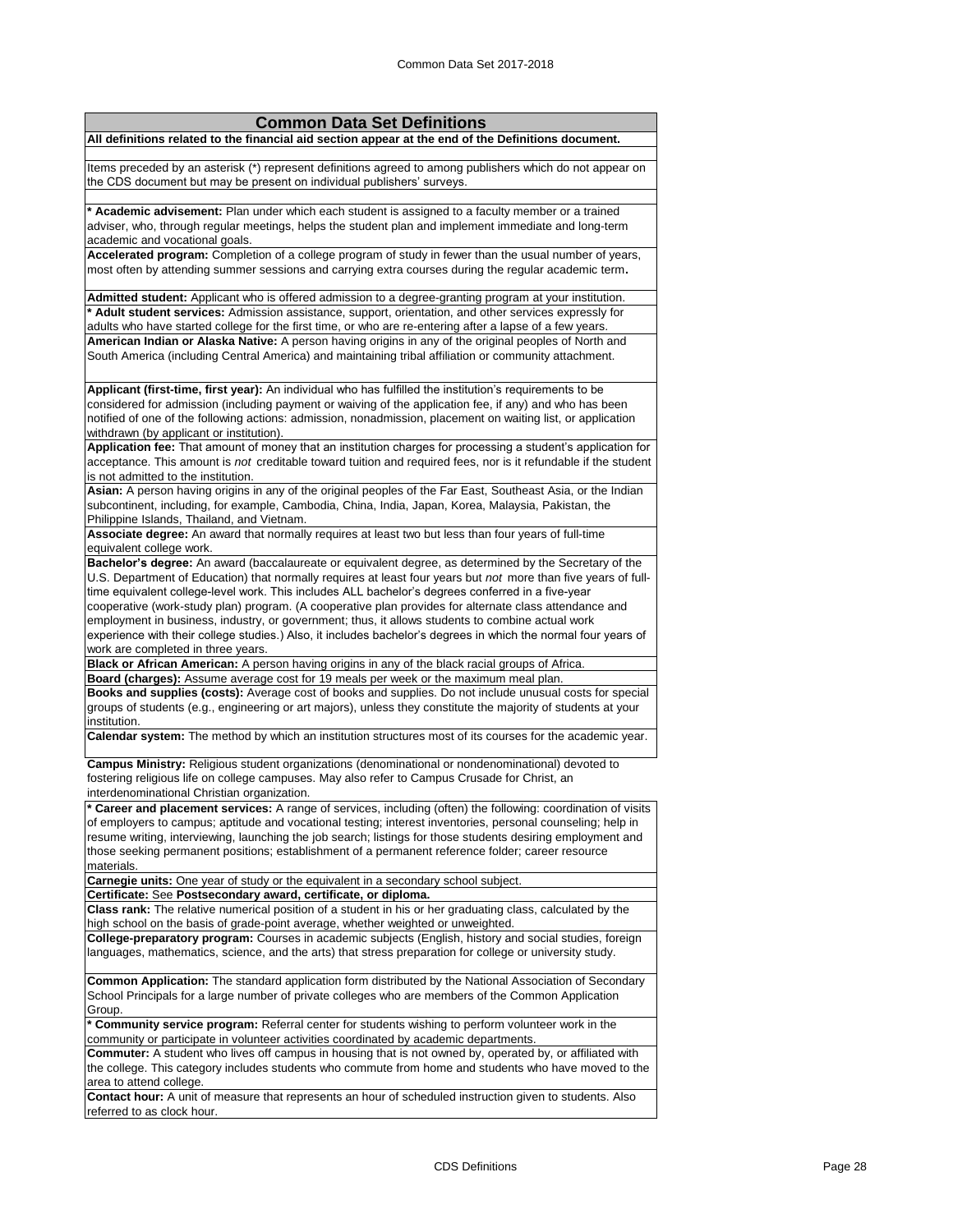**Continuous basis (for program enrollment):** A calendar system classification that is used by institutions that enroll students at any time during the academic year. For example, a cosmetology school or a word processing school might allow students to enroll and begin studies at various times, with no requirement that classes begin on a certain date.

**Cooperative education program:** A program that provides for alternate class attendance and employment in business, industry, or government.

**Cooperative housing:** College-owned, -operated, or -affiliated housing in which students share room and board expenses and participate in household chores to reduce living expenses.

**\* Counseling service:** Activities designed to assist students in making plans and decisions related to their education, career, or personal development.

**Credit:** Recognition of attendance or performance in an instructional activity (course or program) that can be applied by a recipient toward the requirements for a degree, diploma, certificate, or other formal award.

**Credit course:** A course that, if successfully completed, can be applied toward the number of courses required for achieving a degree, diploma, certificate, or other formal award.

**Credit hour:** A unit of measure representing an hour (50 minutes) of instruction over a 15-week period in a semester or trimester system or a 10-week period in a quarter system. It is applied toward the total number of hours needed for completing the requirements of a degree, diploma, certificate, or other formal award.

**Cross-registration:** A system whereby students enrolled at one institution may take courses at another institution without having to apply to the second institution.

**Deferred admission:** The practice of permitting admitted students to postpone enrollment, usually for a period of one academic term or one year.

**Degree:** An award conferred by a college, university, or other postsecondary education institution as official recognition for the successful completion of a program of studies.

**Degree-seeking students:** Students enrolled in courses for credit who are recognized by the institution as seeking a degree or formal award. At the undergraduate level, this is intended to include students enrolled in vocational or occupational programs.

**Differs by program (calendar system):** A calendar system classification that is used by institutions that have occupational/vocational programs of varying length. These schools may enroll students at specific times depending on the program desired. For example, a school might offer a two-month program in January, March, May, September, and November; and a three-month program in January, April, and October.

**Diploma:** See **Postsecondary award, certificate, or diploma.**

**Distance learning:** An option for earning course credit at off-campus locations via cable television, internet, satellite classes, videotapes, correspondence courses, or other means.

**Doctor's degree-research/scholarship:** A Ph.D. or other doctor's degree that requires advanced work beyond the master's level, including the preparation and defense of a dissertation based on original research, or the planning and execution of an original project demonstrating substantial artistic or scholarly achievement. Some examples of this type of degree may include Ed.D., D.M.A., D.B.A., D.Sc., D.A., or D.M, and others, as designated by the awarding institution.

**Doctor's degree-professional practice:** A doctor's degree that is conferred upon completion of a program providing the knowledge and skills for the recognition, credential, or license required for professional practice. The degree is awarded after a period of study such that the total time to the degree, including both pre-professional and professional preparation, equals at least six full-time equivalent academic years. Some of these degrees were formerly classified as "first-professional" and may include: Chiropractic (D.C. or D.C.M.); Dentistry (D.D.S. or D.M.D.); Law (L.L.B. or J.D.); Medicine (M.D.); Optometry (O.D.); Osteopathic Medicine (D.O); Pharmacy (Pharm.D.); Podiatry (D.P.M., Pod.D., D.P.); or, Veterinary Medicine (D.V.M.), and others, as designated by the awarding institution.

**Doctor's degree-other:** A doctor's degree that does not meet the definition of a doctor's degree research/scholarship or a doctor's degree - professional practice.

**Double major:** Program in which students may complete two undergraduate programs of study simultaneously.

**Dual enrollment:** A program through which high school students may enroll in college courses while still enrolled in high school. Students are not required to apply for admission to the college in order to participate.

**Early action plan:** An admission plan that allows students to apply and be notified of an admission decision well in advance of the regular notification dates. If admitted, the candidate is not committed to enroll; the student may reply to the offer under the college's regular reply policy.

**Early admission:** A policy under which students who have not completed high school are admitted and enroll full time in college, usually after completion of their junior year.

**Early decision plan:** A plan that permits students to apply and be notified of an admission decision (and financial aid offer if applicable) well in advance of the regular notification date. Applicants agree to accept an offer of admission and, if admitted, to withdraw their applications from other colleges. There are three possible decisions for early decision applicants: admitted, denied, or not admitted but forwarded for consideration with the regular applicant pool, without prejudice.

**English as a Second Language (ESL):** A course of study designed specifically for students whose native language is not English.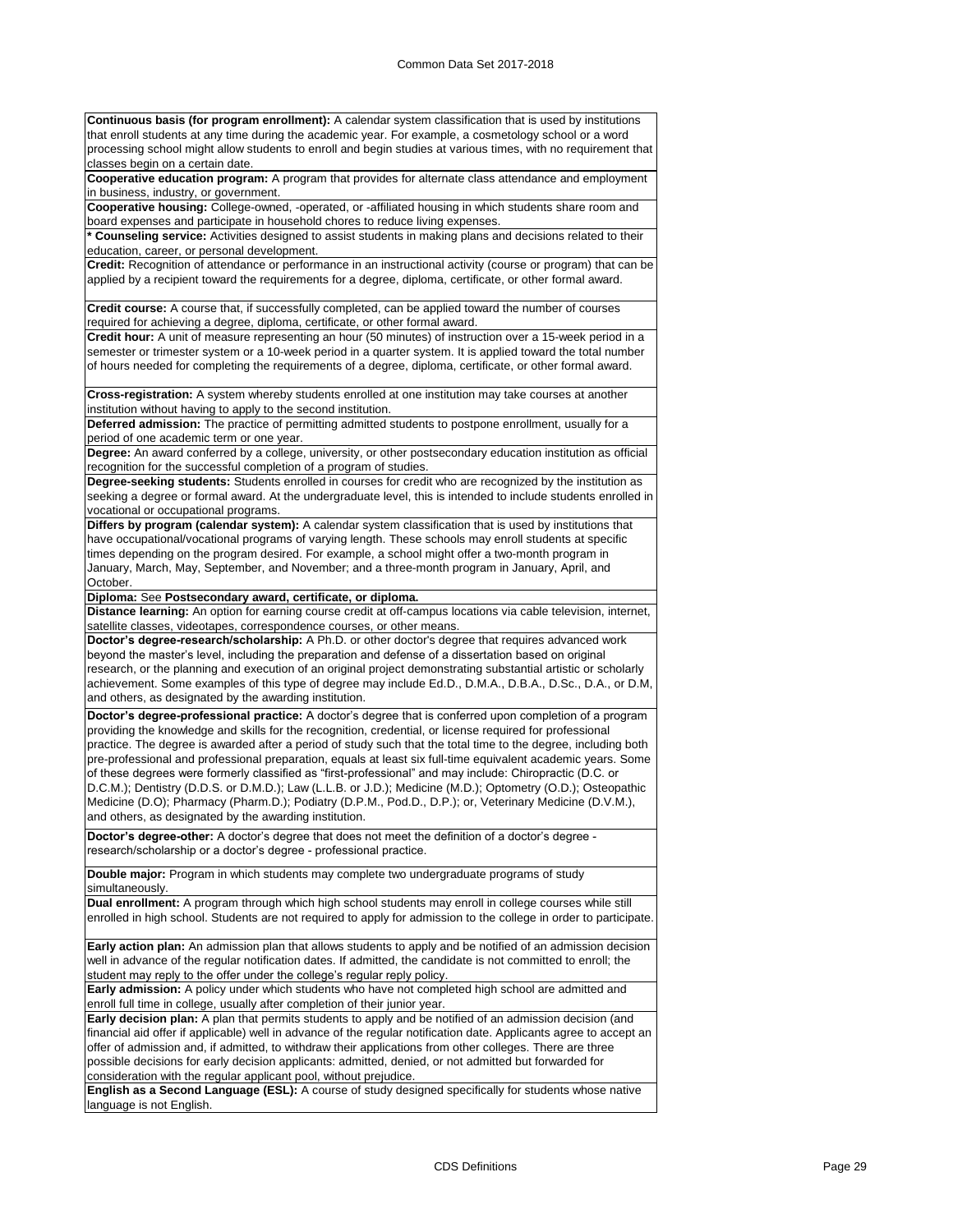| Exchange student program-domestic: Any arrangement between a student and a college that permits                                                                                                                                                                 |
|-----------------------------------------------------------------------------------------------------------------------------------------------------------------------------------------------------------------------------------------------------------------|
| study for a semester or more at another college in the United States without extending the amount of time<br>required for a degree. See also Study abroad.                                                                                                      |
| External degree program: A program of study in which students earn credits toward a degree through                                                                                                                                                              |
| independent study, college courses, proficiency examinations, and personal experience. External degree<br>programs require minimal or no classroom attendance.                                                                                                  |
| Extracurricular activities (as admission factor): Special consideration in the admissions process given                                                                                                                                                         |
| for participation in both school and nonschool-related activities of interest to the college, such as clubs,<br>hobbies, student government, athletics, performing arts, etc.                                                                                   |
| First-time student: A student attending any institution for the first time at the level enrolled. Includes                                                                                                                                                      |
| students enrolled in the fall term who attended a postsecondary institution for the first time at the same level<br>in the prior summer term. Also includes students who entered with advanced standing (college credit earned                                  |
| before graduation from high school).                                                                                                                                                                                                                            |
| First-time, first-year (freshman) student: A student attending any institution for the first time at the                                                                                                                                                        |
| undergraduate level. Includes students enrolled in the fall term who attended college for the first time in the<br>prior summer term. Also includes students who entered with advanced standing (college credits earned<br>before graduation from high school). |
| First-year student: A student who has completed less than the equivalent of 1 full year of undergraduate                                                                                                                                                        |
| work; that is, less than 30 semester hours (in a 120-hour degree program) or less than 900 contact hours.<br>Freshman: A first-year undergraduate student.                                                                                                      |
| <b>*Freshman/new student orientation:</b> Orientation addressing the academic, social, emotional, and                                                                                                                                                           |
| intellectual issues involved in beginning college. May be a few hours or a few days in length; at some<br>colleges, there is a fee.                                                                                                                             |
| Full-time student (undergraduate): A student enrolled for 12 or more semester credits, 12 or more quarter                                                                                                                                                       |
| credits, or 24 or more contact hours a week each term.<br>Geographical residence (as admission factor): Special consideration in the admission process given to                                                                                                 |
| students from a particular region, state, or country of residence.                                                                                                                                                                                              |
| Grade-point average (academic high school GPA): The sum of grade points a student has earned in                                                                                                                                                                 |
| secondary school divided by the number of courses taken. The most common system of assigning numbers                                                                                                                                                            |
| to grades counts four points for an A, three points for a B, two points for a C, one point for a D, and no<br>points for an E or F. Unweighted GPA's assign the same weight to each course. Weighting gives students                                            |
| additional points for their grades in advanced or honors courses.                                                                                                                                                                                               |
| Graduate student: A student who holds a bachelor's or equivalent, and is taking courses at the post-                                                                                                                                                            |
| baccalaureate level.                                                                                                                                                                                                                                            |
| * Health services: Free or low cost on-campus primary and preventive health care available to students.                                                                                                                                                         |
| High school diploma or recognized equivalent: A document certifying the successful completion of a                                                                                                                                                              |
| prescribed secondary school program of studies, or the attainment of satisfactory scores on the Tests of<br>General Educational Development (GED), or another state-specified examination.                                                                      |
| Hispanic or Latino: A person of Mexican, Puerto Rican, Cuban, South or Central American, or other                                                                                                                                                               |
| Spanish culture or origin, regardless of race.                                                                                                                                                                                                                  |
| <b>Honors program:</b> Any special program for very able students offering the opportunity for educational<br>enrichment, independent study, acceleration, or some combination of these.                                                                        |
| Independent study: Academic work chosen or designed by the student with the approval of the department                                                                                                                                                          |
| concerned, under an instructor's supervision, and usually undertaken outside of the regular classroom<br>structure.                                                                                                                                             |
|                                                                                                                                                                                                                                                                 |
| In-state tuition: The tuition charged by institutions to those students who meet the state's or institution's<br>residency requirements.                                                                                                                        |
| International student: See Nonresident alien.                                                                                                                                                                                                                   |
| International student group: Student groups that facilitate cultural dialogue, support a diverse campus,                                                                                                                                                        |
| assist international students in acclimation and creating a social network.                                                                                                                                                                                     |
| Internship: Any short-term, supervised work experience usually related to a student's major field, for which<br>the student earns academic credit. The work can be full- or part-time, on- or off-campus, paid or unpaid.                                       |
| * Learning center: Center offering assistance through tutors, workshops, computer programs, or                                                                                                                                                                  |
| audiovisual equipment in reading, writing, math, and skills such as taking notes, managing time, taking tests.                                                                                                                                                  |
| * Legal services: Free or low cost legal advice for a range of issues (personal and other).                                                                                                                                                                     |
| Liberal arts/career combination: Program in which a student earns undergraduate degrees in two separate                                                                                                                                                         |
| fields, one in a liberal arts major and the other in a professional or specialized major, whether on campus or                                                                                                                                                  |
| through cross-registration.                                                                                                                                                                                                                                     |
| Master's degree: An award that requires the successful completion of a program of study of generally one                                                                                                                                                        |
| or two full-time equivalent academic years of work beyond the bachelor's degree. Some of these degrees,<br>such as those in Theology (M.Div., M.H.L./Rav) that were formerly classified as "first-professional", may                                            |
| require more than two full-time equivalent academic years of work.                                                                                                                                                                                              |
| Minority affiliation (as admission factor): Special consideration in the admission process for members of                                                                                                                                                       |
| designated racial/ethnic minority groups.<br>* Minority student center: Center with programs, activities, and/or services intended to enhance the                                                                                                               |

college experience of students of color.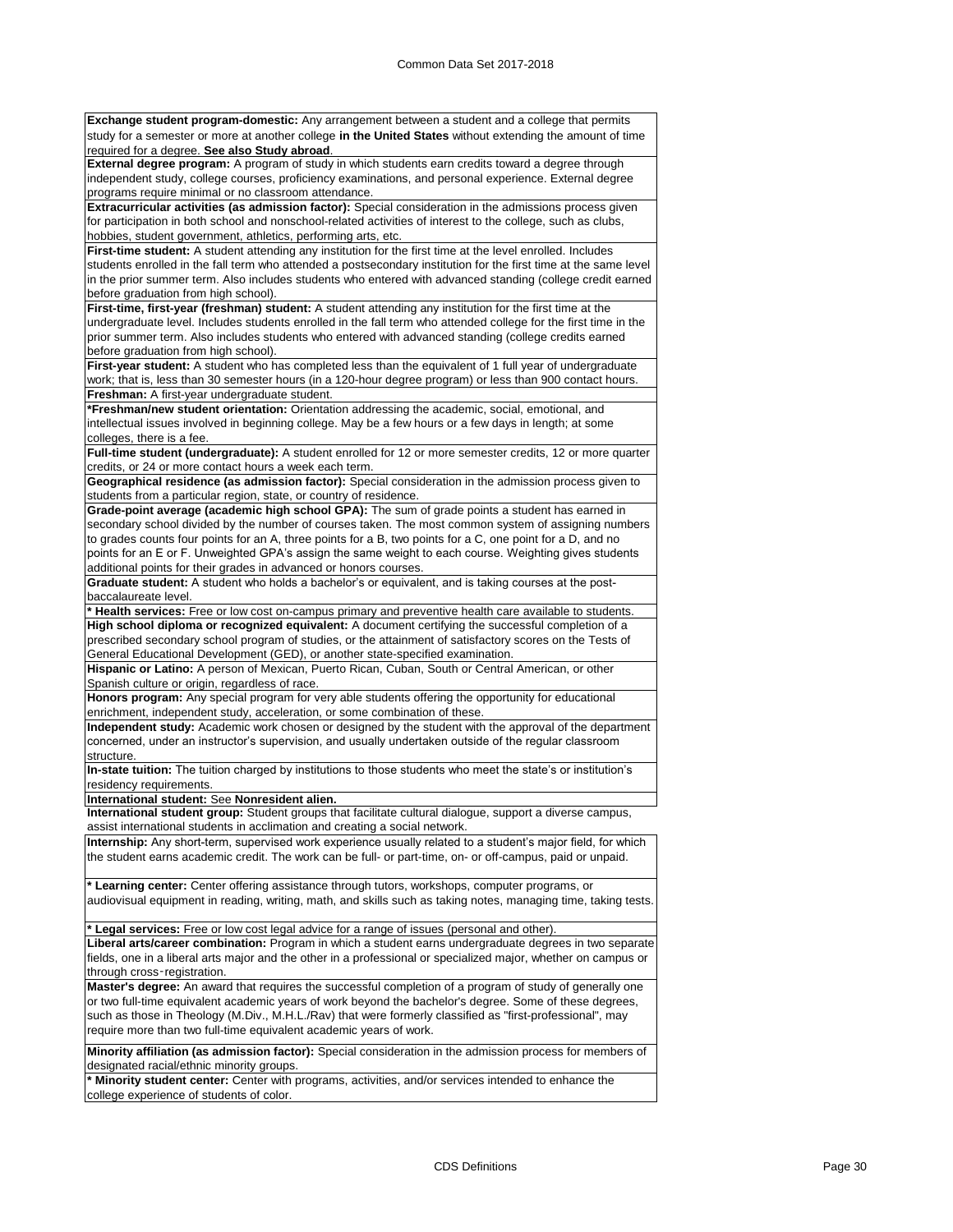**Model United Nations:** A simulation activity focusing on conflict resolution, globalization, and diplomacy. Assuming roles as foreign ambassadors and "delegates," students conduct research, engage in debate, draft resolutions, and may participate in a national Model UN conference.

**Native Hawaiian or Other Pacific Islander:** A person having origins in any of the original peoples of Hawaii, Guam, Samoa, or other Pacific Islands.

| Nonresident alien: A person who is not a citizen or national of the United States and who is in this country                                                                                                                 |
|------------------------------------------------------------------------------------------------------------------------------------------------------------------------------------------------------------------------------|
| on a visa or temporary basis and does not have the right to remain indefinitely.                                                                                                                                             |
| * On-campus day care: Licensed day care for students' children (usually age 3 and up); usually for a fee.                                                                                                                    |
| Open admission: Admission policy under which virtually all secondary school graduates or students with                                                                                                                       |
| GED equivalency diplomas are admitted without regard to academic record, test scores, or other                                                                                                                               |
| qualifications.                                                                                                                                                                                                              |
| Other expenses (costs): Include average costs for clothing, laundry, entertainment, medical (if not a                                                                                                                        |
| required fee), and furnishings.                                                                                                                                                                                              |
| Out-of-state tuition: The tuition charged by institutions to those students who do not meet the institution's                                                                                                                |
| or state's residency requirements.                                                                                                                                                                                           |
| Part-time student (undergraduate): A student enrolled for fewer than 12 credits per semester or quarter, or                                                                                                                  |
| fewer than 24 contact hours a week each term.                                                                                                                                                                                |
| * Personal counseling: One-on-one or group counseling with trained professionals for students who want to                                                                                                                    |
| explore personal, educational, or vocational issues.                                                                                                                                                                         |
| Post-baccalaureate certificate: An award that requires completion of an organized program of study                                                                                                                           |
| requiring 18 credit hours beyond the bachelor's; designed for persons who have completed a baccalaureate                                                                                                                     |
| degree but do not meet the requirements of academic degrees carrying the title of master.                                                                                                                                    |
| <b>Post-master's certificate:</b> An award that requires completion of an organized program of study of 24 credit<br>hours beyond the master's degree but does not meet the requirements of academic degrees at the doctoral |
| level.                                                                                                                                                                                                                       |
| Postsecondary award, certificate, or diploma: Includes the following three IPEDS definitions for                                                                                                                             |
| postsecondary awards, certificates, and diplomas of varying durations and credit/contact hour                                                                                                                                |
| requirements-                                                                                                                                                                                                                |
| Less Than 1 Academic Year: Requires completion of an organized program of study at the postsecondary                                                                                                                         |
| level (below the baccalaureate degree) in less than 1 academic year (2 semesters or 3 quarters) or in less                                                                                                                   |
| than 900 contact hours by a student enrolled full-time.                                                                                                                                                                      |
| At Least 1 But Less Than 2 Academic Years: Requires completion of an organized program of study at the                                                                                                                       |
| postsecondary level (below the baccalaureate degree) in at least 1 but less than 2 full-time equivalent                                                                                                                      |
| academic years, or designed for completion in at least 30 but less than 60 credit hours, or in at least 900 but                                                                                                              |
| less than 1,800 contact hours.<br>At Least 2 But Less Than 4 Academic Years: Requires completion of an organized program of study at the                                                                                     |
| postsecondary level (below the baccalaureate degree) in at least 2 but less than 4 full-time equivalent                                                                                                                      |
| academic years, or designed for completion in at least 60 but less than 120 credit hours, or in at least 1,800                                                                                                               |
| but less than 3,600 contact hours.                                                                                                                                                                                           |
| Private institution: An educational institution controlled by a private individual(s) or by a nongovernmental                                                                                                                |
| agency, usually supported primarily by other than public funds, and operated by other than publicly elected                                                                                                                  |
| or appointed officials.                                                                                                                                                                                                      |
| Private for-profit institution: A private institution in which the individual(s) or agency in control receives                                                                                                               |
| compensation, other than wages, rent, or other expenses for the assumption of risk.                                                                                                                                          |
| <b>Private nonprofit institution:</b> A private institution in which the individual(s) or agency in control receives no                                                                                                      |
| compensation, other than wages, rent, or other expenses for the assumption of risk. These include both                                                                                                                       |
| independent nonprofit schools and those affiliated with a religious organization.                                                                                                                                            |
| Proprietary institution: See Private for-profit institution.                                                                                                                                                                 |
| <b>Public institution:</b> An educational institution whose programs and activities are operated by publicly elected                                                                                                         |
| or appointed school officials, and which is supported primarily by public funds.                                                                                                                                             |
| <b>Quarter calendar system:</b> A calendar system in which the academic year consists of three sessions called                                                                                                               |
| quarters of about 12 weeks each. The range may be from 10 to 15 weeks. There may be an additional                                                                                                                            |
| quarter in the summer.                                                                                                                                                                                                       |
| Race/ethnicity: Category used to describe groups to which individuals belong, identify with, or belong in the                                                                                                                |
| eyes of the community. The categories do not denote scientific definitions of anthropological origins. A                                                                                                                     |
| person may be counted in only one group.                                                                                                                                                                                     |
| Race/ethnicity unknown: Category used to classify students or employees whose race/ethnicity is not                                                                                                                          |
| known and whom institutions are unable to place in one of the specified racial/ethnic categories.                                                                                                                            |
| Religious affiliation/commitment (as admission factor): Special consideration given in the admission                                                                                                                         |
| process for affiliation with a certain church or faith/religion, commitment to a religious vocation, or                                                                                                                      |
| observance of certain religious tenets/lifestyle.                                                                                                                                                                            |
| * Religious counseling: One-on-one or group counseling with trained professionals for students who want                                                                                                                      |
| to explore religious problems or issues.                                                                                                                                                                                     |
| * Remedial services: Instructional courses designed for students deficient in the general competencies                                                                                                                       |
| necessary for a regular postsecondary curriculum and educational setting.                                                                                                                                                    |
| Required fees: Fixed sum charged to students for items not covered by tuition and required of such a large                                                                                                                   |

proportion of all students that the student who does NOT pay is the exception. Do not include application fees or optional fees such as lab fees or parking fees.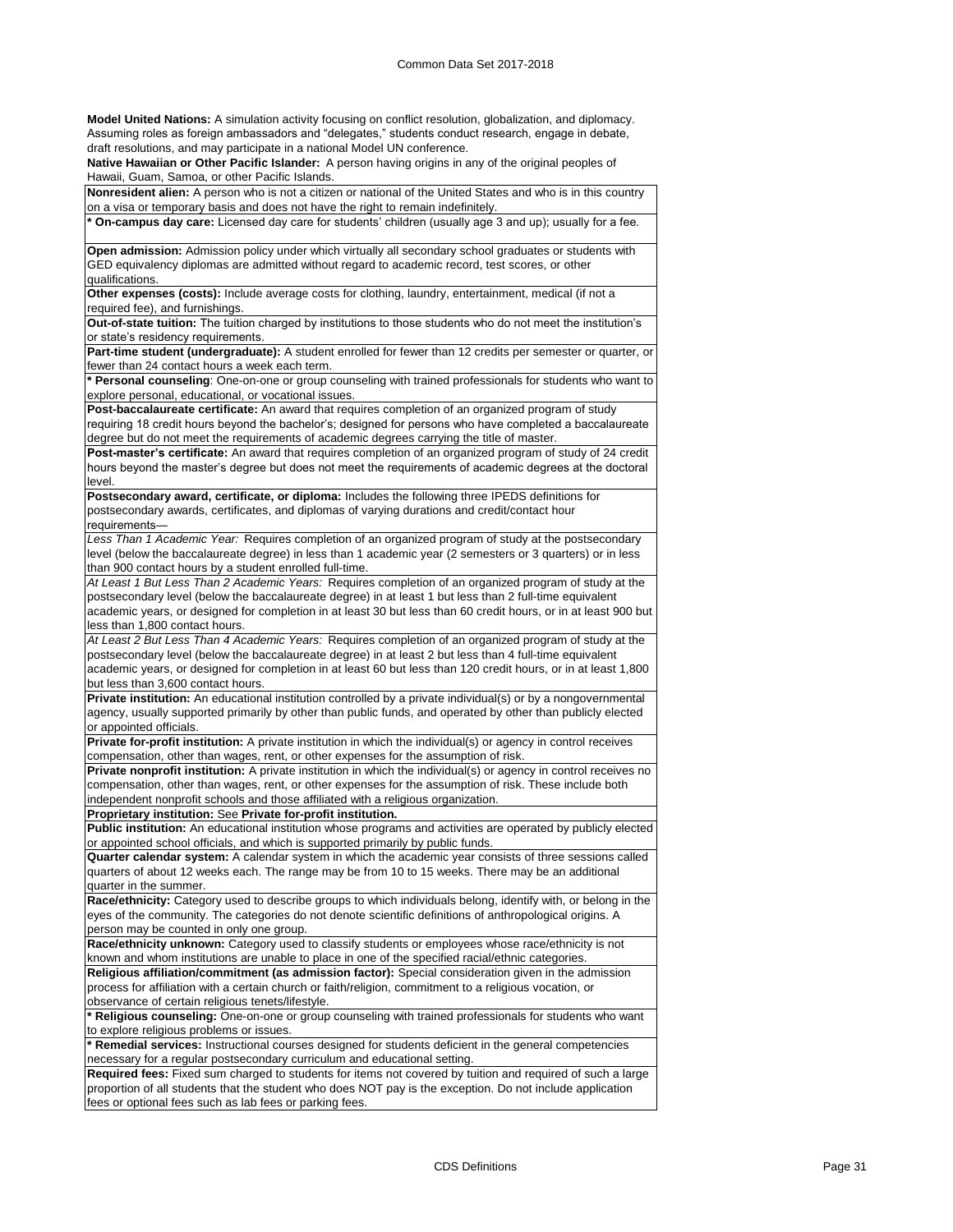**Resident alien or other eligible non-citizen:** A person who is not a citizen or national of the United States and who has been admitted as a legal immigrant for the purpose of obtaining permanent resident alien status (and who holds either an alien registration card [Form I-551 or I-151], a Temporary Resident Card [Form I-688], or an Arrival-Departure Record [Form I-94] with a notation that conveys legal immigrant status, such as Section 207 Refugee, Section 208 Asylee, Conditional Entrant Parolee or Cuban-Haitian).

**Room and board (charges)—on campus:** Assume double occupancy in institutional housing and 19 meals per week (or maximum meal plan).

**Secondary school record (as admission factor):** Information maintained by the secondary school that may include such things as the student's high school transcript, class rank, GPA, and teacher and counselor recommendations.

**Semester calendar system:** A calendar system that consists of two semesters during the academic year with about 16 weeks for each semester of instruction. There may be an additional summer session. **Student-designed major:** A program of study based on individual interests, designed with the assistance of an adviser.

**Study abroad:** Any arrangement by which a student completes part of the college program studying in another country. Can be at a campus abroad or through a cooperative agreement with some other U.S. college or an institution of another country.

**\* Summer session:** A summer session is shorter than a regular semester and not considered part of the academic year. It is not the third term of an institution operating on a trimester system or the fourth term of an institution operating on a quarter calendar system. The institution may have 2 or more sessions occurring in the summer months. Some schools, such as vocational and beauty schools, have year-round classes with no separate summer session.

**Talent/ability (as admission factor):** Special consideration given to students with demonstrated talent/abilities in areas of interest to the institution (e.g., sports, the arts, languages, etc.).

**Teacher certification program:** Program designed to prepare students to meet the requirements for certification as teachers in elementary, middle/junior high, and secondary schools.

**Transfer applicant:** An individual who has fulfilled the institution's requirements to be considered for admission (including payment or waiving of the application fee, if any) and who has previously attended another college or university and earned college-level credit.

**Transfer student:** A student entering the institution for the first time but known to have previously attended a postsecondary institution at the same level (e.g., undergraduate). The student may transfer with or without credit.

**Transportation (costs):** Assume two round trips to student's hometown per year for students in institutional housing or daily travel to and from your institution for commuter students.

**Trimester calendar system:** An academic year consisting of 3 terms of about 15 weeks each.

**Tuition:** Amount of money charged to students for instructional services. Tuition may be charged per term, per course, or per credit.

**\* Tutoring:** May range from one-on-one tutoring in specific subjects to tutoring in an area such as math, reading, or writing. Most tutors are college students; at some colleges, they are specially trained and certified.

**Unit:** a standard of measurement representing hours of academic instruction (e.g., semester credit, quarter credit, contact hour).

**Undergraduate:** A student enrolled in a four- or five-year bachelor's degree program, an associate degree program, or a vocational or technical program below the baccalaureate.

**\* Veteran's counseling:** Helps veterans and their dependents obtain benefits for their selected program and provides certifications to the Veteran's Administration. May also provide personal counseling on the transition from the military to a civilian life.

**\* Visually impaired:** Any person whose sight loss is not correctable and is sufficiently severe as to adversely affect educational performance.

**Volunteer work (as admission factor):** Special consideration given to students for activity done on a volunteer basis (e.g., tutoring, hospital care, working with the elderly or disabled) as a service to the community or the public in general.

**Wait list:** List of students who meet the admission requirements but will only be offered a place in the class if space becomes available.

**Weekend college:** A program that allows students to take a complete course of study and attend classes only on weekends.

**White:** A person having origins in any of the original peoples of Europe, the Middle East, or North Africa. **\* Women's center:** Center with programs, academic activities, and/or services intended to promote an understanding of the evolving roles of women.

**Work experience (as admission factor):** Special consideration given to students who have been employed prior to application, whether for relevance to major, demonstration of employment-related skills, or as explanation of student's academic and extracurricular record.

### **Financial Aid Definitions**

**Awarded aid**: The dollar amounts offered to financial aid applicants.